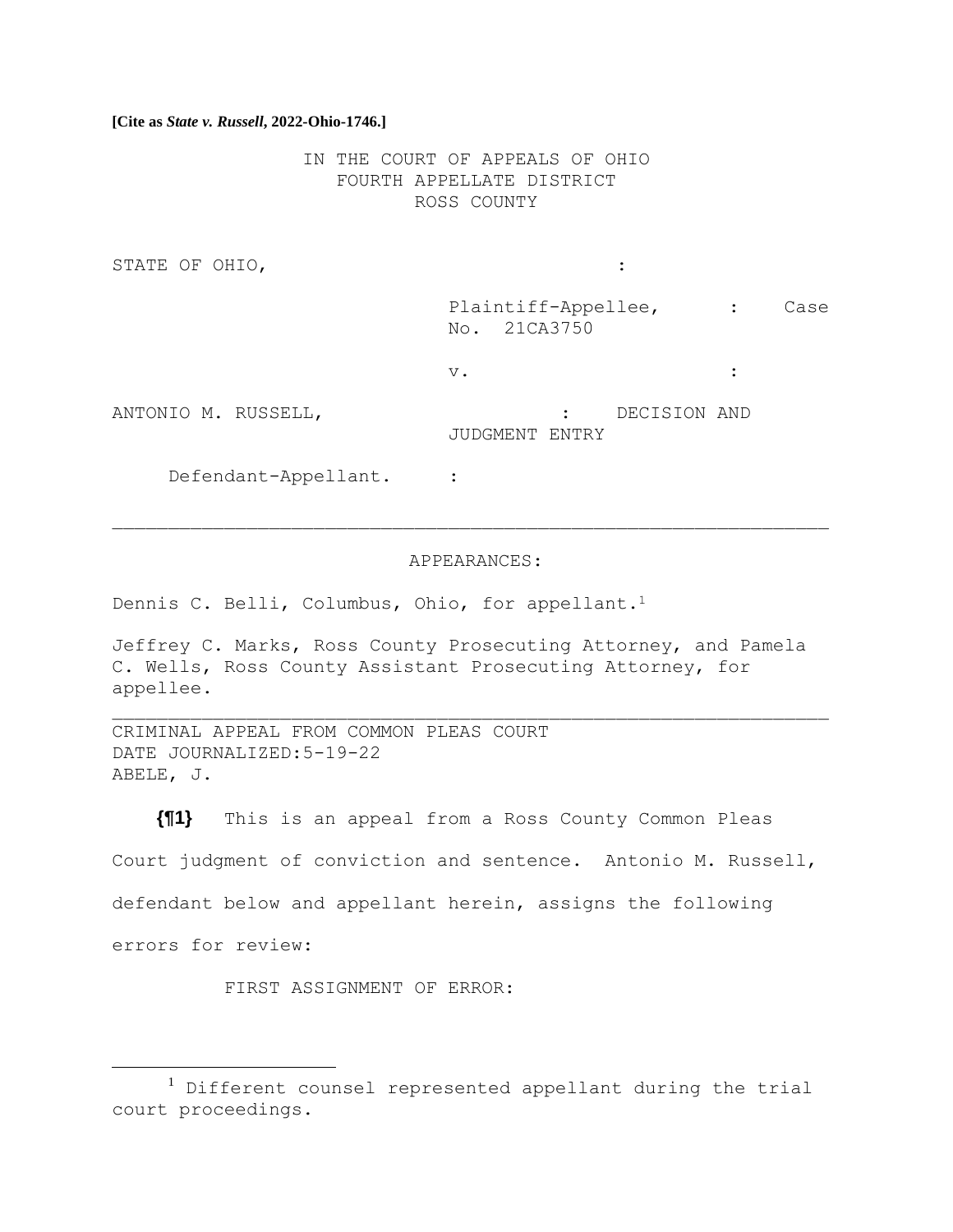"DEFENDANT-APPELLANT'S CONVICTION FOR POSSESSION OF HEROIN IS NOT SUPPORTED BY SUFFICIENT EVIDENCE TO SATISFY THE REQUIREMENTS OF THE DUE PROCESS CLAUSE OF THE FOURTEENTH AMENDMENT TO THE UNITED STATES CONSTITUTION."

SECOND ASSIGNMENT OF ERROR:

"THE TRIAL COURT VIOLATED R.C. 2941.75 AND DEPRIVED DEFENDANT-APPELLANT OF HIS RIGHTS UNDER THE DUE PROCESS AND JURY TRIAL GUARANTEES OF THE SIXTH AND FOURTEENTH AMENDMENTS TO THE UNITED STATES CONSTITUTION WHEN IT ENTERED A JUDGMENT OF CONVICTION FOR A SECOND DEGREE FELONY THAT WAS NOT SUPPORTED BY A JURY VERDICT STATING THE DEGREE OF OFFENSE OR A FINDING OF THE DRUG AMOUNT CORRESPONDING TO A SECOND DEGREE FELONY."

THIRD ASSIGNMENT OF ERROR:

"THE ADMISSION OF EVIDENCE INTENDED BY THE PROSECUTION TO PORTRAY DEFENDANT-APPELLANT AS A DRUG TRAFFICKER VIOLATED THE MANDATORY EXCLUSION PROVISIONS OF EVID.R. 403(A) AND THE HEARSAY EXCLUSIONARY RULE OF EVID.R. 802, AND DEPRIVED HIM OF HIS RIGHT TO DUE PROCESS AND THE RIGHT OF CONFRONTATION UNDER THE SIXTH AND FOURTEENTH AMENDMENTS TO THE UNITED STATES CONSTITUTION."

FOURTH ASSIGNMENT OF ERROR:

"DEFENSE COUNSEL'S FAILURE TO REQUEST A JURY INSTRUCTION EXPLAINING THE TEMPORAL REQUIREMENT TO PROVE VOLUNTARY POSSESSION UNDER R.C. 2901.21(F)(1) OR TO OBJECT TO ITS OMISSION DEPRIVED DEFENDANT-APPELLANT OF HIS RIGHT TO THE EFFECTIVE ASSISTANCE OF COUNSEL UNDER THE SIXTH AND FOURTEENTH AMENDMENTS TO THE UNITED STATES CONSTITUTION."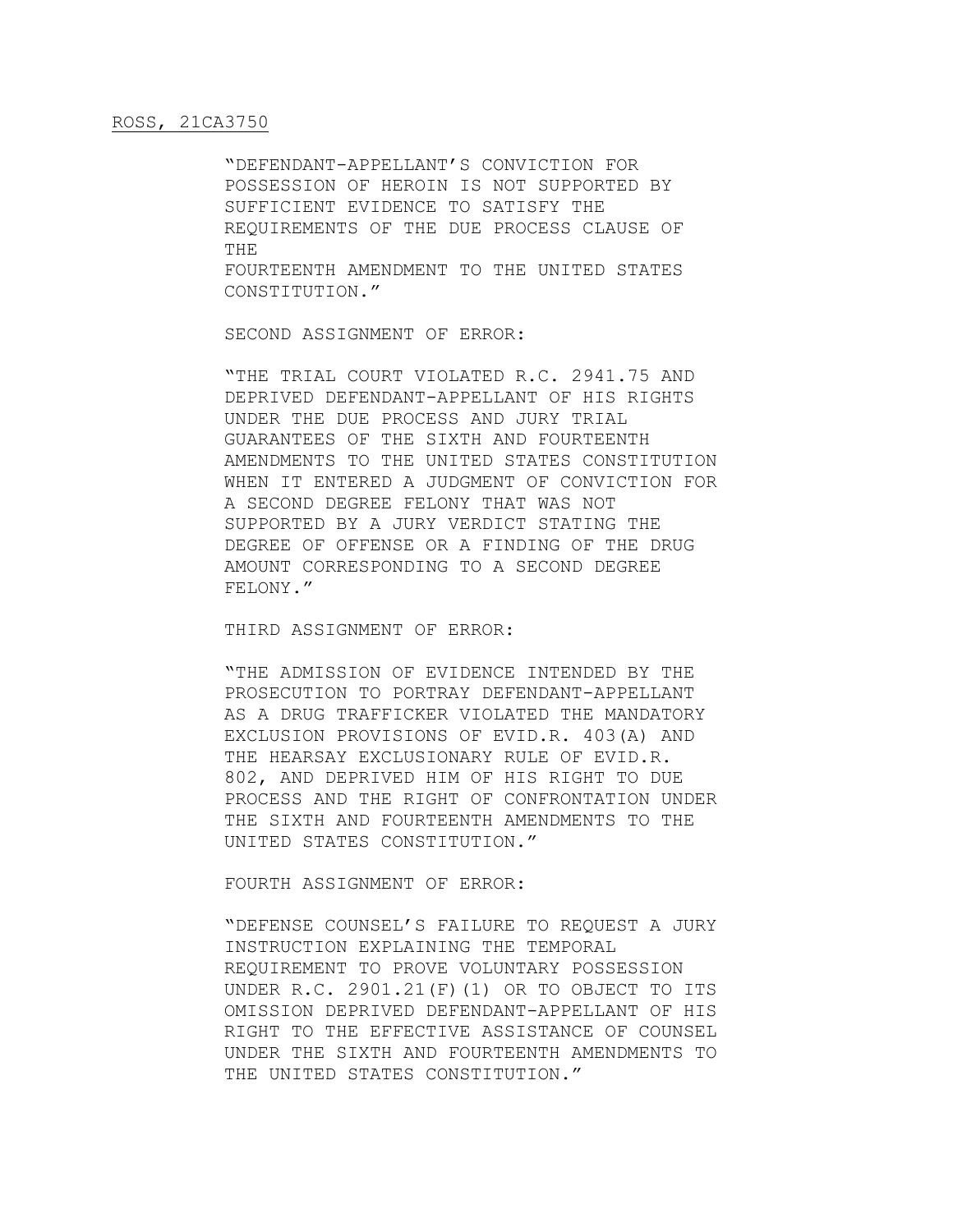**{¶2}** On June 5, 2018, law enforcement officers executed a search warrant upon room number 84 at America's Best Value Inn in Chillicothe. Upon entering the motel room, officers found appellant, a female, and three children. On the floor where appellant had been laying, officers discovered a plastic bag that contained a white powdery substance. Inside the night stand drawer, they found a "chunky ball" that appeared to be narcotics and a digital scale. The substance found on the floor subsequently tested positive for heroin, and the "chunky ball" tested positive for cocaine.

**{¶3}** On April 26, 2019, a Ross County Grand Jury returned an indictment that charged appellant with one count of seconddegree-felony heroin possession and one count of fourth-degreefelony cocaine possession, both in violation of R.C. 2925.11. Appellant entered not-guilty pleas.

**{¶4}** On April 13 and 14, 2021, the trial court held a jury trial. At trial, Ohio Bureau of Criminal Investigation forensic scientist Pamela Farley testified that she tested the two substances discovered inside the motel room. The item recovered from the floor contained 20.81 grams of heroin and fentanyl. The other substance contained 7.81 grams of cocaine.

**{¶5}** On cross-examination, appellant's counsel asked Farley whether she tested the entire contents of the substances or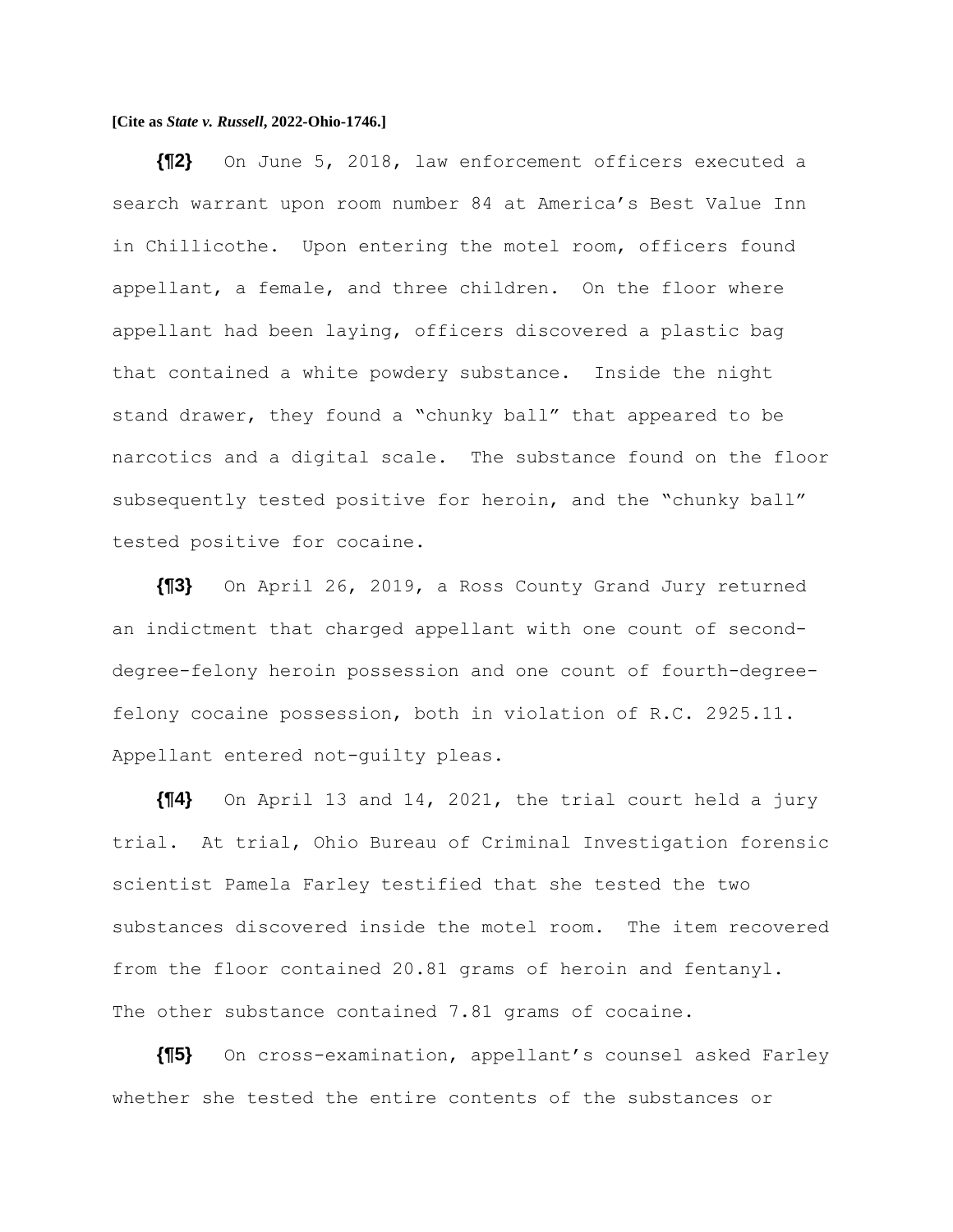whether she tested "a small sample." Farley stated that she tested a sample. She explained she did her "best to take a composite sample to make sure things are homogenous and that we're not–we don't have two different colors of things present in something." Farley additionally stated that she separates items when possible so that "the sample is reflective of the entire exhibit."

**{¶6}** Chillicothe Police Detective Chester Lytle testified that after SWAT officers secured the motel room, Lytle helped search the room. Lytle indicated that he first searched the night stand and inside a drawer he found a digital scale and what appeared to be "chunky narcotics" wrapped in plastic.

**{¶7}** Chillicothe Police Officer Christopher King testified that he searched appellant and found "a large sum of U.S. currency." Appellant objected to Officer King's testimony and asserted he does not "know what relevance any amount of money found on his person has" to the drug possession charges. The court overruled the objection and explained that "it is just a general question about what was found on his person."

**{¶8}** On cross-examination, appellant asked Officer King whether he found any other items on appellant other than "the sum of currency." King stated that he did not discover any other items on appellant's person.

4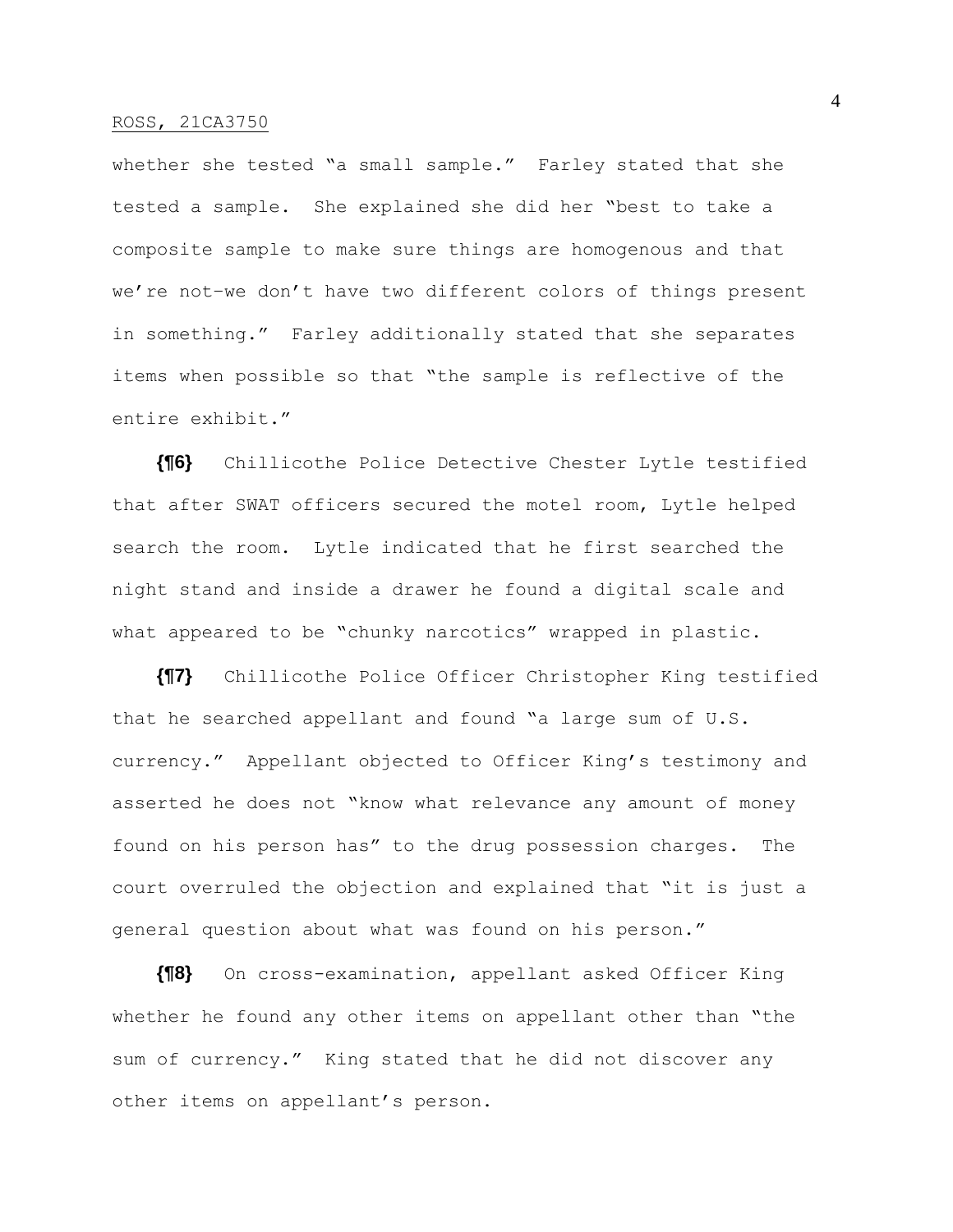**{¶9}** Chillicothe Police Sergeant Jeremy Tuttle testified that he placed the evidence recovered from the motel room into the evidence room at the law enforcement complex. He described exhibit 21 as a "set of digital scales."

**{¶10}** Chillicothe Police Detective Derek Wallace testified that he is a detective in the Special Investigations Unit (SIU). He explained that he primarily investigates drug and prostitution activity. When the prosecutor asked Wallace to discuss the investigatory methods he uses when investigating drug activity, appellant objected on the basis of relevance. The prosecutor argued that this testimony would help the jury to understand why officers searched the motel room. The trial court found that the testimony would help the jury understand the detective's experience and overruled appellant's objection.

**{¶11}** The detective then explained the types of investigative methods that he generally uses:

We have obviously Southern Ohio Crime Stoppers in Chillicothe that provides information on different drug activity people, inside the City of Chillicothe. We also rely on information from our patrol officers to gather information for us when they're out doing traffic stops or in neighbors talking to people that provide us the information on drug activity. We also use our confidential informants. They provide us a lot of information as to kind of who, what, when, where, why.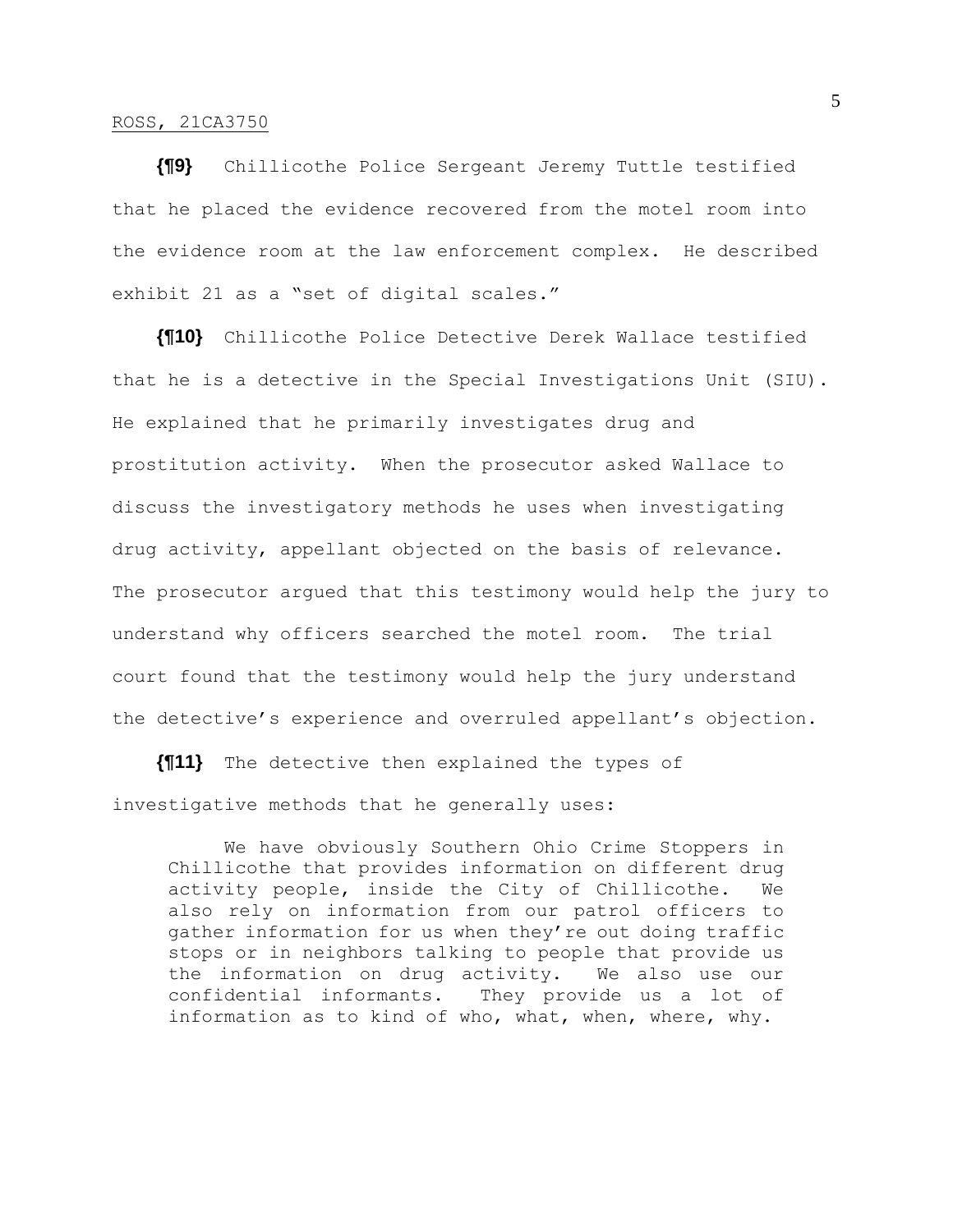**{¶12}** Detective Wallace stated that he undertook "similar investigatory acts" when he investigated the activity that allegedly occurred at appellant's motel room.

**{¶13}** The prosecutor next asked the detective whether he used "similar investigatory actions" to obtain a warrant to search the motel room. The detective responded affirmatively, and appellant objected. Appellant asserted that the prosecutor was "getting real close to making this look like a trafficking investigation, because there's controlled vital [sic] information in the search warrant." The prosecutor indicated that she did not intend to ask the detective to discuss any specific information contained in the search warrant. The court stated that it would not allow any testimony "other than they obtained a search warrant."

**{¶14}** Detective Wallace continued to explain that he and his team obtained a warrant to search the motel room. When they arrived to execute the warrant, the SWAT team opened the door with a battering ram then secured the scene. After the SWAT team gave officers the all-clear, Wallace entered the room. When he entered the room, he observed appellant "laying behind the doorway," and a female with three small children on one of the beds. When he and other officers removed appellant from the floor, Wallace found a plastic bag of white powder on the floor.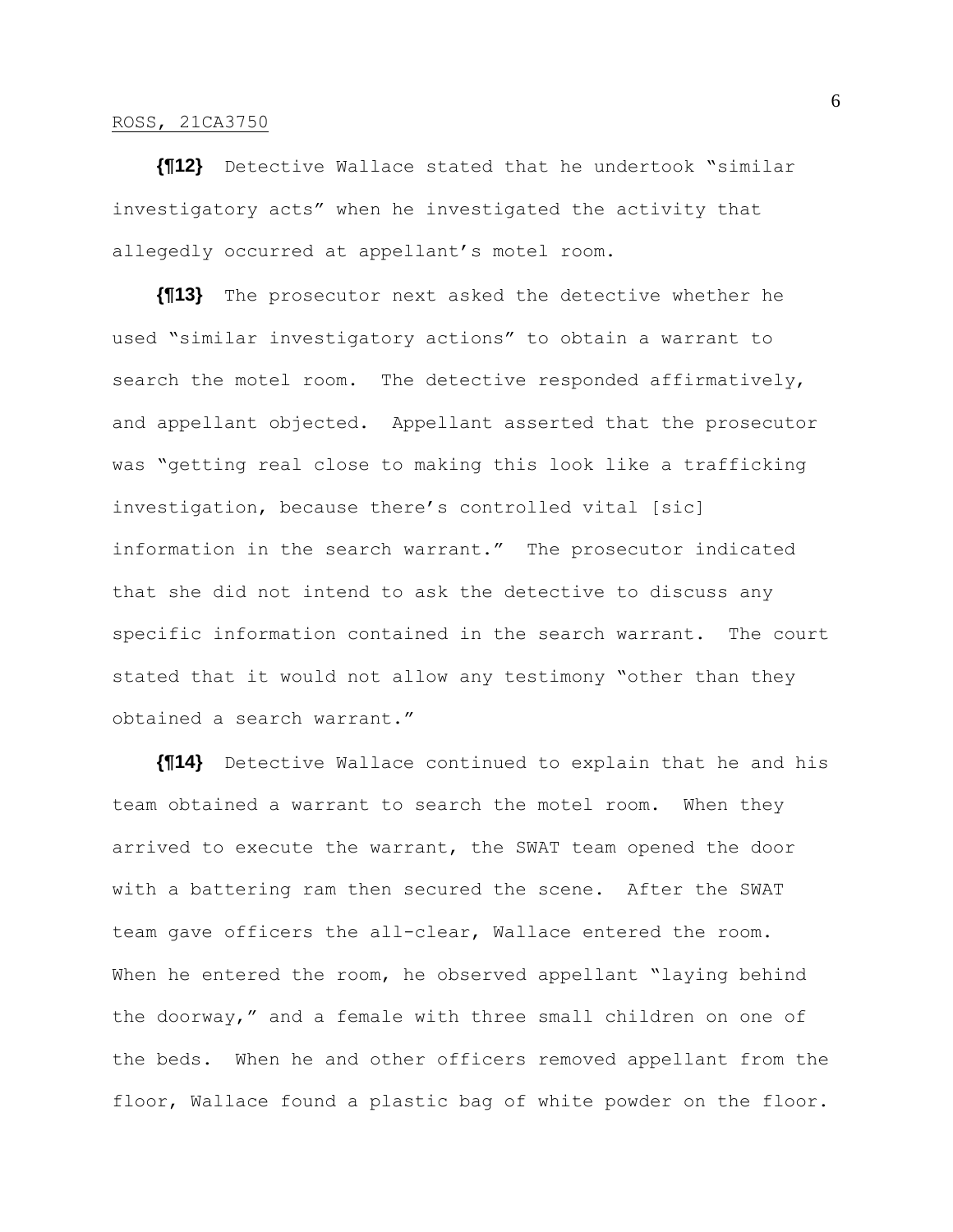**{¶15}** When the prosecutor asked Detective Wallace to place a green X on a motel room diagram to indicate where he found the plastic bag of heroin, Wallace explained that he placed the X "behind the door, just on the door side of where the refrigerator would've been. Obviously, it's not to scale, but it was on just this side where the little white refrigerator was by the entertainment center." Wallace also drew a stick figure to depict appellant's position when the detective initially entered the room. The detective explained that appellant's head had been facing into the room and that his feet "behind where the door would swing against the outermost wall."

**{¶16}** During Detective Wallace's testimony, the state asked the detective to describe the photographs that officers had taken during the search-warrant execution. One photograph depicted "the floor, just behind the door," and Wallace stated that this photograph showed "the floor," "a vent, smashed trashcan, piece of paper, and a bag of white powder."

**{¶17}** After Detective Wallace's testimony, the state rested. Appellant then moved for a judgment of acquittal and the trial court overruled the motion as it related to the heroinpossession offense, but granted a judgment of acquittal regarding the cocaine-possession offense.

7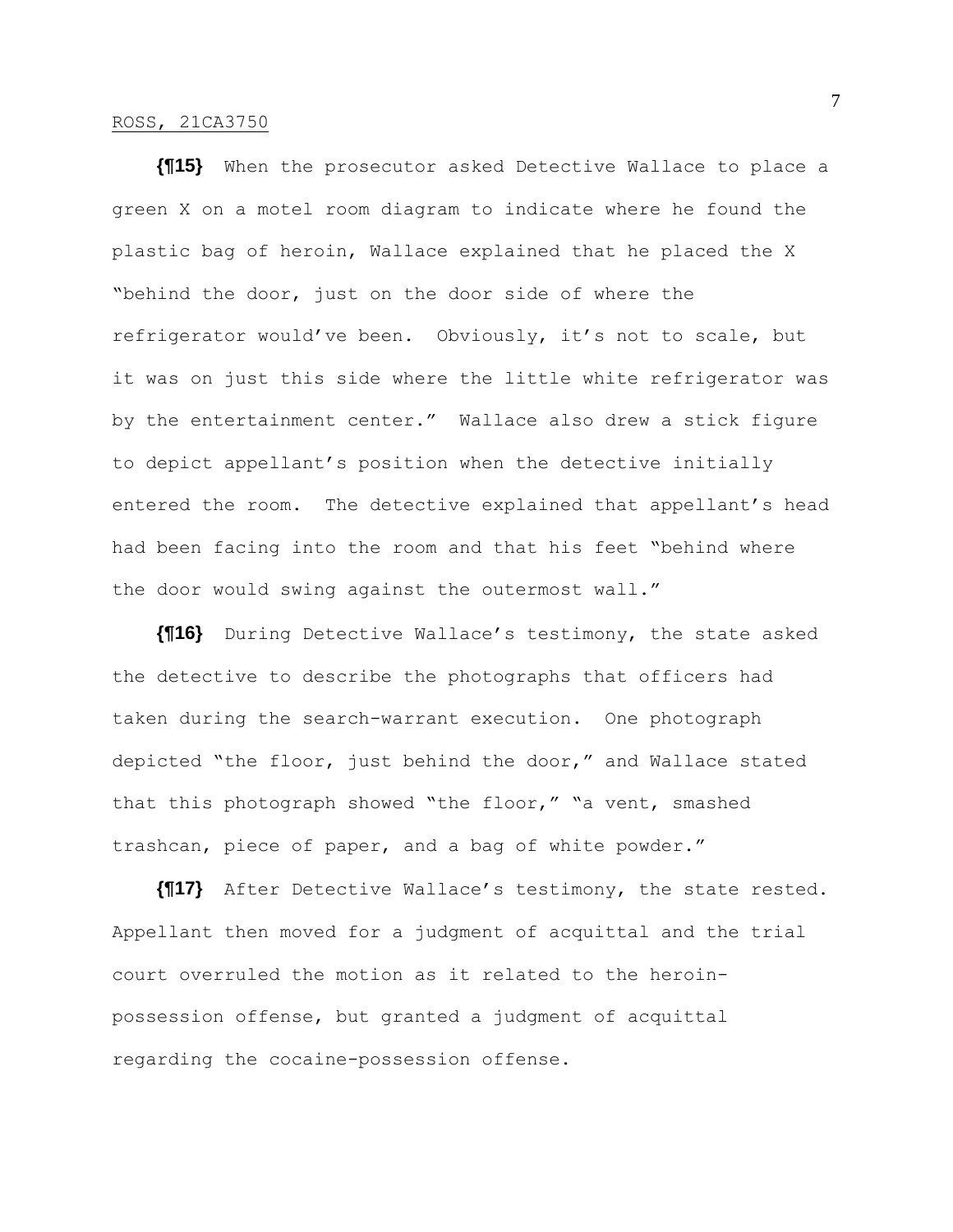**{¶18}** On April 16, 2021, the jury found appellant guilty of heroin possession "as he stands charged in Count One of the indictment." The trial court subsequently sentenced appellant to serve six years in prison. This appeal followed.

I

**{¶19}** In his first assignment of error, appellant asserts that the state failed to present sufficient evidence to support his heroin possession conviction. In particular, appellant contends that (1) the state did not present sufficient evidence to establish that appellant knew the plastic bag contained a controlled substance; (2) the physical evidence refutes the state's assertion that officers found appellant behind the door laying on top of the bag of heroin; (3) the evidence fails to show that appellant voluntarily possessed the heroin; and (4) the state failed to present sufficient evidence that appellant possessed more than 10, but less than 50, grams of heroin.

#### A

**{¶20}** A claim of insufficient evidence invokes a due process concern and raises the question whether the evidence is legally sufficient to support the verdict as a matter of law. *State v. Thompkins*, 78 Ohio St.3d 380, 386, 678 N.E.2d 541 (1997). When reviewing the sufficiency of the evidence, our inquiry focuses primarily upon the adequacy of the evidence; that is, whether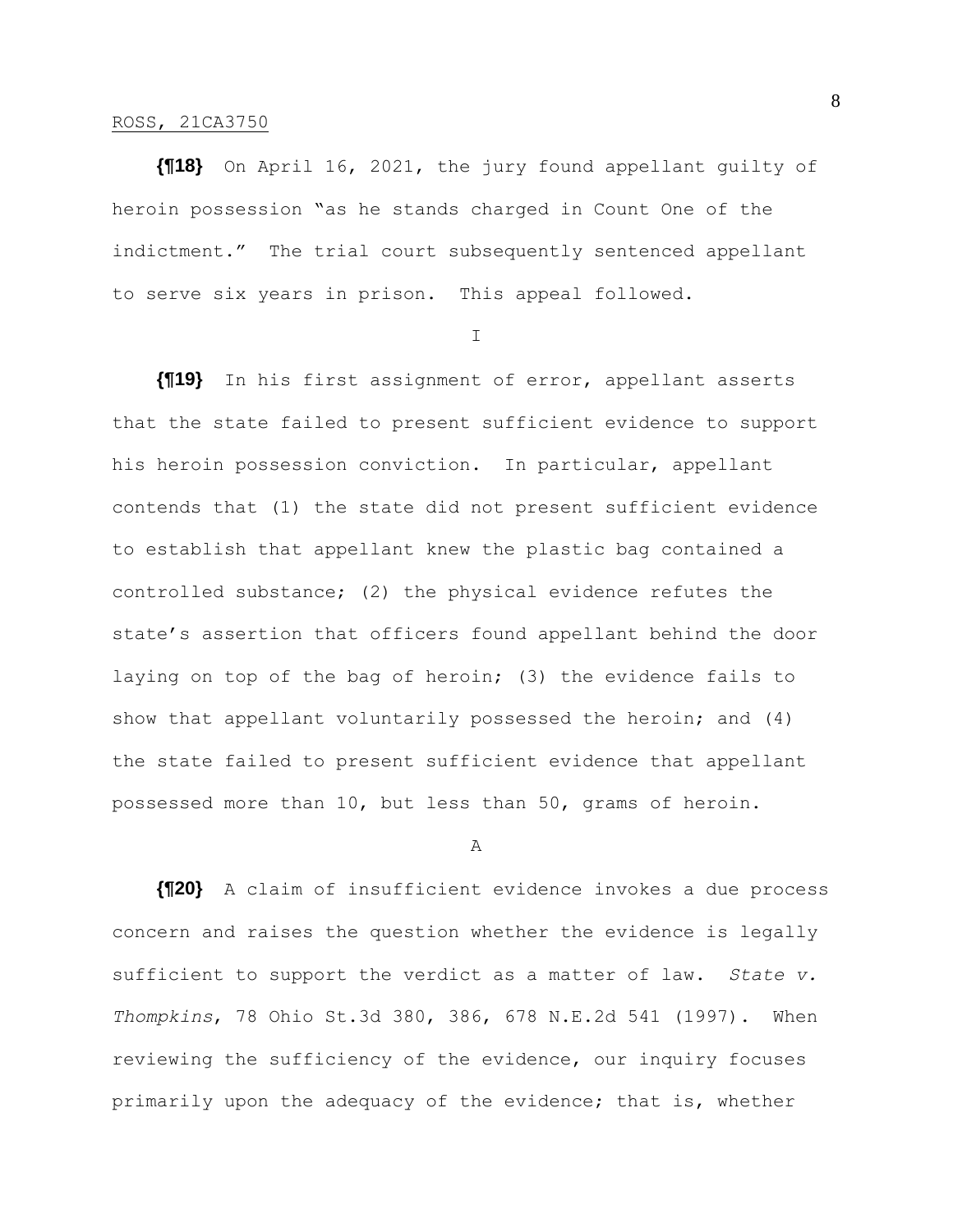the evidence, if believed, reasonably could support a finding of guilt beyond a reasonable doubt. *Id.* at syllabus. The standard of review is whether, after viewing the probative evidence and inferences reasonably drawn therefrom in the light most favorable to the prosecution, any rational trier of fact could have found all the essential elements of the offense beyond a reasonable doubt. *E.g., Jackson v. Virginia*, 443 U.S. 307, 319, 99 S.Ct. 2781, 61 L.Ed.2d 560 (1979); *State v. Jenks*, 61 Ohio St.3d 259, 273, 574 N.E.2d 492 (1991). Furthermore, a reviewing court is not to assess "whether the state's evidence is to be believed, but whether, if believed, the evidence against a defendant would support a conviction." *Thompkins*, 78 Ohio St.3d at 390 (Cook, J., concurring).

**{¶21}** Thus, when reviewing a sufficiency-of-the-evidence claim, an appellate court must construe the evidence in a light most favorable to the prosecution. *E.g., State v. Hill*, 75 Ohio St.3d 195, 205, 661 N.E.2d 1068 (1996); *State v. Grant*, 67 Ohio St.3d 465, 477, 620 N.E.2d 50 (1993). A reviewing court will not overturn a conviction on a sufficiency-of-the-evidence claim unless reasonable minds could not reach the conclusion that the trier of fact did. *State v. Tibbetts*, 92 Ohio St.3d 146, 162, 749 N.E.2d 226 (2001); *State v. Treesh*, 90 Ohio St.3d 460, 484, 739 N.E.2d 749 (2001).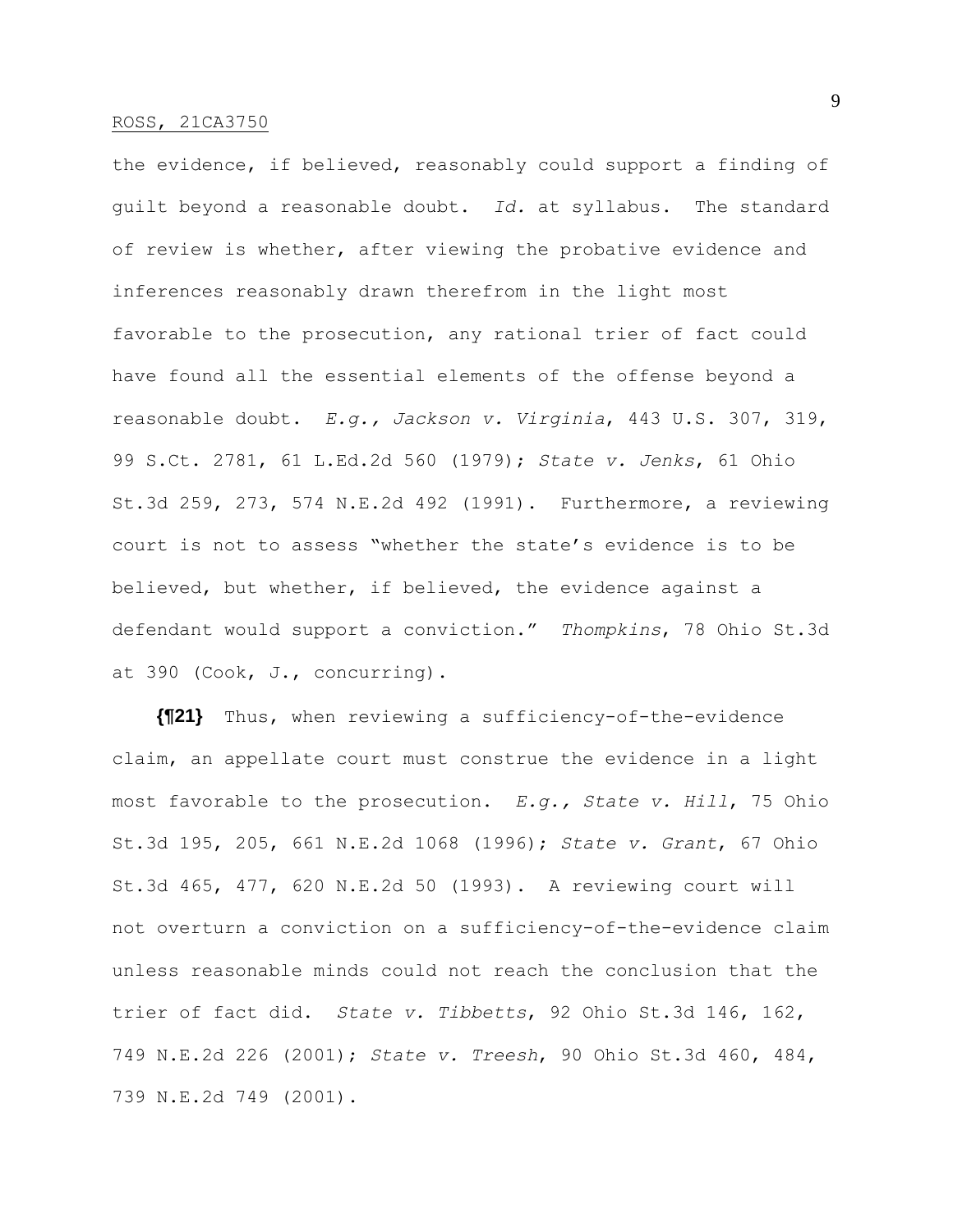B

**{¶22}** R.C. 2925.11(A) contains the essential elements of the offense at issue, possession of drugs. The statute states: "No person shall knowingly obtain, possess, or use a controlled substance  $* * *$ ." Appellant first argues that the state failed to present sufficient evidence to establish that he knowingly possessed heroin. Appellant claims that the evidence adduced at trial fails to show that he knew that the plastic bag contained heroin.

**{¶23}** R.C. 2901.22(B) defines when a person acts knowingly:

A person acts knowingly, regardless of purpose, when the person is aware that the person's conduct will probably cause a certain result or will probably be of a certain nature. A person has knowledge of circumstances when a person is aware that such circumstances probably exist. When knowledge of the existence of a particular fact is an element of an offense, such knowledge is established if a person subjectively believes that there is a high probability of its existence and fails to make inquiry or acts with a conscious purpose to avoid learning the fact.

**{¶24}** We observe that "'[t]he intent of an accused person dwells in his mind'" and that intent "'can never be proved by the direct testimony of a third person.'" *State v. Johnson*, 56 Ohio St.2d 35, 38, 381 N.E.2d 637 (1978), quoting *State v. Huffman*, 131 Ohio St. 27, 1 N.E.2d 313 (1936), paragraph four of the syllabus. Rather, intent "'must be gathered from the surrounding facts and circumstances under proper instructions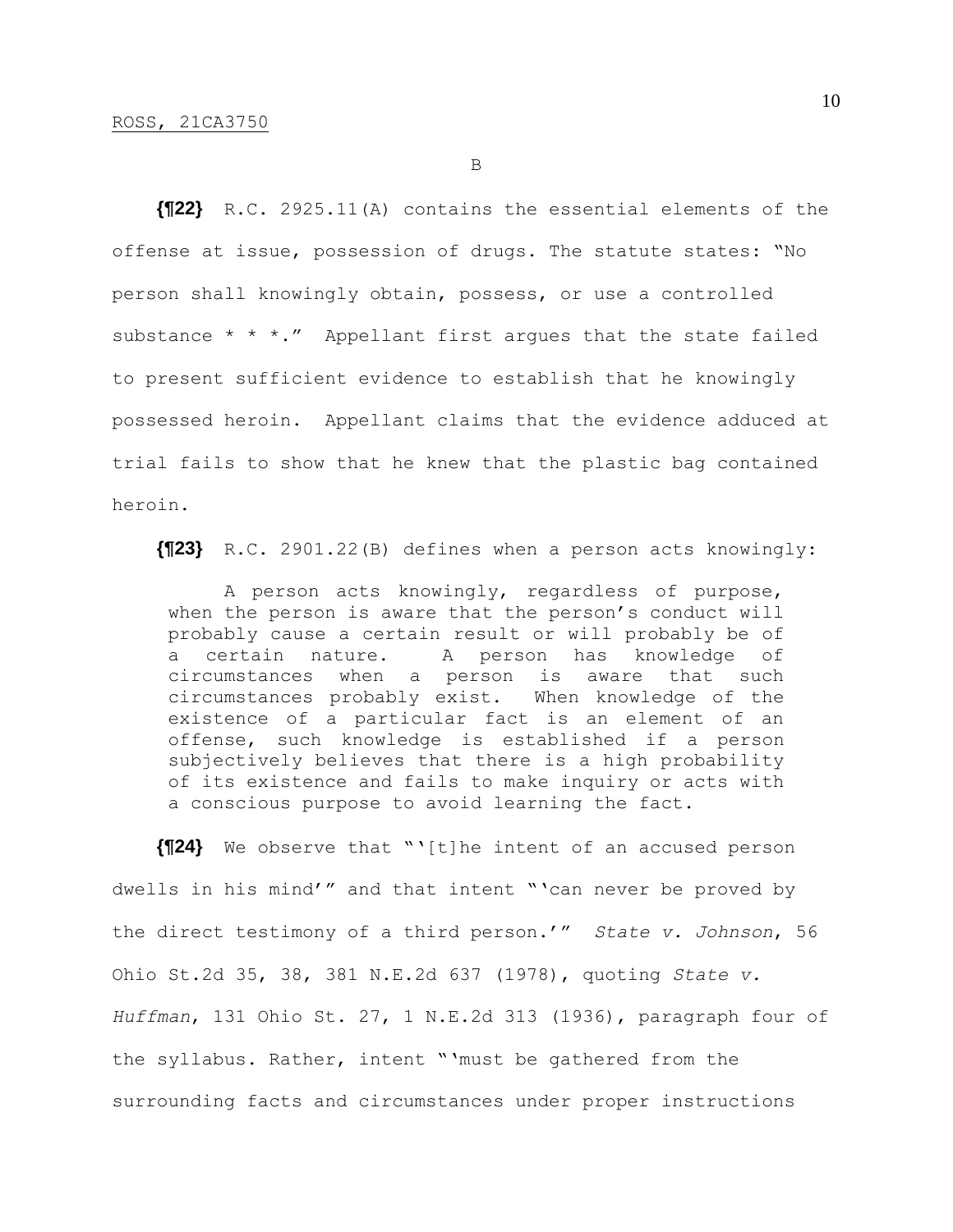from the court.'" *Id.*, quoting *Huffman*, paragraph four of the syllabus; *e.g., State v. Conway*, 108 Ohio St.3d 214, 2006-Ohio-791, 842 N.E.2d 996, ¶ 143; *State v. Garner*, 74 Ohio St.3d 49, 60, 656 N.E.2d 623 (1995). We further observe that "[i]ntention is a question of fact, and not one of law." *Koenig v. State*, 121 Ohio St. 147, 151, 167 N.E. 385 (1929); *State v. Wamsley*, 6th Dist. Butler No. CA2002-05-109, 2003-Ohio-1872, ¶ 18.

**{¶25}** Whether a defendant knowingly possessed a controlled substance "is to be determined from all the attendant facts and circumstances available." *State v. Teamer*, 82 Ohio St.3d 490, 492, 696 N.E.2d 1049 (1998); *accord State v. Corson*, 4th Dist. Pickaway No. 15CA4, 2015–Ohio–5332, ¶ 13. Additionally, "'[t]he state may rely solely on circumstantial evidence in proving that the defendant had knowledge of the character of the material.'" *State v. Sanders*, 2nd Dist. Clark No. 2019-CA-86, 2021-Ohio-2431, ¶ 12, quoting *State v. Kraft*, 1st Dist. Hamilton No. C-060238, 2007-Ohio-2247, ¶ 87, citing *State v. Burgin*, 56 Ohio St.2d 354, 364, 384 N.E.2d 255 (1978).

**{¶26}** To establish knowing possession of a controlled substance under R.C. 2925.11(A), the state is not required to prove that "a defendant knew the specific characteristics of the item possessed that made it" a controlled substance. *State v. Jordan*, 89 Ohio St.3d 488, 494, 733 N.E.2d 601 (2000); *accord*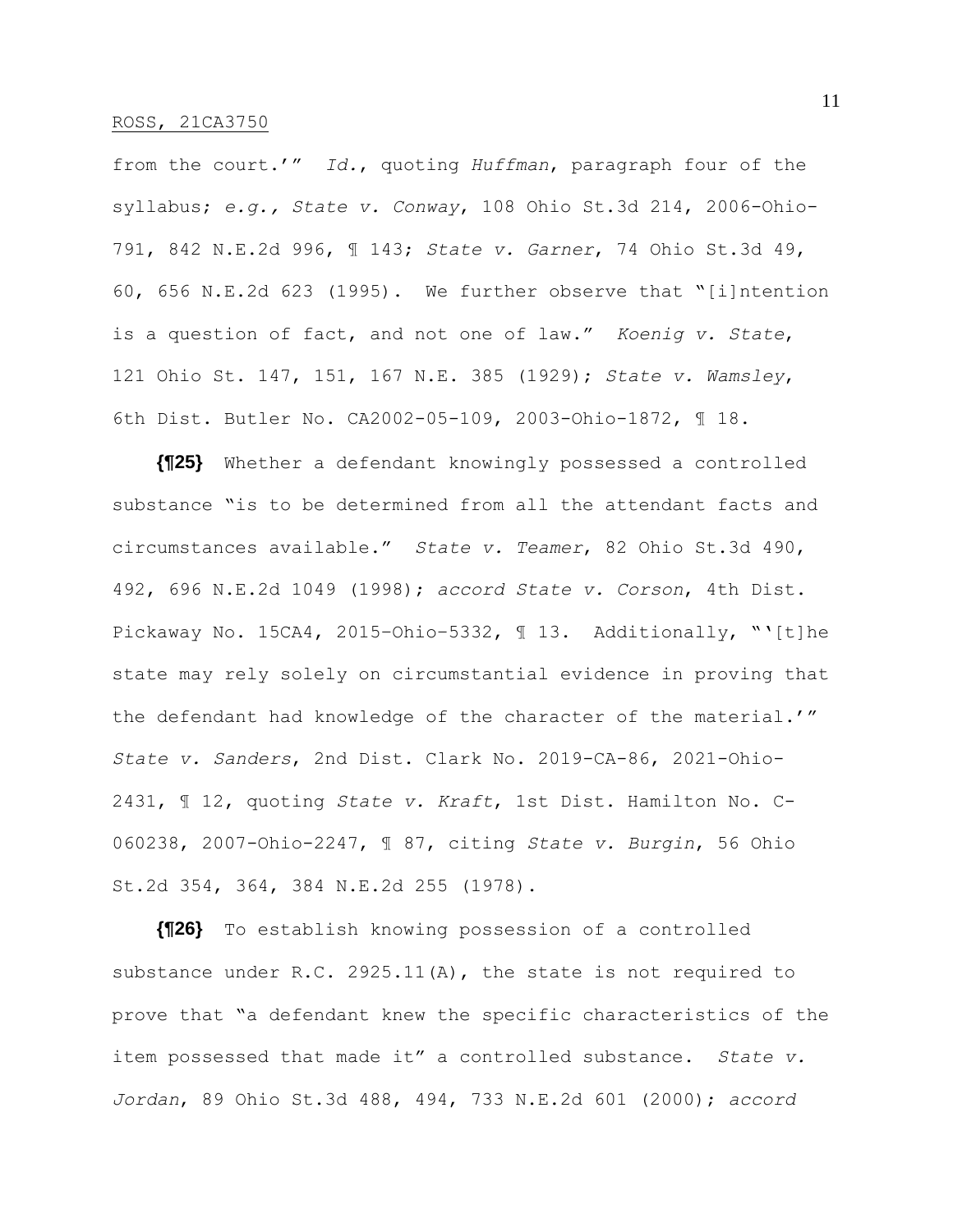*State v. Williams*, 2nd Dist. Montgomery No. 20271, 2005-Ohio-1597, ¶ 34 ("the State is not required to prove that Defendant 'knew' the specific characteristics of the items he possessed which made them controlled substances"). Instead, the state need only demonstrate that the defendant knew or was probably aware that the item was a controlled substance. *See Jordan*, 89 Ohio St.3d at 495 (discussing meaning of "knowledge" as defined in R.C. 2901.22(B) and evaluating state's evidence regarding defendant's knowledge in context of possession-of-dangerousordnance statute).

**{¶27}** Additionally, the state may rely upon "permissible inferences of knowledge, based at least in part upon fact," to show that a defendant had knowledge that the item possessed was a controlled substance. *Id.* Consequently, even "if the accused did not know for certain that the item in his possession was [a controlled substance], the state can still show culpability by objective demonstrations of the defendant's mental state." *Id.* We further observe that "[e]ntirely innocent conduct should not be punishable." *Id.* Thus, when "a defendant, in good faith, has no way of determining that the item in his possession is [a controlled substance], he or she should not be subject to prosecution." *Id.*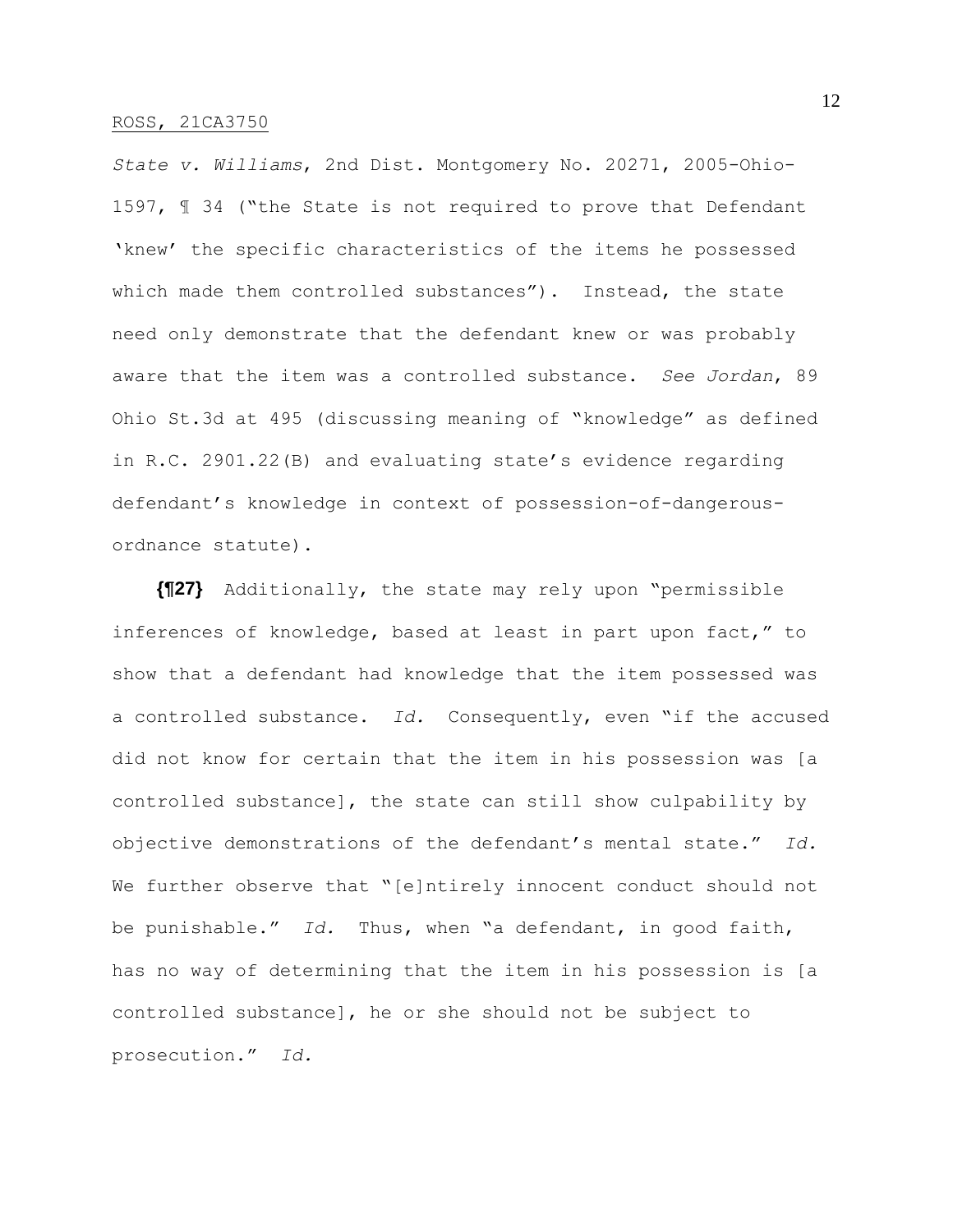**{¶28}** In the case sub judice, appellant asserts that the state failed to present direct evidence that appellant knew the plastic bag contained heroin and that the circumstantial evidence fails to support a finding that he knew that the bag contained heroin. Appellant recognizes that Detective Wallace described the contents of the bag as a white powder, but contends that appellant's knowledge that the bag contained heroin cannot be inferred from the substance's mere physical appearance. Appellant also argues that he did not engage in any conduct indicative of guilty knowledge. He states that he complied with the officers' orders and did not attempt to conceal or hide evidence.

**{¶29}** The state argues that it presented sufficient evidence to show that appellant knew that the bag contained heroin. The state points out that it presented evidence that officers found appellant laying on top of the plastic bag in a small motel room. The state also asserts that the illegal nature of the substance contained in the plastic bag was readily apparent. The state further notes that the jury had the opportunity to view the substance contained in the plastic bag and to reach its own conclusion whether the substance's illegal nature was readily apparent such that appellant knew, or probably was aware, that the substance is a controlled substance.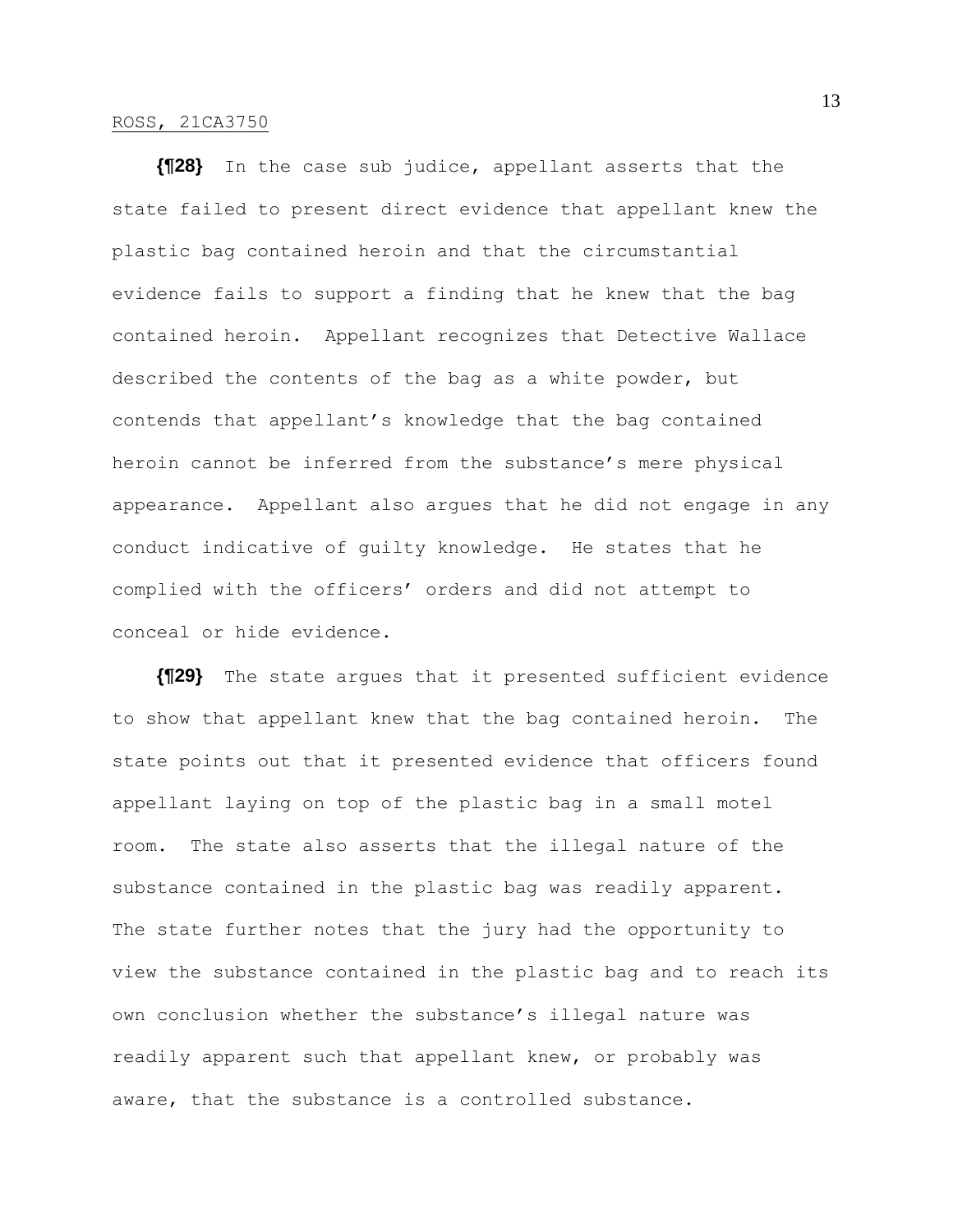**{¶30}** In the case at bar, we believe that the state presented sufficient evidence to establish that appellant knew, or probably was aware, that the substance inside the plastic bag is a controlled substance. As the state notes, officers found appellant laying on top of the plastic bag that contained a white powdery substance. The state introduced into evidence the plastic bag that contained the substance, as well as photographs of the plastic bag. The jury viewed both the photographs and the physical evidence, i.e., the substance contained in the plastic bag. The jury thus had the opportunity to consider whether the nature of the substance would have led one in possession of the bag to know, or to probably be aware, that the item inside the bag is a controlled substance. Obviously, the jury determined that the illegal nature of the substance is readily apparent. Consequently, under these circumstances, we believe that the state presented sufficient evidence to show that appellant knew that the plastic bag contained a controlled substance.

**{¶31}** Additionally, we do not agree with appellant that any lack of evidence regarding his attempts to conceal the evidence, or to act evasively, means that the state failed to present sufficient evidence that appellant knew that the plastic bag contained a controlled substance. Instead, the evidence adduced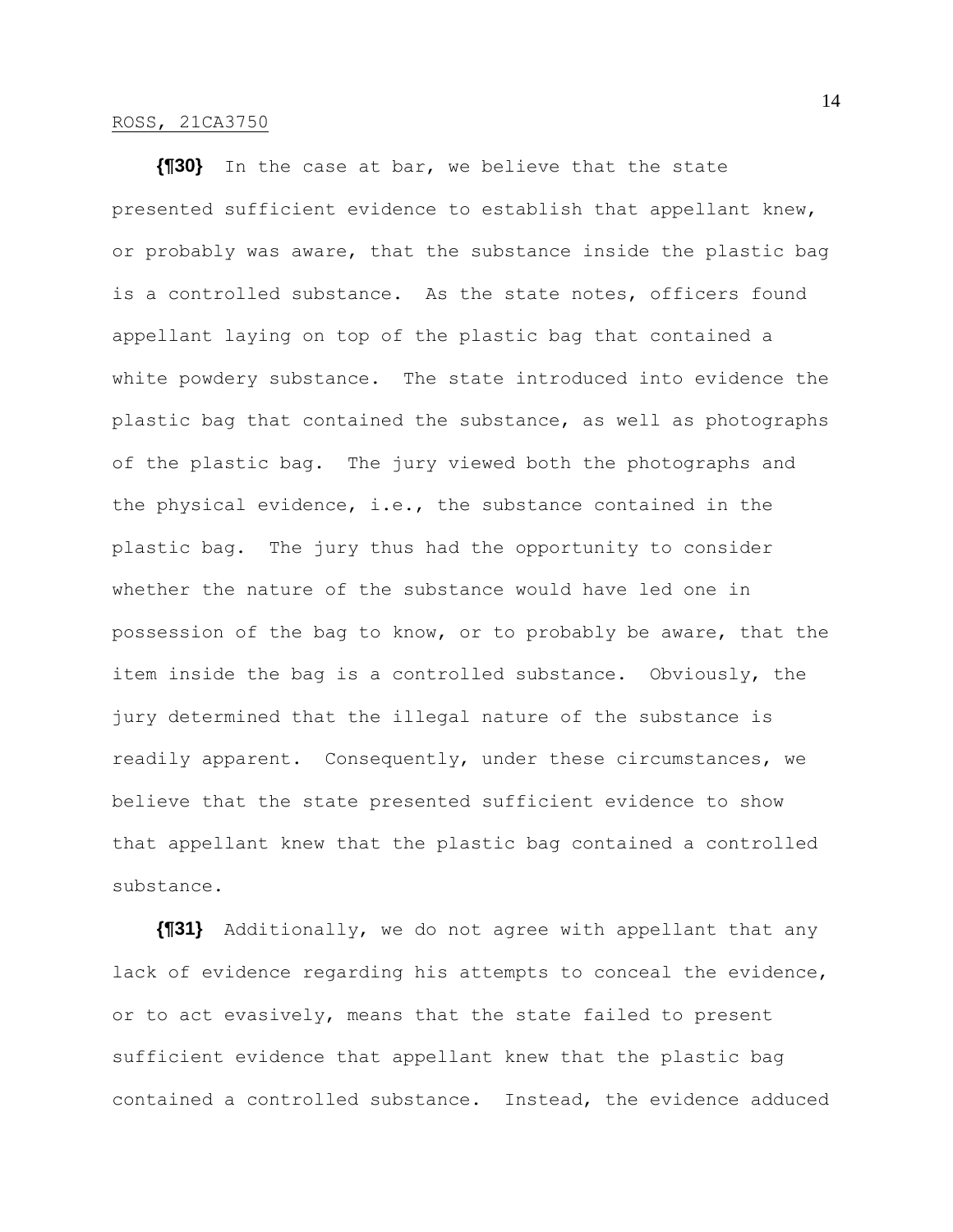at trial constitutes sufficient evidence of appellant's knowledge. Any arguable lack of evidence concerning appellant's conduct would go to the weight, not the sufficiency, of the evidence. *See State v. Wilks*, 154 Ohio St.3d 359, 2018-Ohio-1562, 114 N.E.3d 1092, ¶ 166 ("the state need only have had sufficient evidence, not the best possible evidence, to survive a challenge on insufficiency grounds"); *State v. Turner*, 9th Dist. Summit No. 28775, 2018-Ohio-3898, ¶ 24 ("fact that the State did not present a particular type of evidence does not negate the sufficiency of the \* \* \* evidence that the State did present").

B

**{¶32}** Appellant next argues that the state did not present sufficient, credible evidence that he possessed the bag of heroin. Specifically, appellant claims that Detective Wallace's testimony that officers found appellant laying on the floor behind the motel room's door violates the "physical facts rule," and thus, completely lacking such credibility.

**{¶33}** The Ohio Supreme Court discussed the "physical facts rule" in *McDonald v. Ford Motor Co.*, 42 Ohio St.2d 8, 12, 326 N.E.2d 252 (1975). In general, the rule provides that when a witness's testimony "'is opposed to the laws of nature,'" or "'is clearly in conflict with principles established by the laws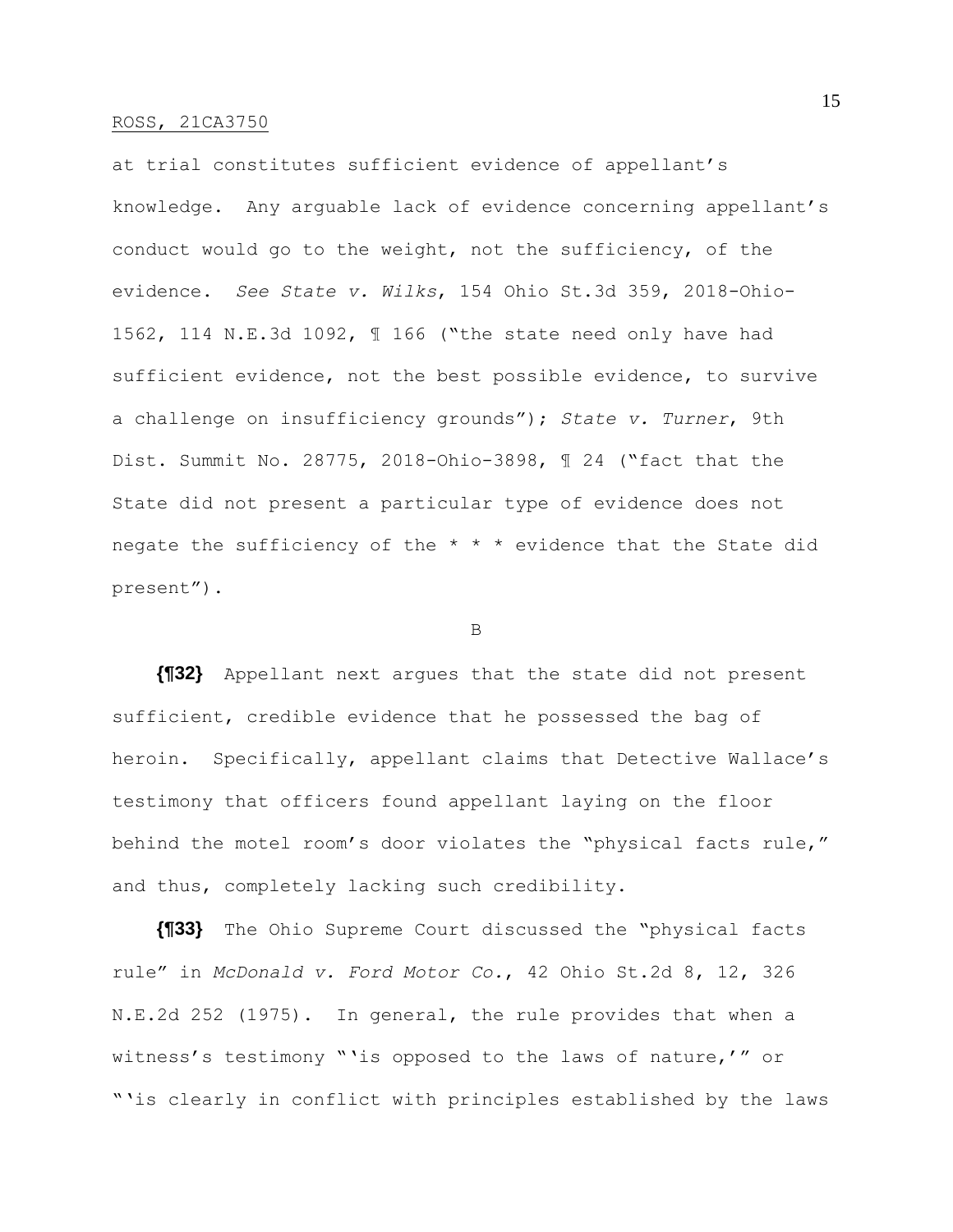of science,'" then the testimony "'is of no probative value and a jury is not permitted to rest its verdict thereon.'" *Id.*, quoting *Connor v. Jones*, 115 Ind.App. 660, 670, 59 N.E.2d 577 (1945). In other words, "'[t]he testimony of a witness which is positively contradicted by the physical facts cannot be given probative value by the court.'" *Id.*, quoting *Lovas v. General Motors Corp.*, 212 F.2d 805, 808 (6 Cir. 1954). "[T]he issue is generally whether circumstantial evidence of physical facts is so conclusive as to wholly rebut oral testimony presenting a different version." *Id.* at 13–14.

For example:

Where a witness testifies that he looked and listened at a railroad crossing, but neither saw nor heard a train approaching, and the only reasonable conclusion upon the evidence is that there is no doubt that had he looked he must have seen the train, the witness's testimony cannot be considered credible.

*Id.*, citing *Detroit, Toledo & Ironton Rd. Co. v. Rohrs*, 114 Ohio St. 493, 151 N.E. 714 (1926).

**{¶34}** Under the physical facts rule, a trial court need not "take a case from the jury" unless "'[t]he palpable untruthfulness'" of the witness's testimony is

"(1) inherent in the rejected testimony, so that it contradicts itself or (2) irreconcilable with facts of which, under recognized rules, the court takes judicial knowledge or (3) is obviously inconsistent with, contradicted by, undisputed physical facts."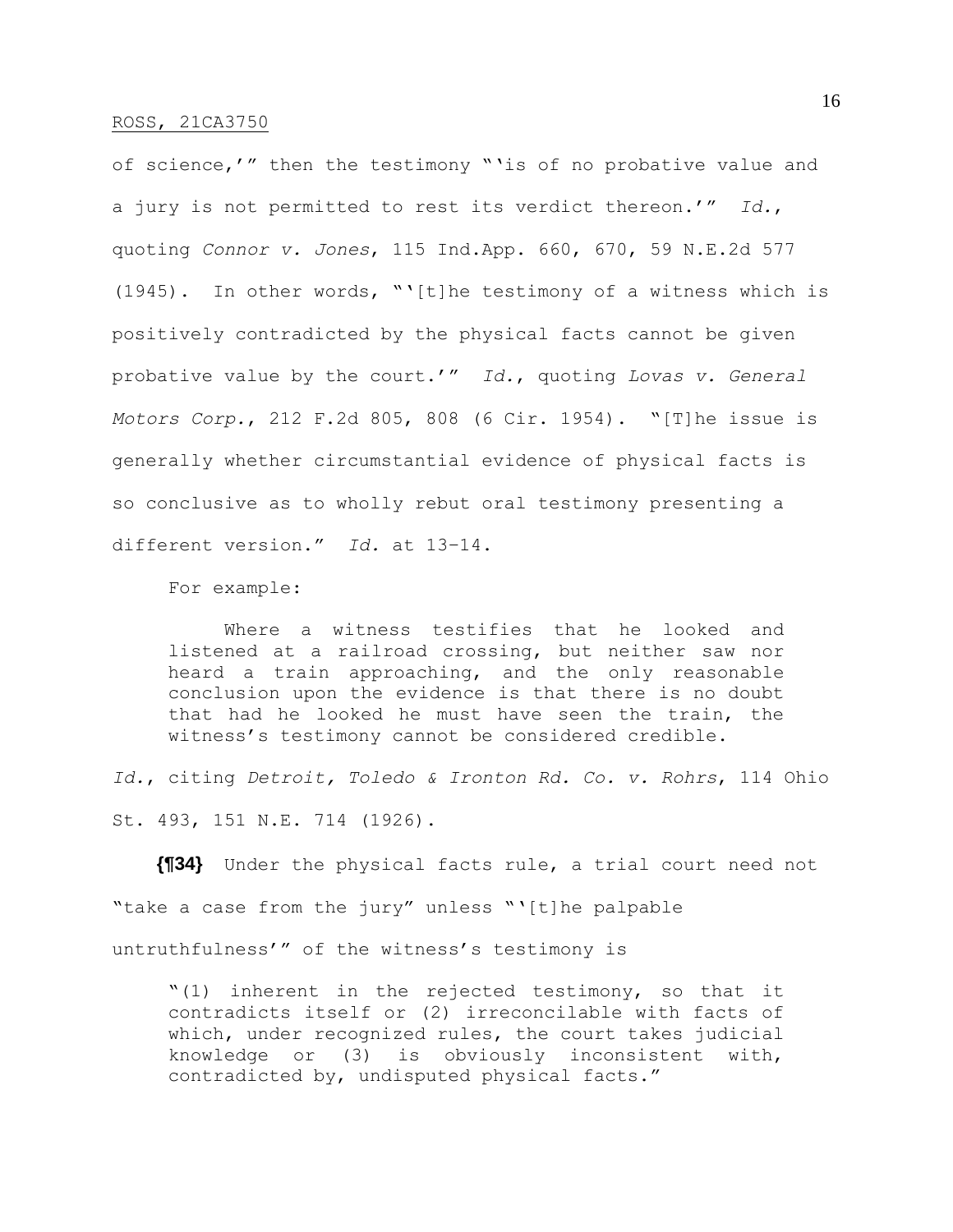*Id.* at 12-13, quoting *Duling v. Burnett*, 22 Tenn.App. 522, 124 S.W.2d 294 (1938).

The intent of the rule is to

strike[] a balance between, on the one hand, the common sense notion that physical facts and evidence can be so conclusive and demonstrative that no reasonable person could accept the truth of contrary testimony, and, on the other hand, the need for courts to be wary of treating a party's theory of a case as "fact," when a different theory is also possible in the case.

*Id.* at 13.

**{¶35}** In the case sub judice, we do not agree with appellant that Detective Wallace's testimony should be viewed as so palpably untrue as to have required the trial court to remove the case from the jury. Here, the physical facts do not positively contradict Wallace's testimony that appellant was laying on the floor behind the motel room's door when the detective entered the room. Wallace stated that he entered the motel room after SWAT officers secured the scene. He explained that, after SWAT officers entered the room, they would have ordered everyone in the room to get on the floor. When Wallace entered the room, appellant was laying with his feet behind the door and his head pointing into the motel room. The detective did not testify that appellant's entire body was crammed between the door and the wall. Therefore, we do not believe that the detective's testimony positively contradicts the physical facts.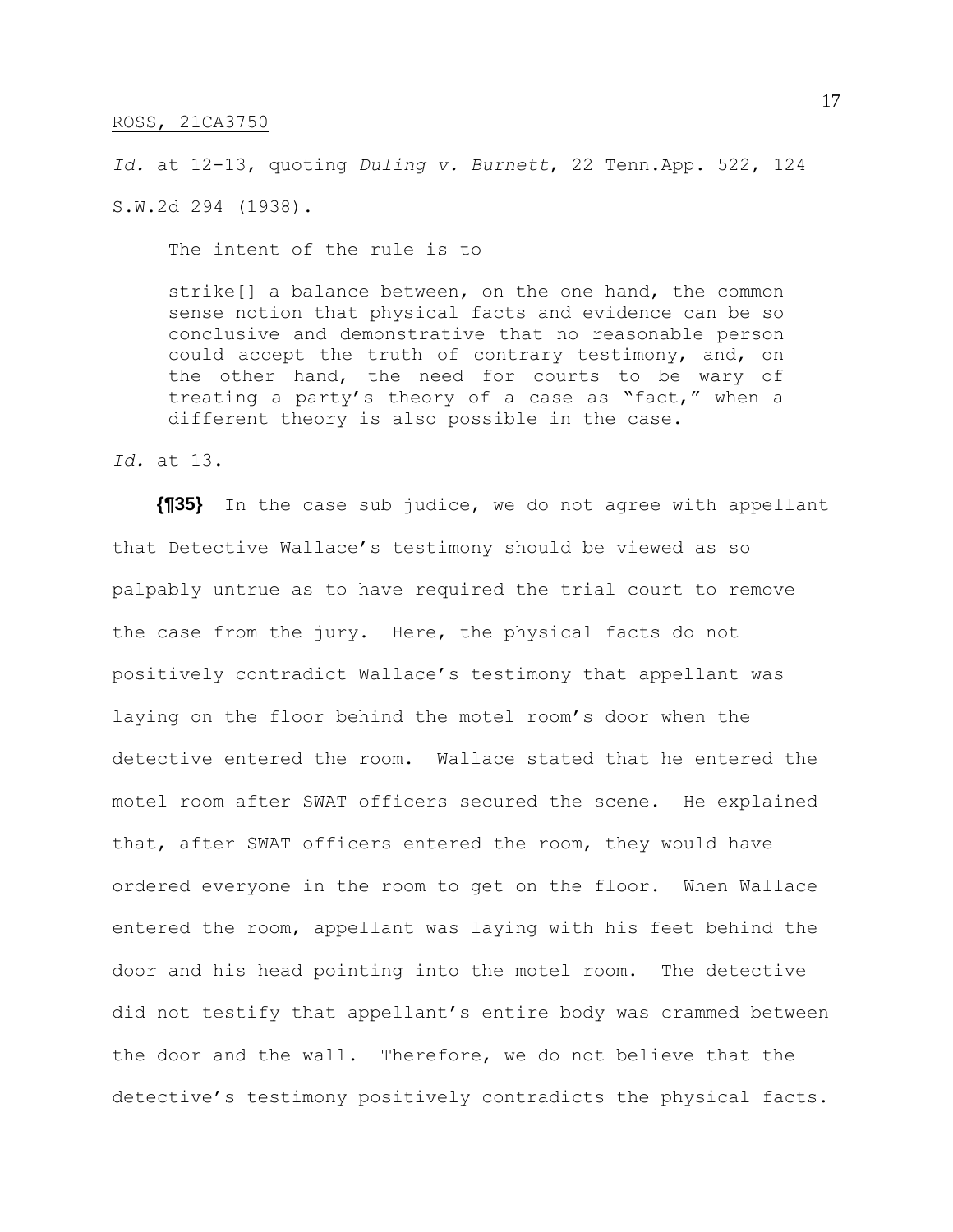**{¶36}** Furthermore, we do not agree with appellant that SWAT officers' use of a battering ram to open the door necessarily results in the conclusion that Detective Wallace could not have found appellant laying behind the door. Appellant suggests that, if he had been behind the door when SWAT officers used a battering ram, the force of the door would have propelled his body into the room, not behind the door. He also implies that, had appellant been behind the door when the SWAT officers used a battering ram to open the door, officers would have observed bruising on appellant's body, but did not.

**{¶37}** After our review, we believe that appellant fails to recognize that the trial testimony does not conclusively establish that appellant was, in fact, behind the door when SWAT officers used a battering ram to open the door. Appellant's precise location in the motel room when officers opened the door is unknown. What is known is that, once SWAT officers ordered the individuals in the room to get on the floor, appellant placed himself on the floor and Detective Wallace found appellant with his feet behind the door and his head pointed into the room. We find nothing in the record to indicate that the physical evidence positively contradicts Wallace's testimony.

C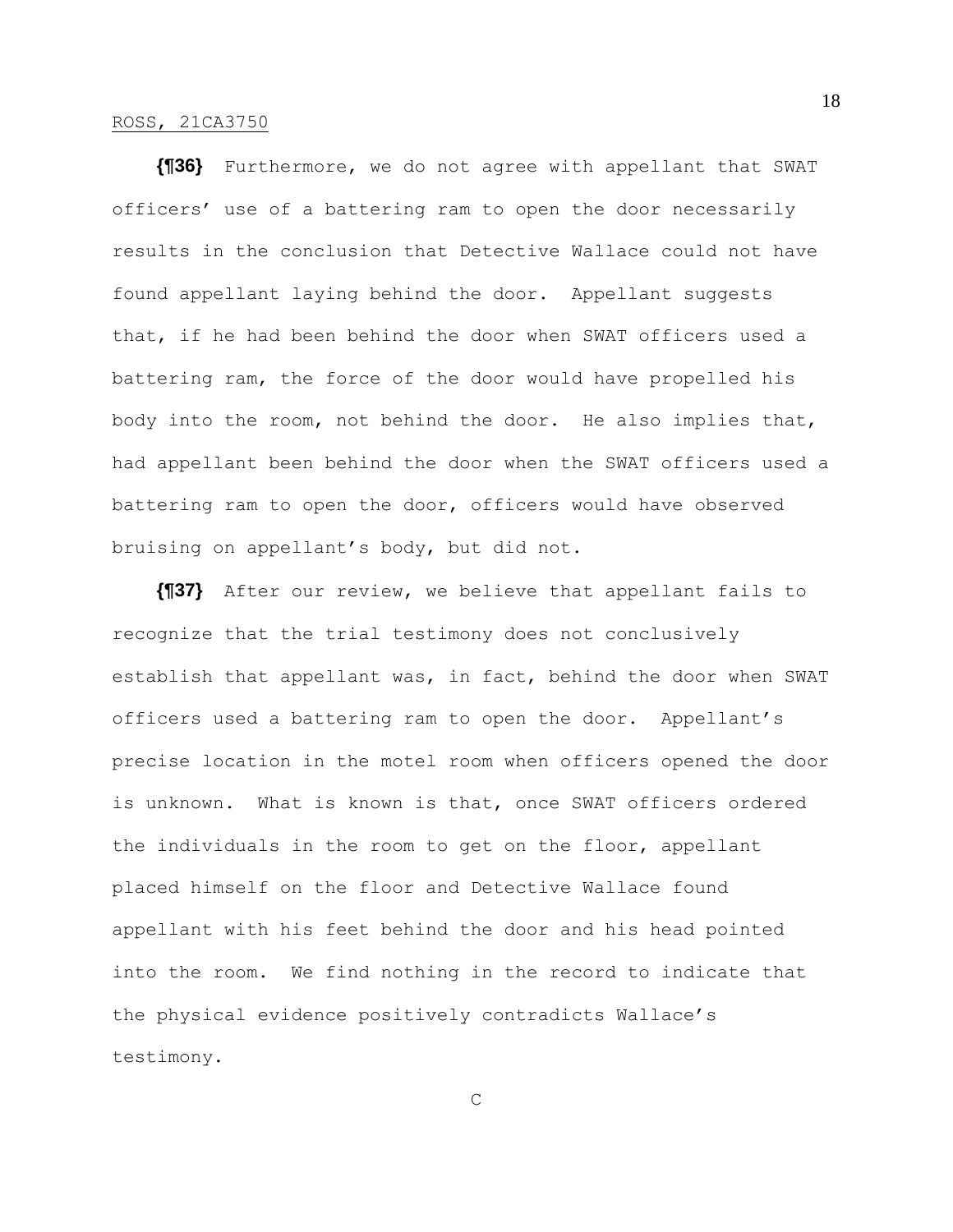### Voluntary Possession

**{¶38}** Appellant next contends that the state failed to present sufficient evidence to show that he voluntarily possessed the heroin. Appellant asserts that the evidence fails to show that he possessed the heroin "for a sufficient time to have ended possession."

**{¶39}** A cardinal rule in criminal law is that a person is not guilty of an offense unless both of the following apply:

(1) The person's liability is based on conduct that includes either a voluntary act, or an omission to perform an act or duty that the person is capable of performing;

(2) The person has the requisite degree of culpability for each element as to which a culpable mental state is specified by the language defining the offense.

R.C. 2901.21(A).

**{¶40}** "Possession is a voluntary act if the possessor knowingly procured or received the thing possessed, or was aware of the possessor's control of the thing possessed for a sufficient time to have ended possession." R.C. 2901.21(F)(1). "The language in R.C. 2901.21(D)(1) after the comma specifically applies to a situation in which a person becomes aware he is in possession of a particular item, but does not have time to dispose of the item before being caught with it." *State v. Copeland*, 2nd Dist. Montgomery No. 23718, 2010-Ohio-4916, ¶ 26.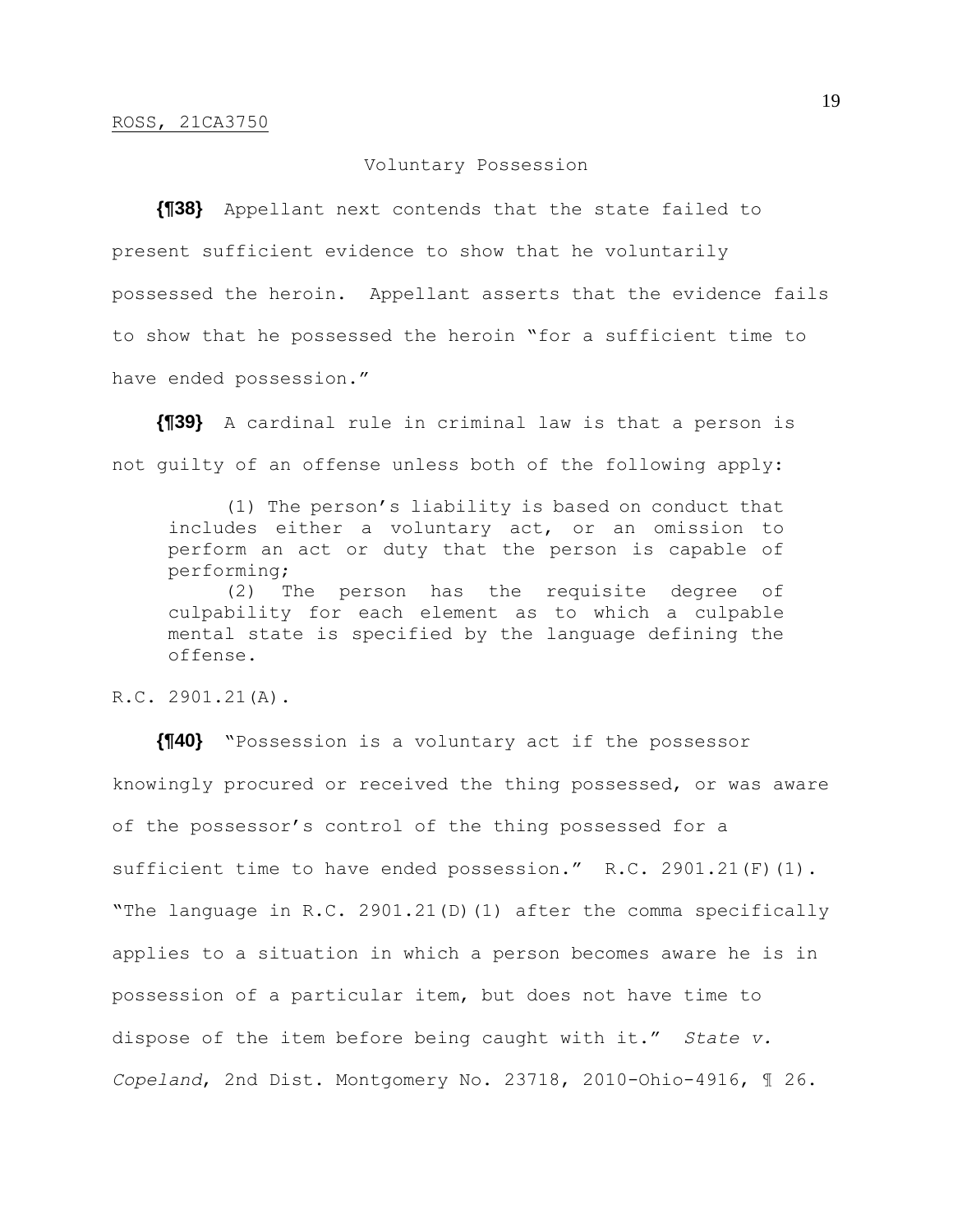"Possession" is generally defined as "having control over a thing or substance, but may not be inferred solely from mere access to the thing or substance through ownership or occupation of the premises upon which the thing or substance is found." R.C. 2925.01(K). "Possession \* \* \* may be individual or joint, actual or constructive." *State v. Wolery*, 46 Ohio St.2d 316, 332, 348 N.E.2d 351 (1976); *State v. Fry*, 4th Dist. Jackson No. 03CA26, 2004-Ohio-5747, ¶ 39.

**{¶41}** "'Actual possession exists when the circumstances indicate that an individual has or had an item within his immediate physical possession.'" *State v. Kingsland*, 177 Ohio App.3d 655, 2008-Ohio-4148, 895 N.E.2d 633, ¶ 13 (4th Dist.), quoting *Fry* at ¶ 39. "Constructive possession exists when an individual knowingly exercises dominion and control over an object, even though that object may not be within his immediate physical possession." *State v. Hankerson*, 70 Ohio St.2d 87, 434 N.E.2d 1362 (1982), syllabus; *State v. Brown*, 4th Dist. Athens No. 09CA3, 2009-Ohio-5390, ¶ 19. For constructive possession to exist, the state must show that the defendant was conscious of the object's presence. *Hankerson*, 70 Ohio St.2d at 91; *Kingsland* at ¶ 13; *accord State v. Huckleberry*, 4th Dist. Scioto No. 07CA3142, 2008-Ohio-1007, ¶ 34; *State v. Harrington*, 4th Dist. Scioto No. 05CA3038, 2006-Ohio-4388, ¶ 15; *Criss v. City*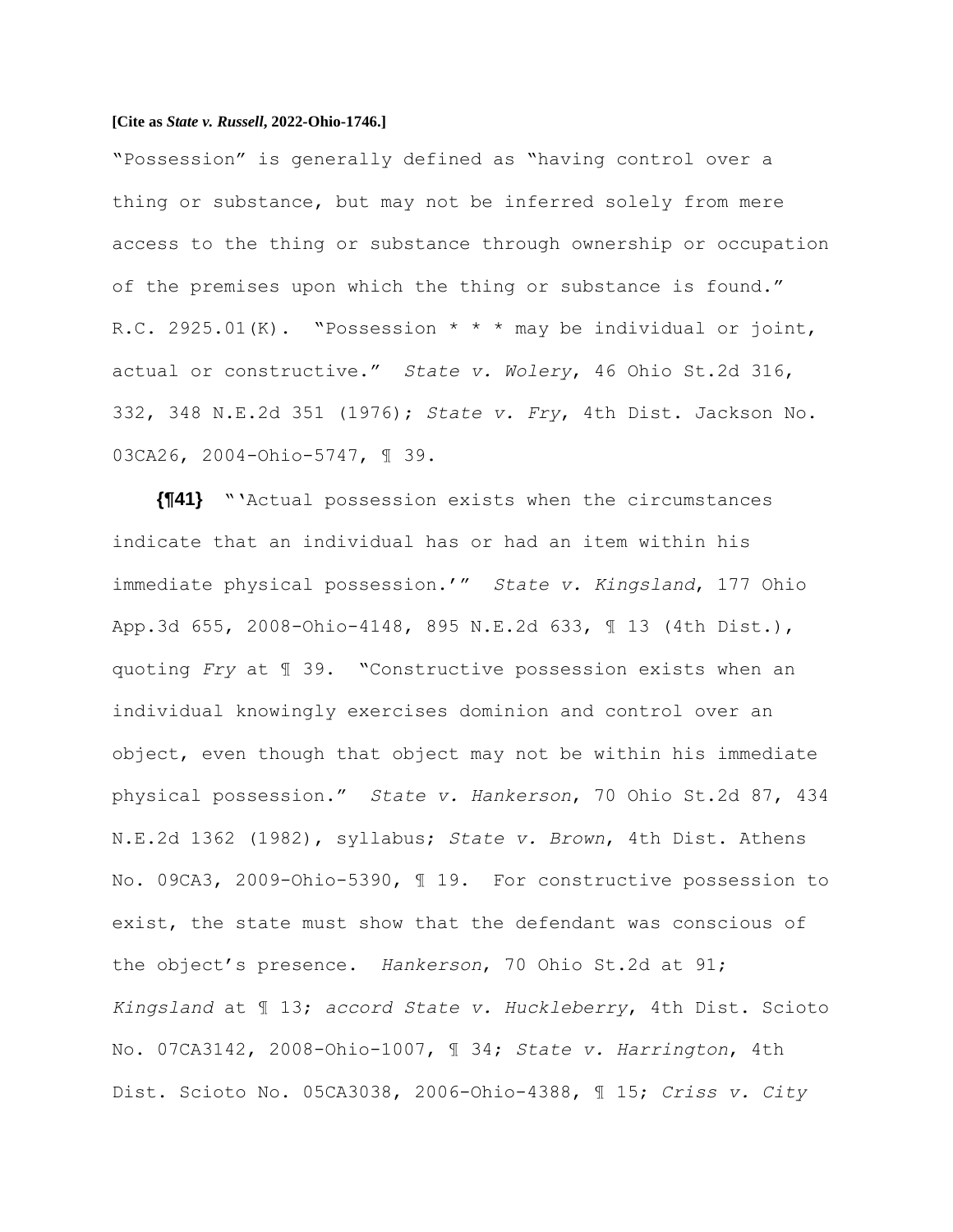*of Kent*, 867 F.2d 259, 263 (6th Cir. 1988) ("Ohio law is clear that a suspect can be in 'constructive possession' of  $* * *$ property without having actual physical possession of the property if it is located within premises under the suspect's control and he was conscious of its presence.").

**{¶42}** Both dominion and control, and whether a person was conscious of the object's presence, may be established through circumstantial evidence. *E.g., Brown* at ¶ 19; *see, e.g., State v. Jenks*, 61 Ohio St.3d 259, 574 N.E.2d 492 (1991), paragraph one of the syllabus ("[c]ircumstantial evidence and direct evidence inherently possess the same probative value"). "Circumstantial evidence is defined as '[t]estimony not based on actual personal knowledge or observation of the facts in controversy, but of other facts from which deductions are drawn, showing indirectly the facts sought to be proved. \* \* \*  $'$ *State v. Nicely*, 39 Ohio St.3d 147, 150, 529 N.E.2d 1236 (1988), quoting Black's Law Dictionary 221 (5 Ed.1979).

**{¶43}** Furthermore, to establish constructive possession, the state need not show that the defendant had "[e]xclusive control" over the contraband. *State v. Tyler*, 8th Dist. Cuyahoga No. 99402, 2013-Ohio-5242, ¶ 24, citing *State v. Howard*, 8th Dist. Cuyahoga No. 85034, 2005-Ohio-4007, ¶ 15, citing *In re Farr*, 10th Dist. Franklin No. 93AP-201, 1993 WL 464632, \*6 (Nov. 9,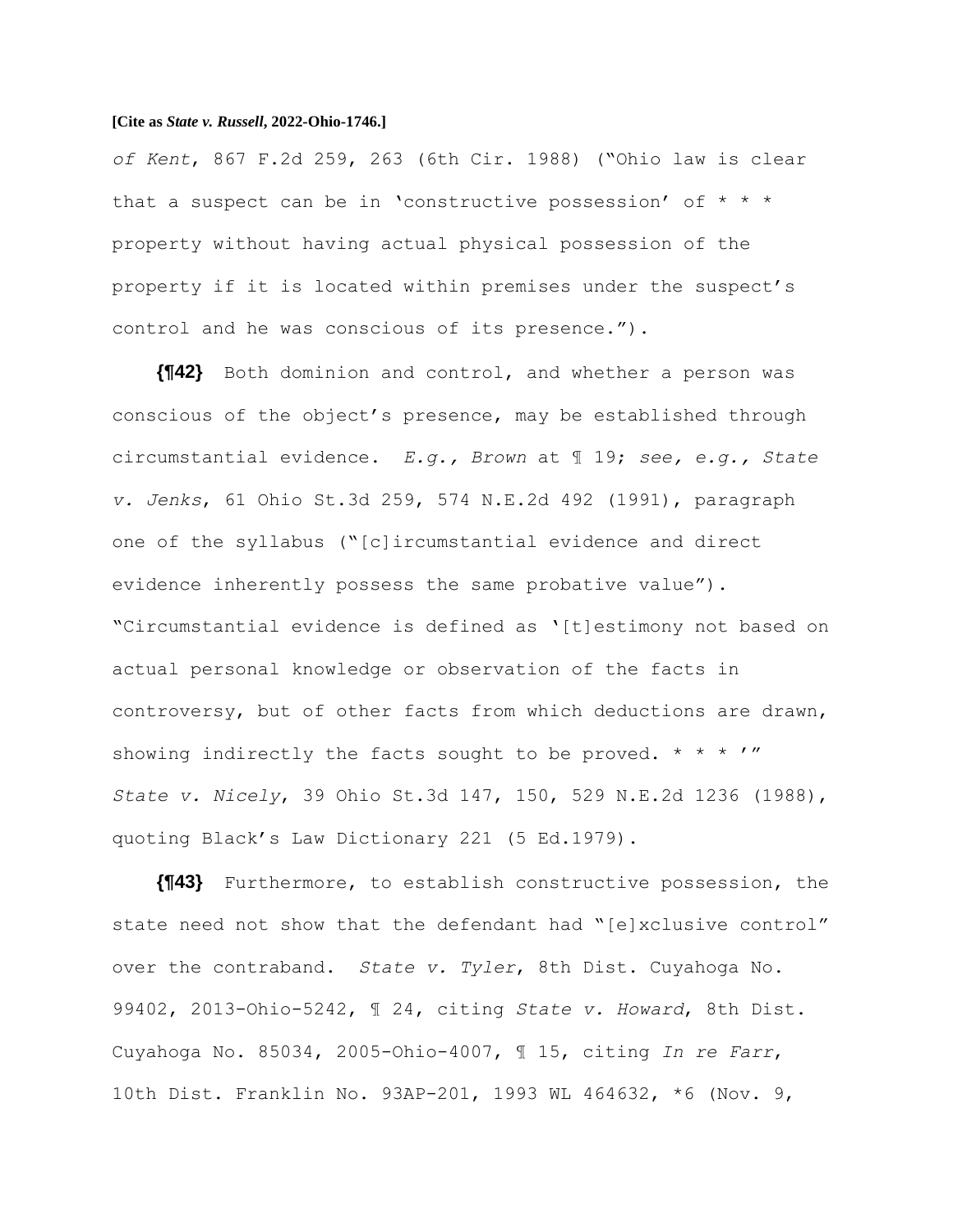1993) (nothing in R.C. 2925.11 or 2925.01 "states that illegal drugs must be in the sole or exclusive possession of the accused at the time of the offense"). Instead, "'[a]ll that is required for constructive possession is some measure of dominion or control over the drugs in question, beyond mere access to them.'" *Howard* at ¶ 15, quoting *Farr* at \*6. Thus, simply because others may have access to the contraband, in addition to the defendant, does not mean that the defendant "could not exercise dominion or control over the drugs." *Tyler* at ¶ 24; *accord State v. Walker*, 10th Dist. Franklin No. 14AP-905, 2016- Ohio-3185, ¶ 75. We further note that multiple persons may have joint constructive possession of an object. *State v. Philpott*, 8th Dist. Cuyahoga Nos. 109173, 109174, and 109175, 2020-Ohio-5267, ¶ 67; *Wolery*, 46 Ohio St.2d at 332, 329 ("[p]ossession \* \* \* may be individual or joint" and "control or dominion may be achieved through the instrumentality of another").

**{¶44}** In the case sub judice, appellant argues that the state failed to present sufficient evidence that appellant was aware of his control of the heroin for a sufficient period of time. Appellant suggests that the evidence indicates that he had only momentary or transitory possession of the heroin. To support this argument, appellant refers to *State v. Murphy*, 8th Dist. Cuyahoga No. 93093, 2010-Ohio-1422.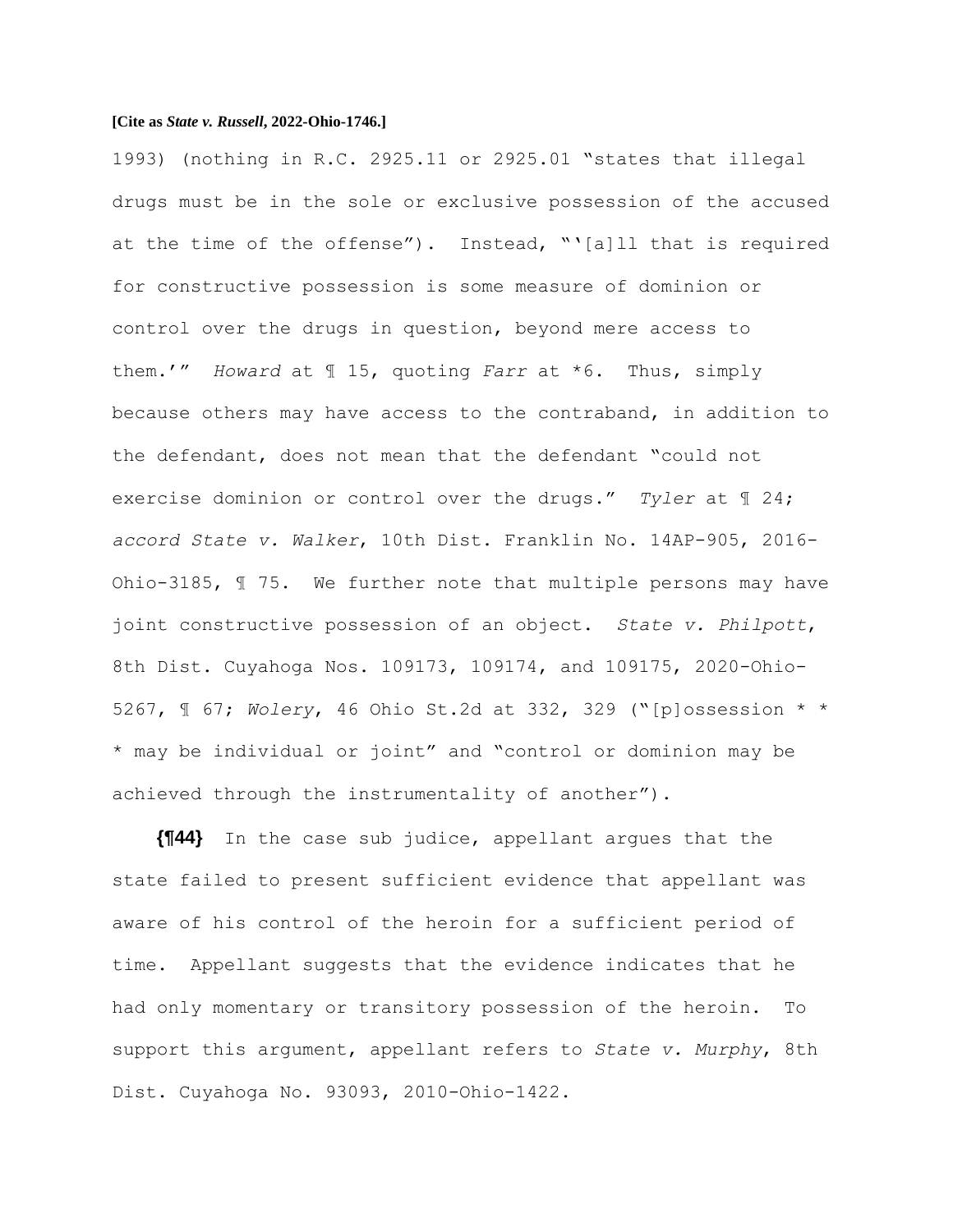**{¶45}** In *Murphy*, the court determined that the defendant had only "momentary involuntary possession" of the item at issue– cocaine. *Id.* at ¶ 9. In that case, a police officer spotted a vehicle without a front license plate and recognized the driver as an individual the officer previously arrested for crack cocaine possession. After the officer activated his lights and sirens to signal to the driver to stop, the officer noticed "a lot of movement from the driver" and Murphy, the front-seat passenger. *Id.* at ¶ 2. The officer indicated that the driver appeared to pass an item to Murphy.

**{¶46}** Once the vehicle stopped, Murphy moved to the right side of the vehicle and exited the vehicle. The officer, however, ordered Murphy to return to the vehicle. When the officer asked Murphy to step out of the vehicle, the officer noticed two bags that contained an off-white substance located between the door frame and the passenger seat. Murphy told the officer that the substance was crack cocaine and the driver passed the drugs to Murphy. Murphy stated that the driver had advised Murphy that he (the driver) could not be caught with crack cocaine. Subsequently, Murphy was charged with drug trafficking and drug possession and convicted of drug possession.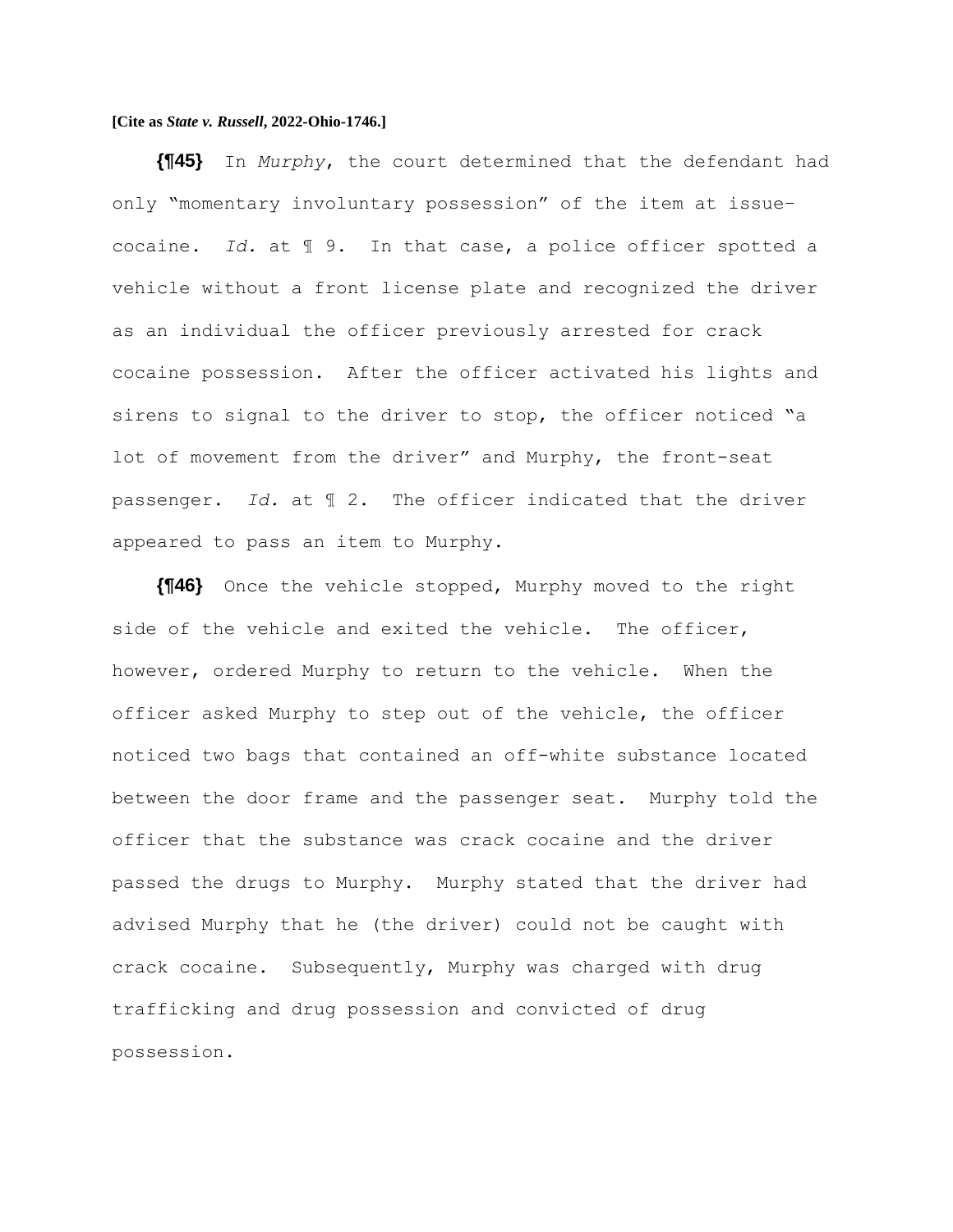**{¶47}** Murphy appealed and claimed that the state failed to present sufficient evidence to support his conviction. The appellate court agreed:

The evidence was unrebutted that at the time of the stop, the driver of the vehicle attempted to pass the drugs off on Murphy, and that Murphy attempted to pass the drugs back to the driver. When he got out of the car, he told the arresting officer, "That m-----f---- put that on me." The drugs were found on the floor in the area between Murphy's seat and the door. The issue is simply whether Murphy's momentary involuntary possession when the drugs were forced on him by the driver was sufficient possession to constitute a violation of R.C. 2925.11(A). In *State v. Johnson* (Jan. 30, 1989), Clinton App. No. 88-02-002, the Twelfth District held in a per curiam opinion that evidence the defendant's possession of a firearm was "unwitting" or "involuntary" constituted a complete defense to a charge that the defendant "knowingly" possessed firearms. Likewise here, all of the evidence, including the testimony of the police officer, indicates that Murphy's possession was involuntary.

# *Id.* at ¶ 9.

**{¶48}** After our review, we do not believe that the facts in *Murphy* bear similarity to the facts in the case at sub judice. In the case before us, no evidence exists that another individual forced heroin upon appellant or that appellant attempted to immediately dispossess himself of the heroin. Instead, the evidence shows that officers found appellant laying on top of the bag of heroin and that he was the only individual within the heroin's immediate vicinity. The evidence permits an inference that, if appellant was found laying on top of the bag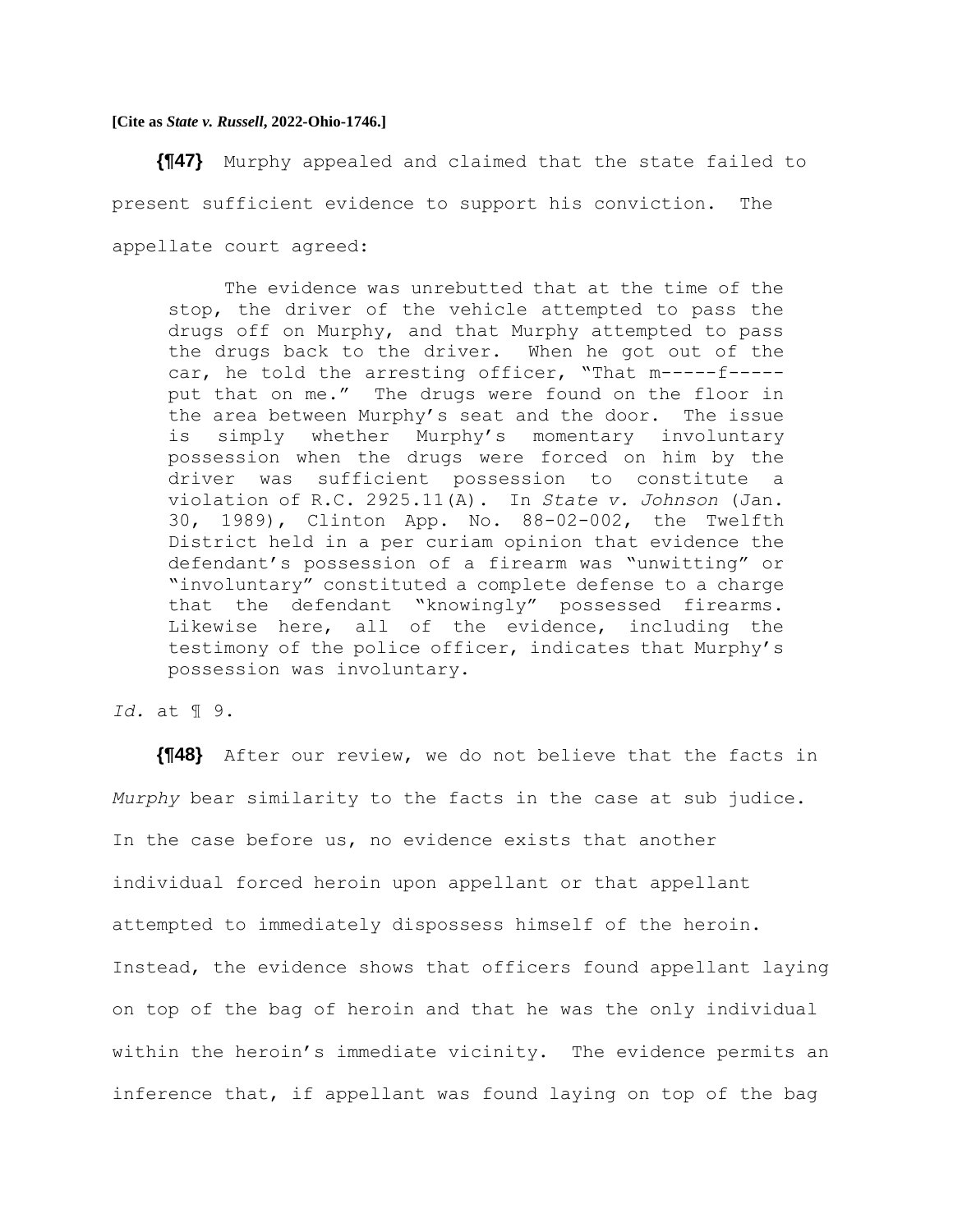of heroin after Detective Wallace entered the motel room, then immediately before SWAT officers entered the room appellant had either actual or constructive possession of the heroin. *See State v. Lundy*, 8th Dist. Cuyahoga No. 71849, 1998 WL 338077, \*6 (June 25, 1998), reversed on other grounds, 84 Ohio St.3d 279, 703 N.E.2d 773 (1999) (sufficient evidence defendant constructively possessed drugs when drugs "within arms length of [defendant] at the time the search warrant was executed").

**{¶49}** Appellant's suggestion that either the female, who also was present in the motel room, or one of the individuals who officers observed entering and exiting the motel room possessed the heroin may arguably be a plausible interpretation of the evidence. It is not, however, the only interpretation of the evidence. Moreover, appellant's theory does not negate the fact that the state presented sufficient evidence to show that appellant voluntarily possessed the heroin.

**{¶50}** Appellant further asserts that Detective Wallace's testimony does not "exclude the hypothesis that the bag of heroin was already on the floor before [appellant] complied with the SWAT officer's command, or that he lacked sufficient time to dispossess himself of the baggy." We first observe that appellant did not cite any authority that the state must exclude appellant's hypothesis that the plastic bag already was on the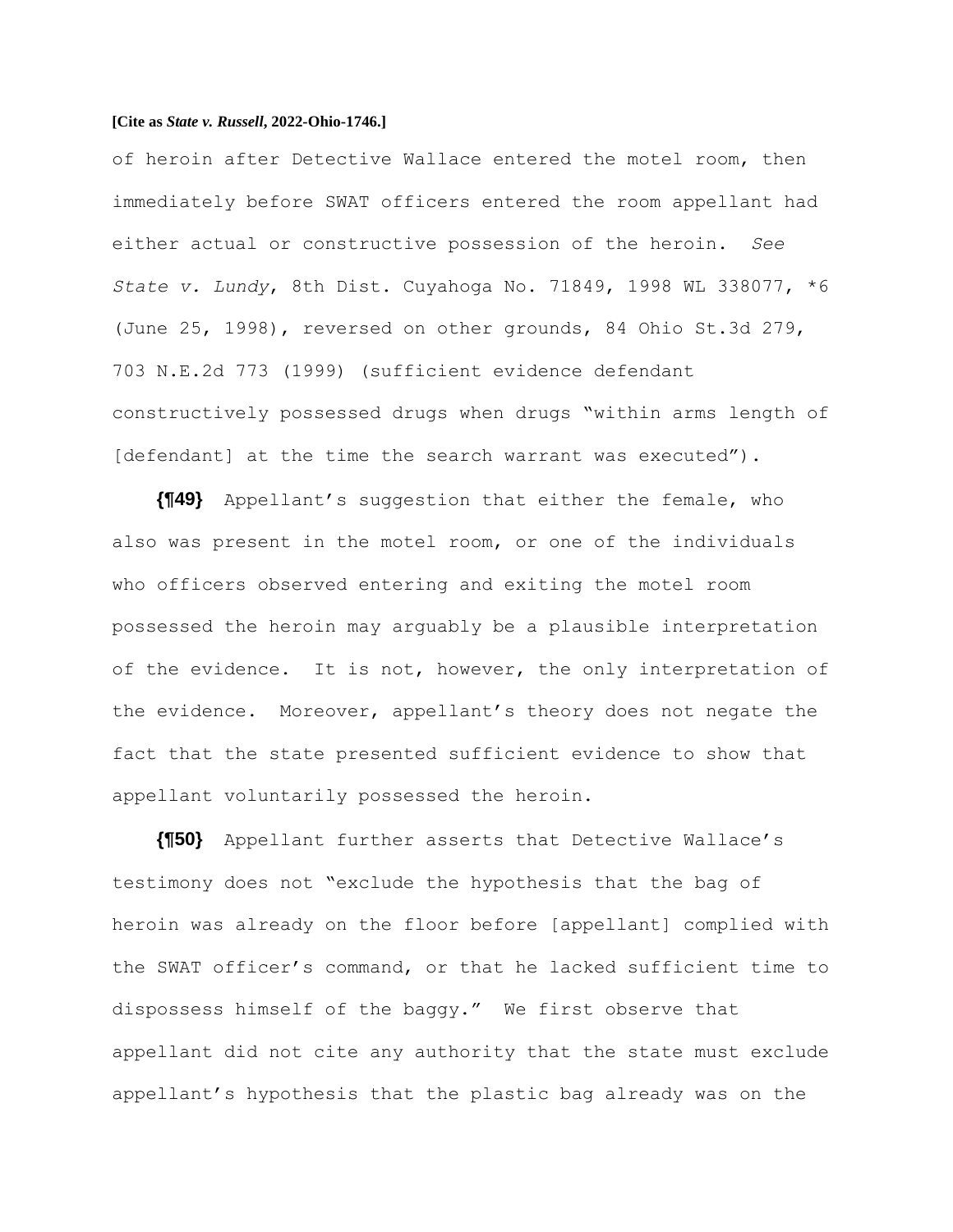floor before appellant complied with SWAT officers' command. Moreover, appellant's claim that the bag of heroin already was on the floor before he complied with the SWAT officers' command is purely speculative. The evidence adduced at trial shows that appellant was one of two adults present in the motel room at the time Wallace found the bag of heroin underneath appellant's body. Appellant's proximity to the heroin supports an inference that he constructively possessed the heroin for a sufficient length of time to have possession. Thus, the evidence supports a finding that appellant voluntarily possessed the heroin. *See State v. Holloman*, 8th Dist. Cuyahoga No. 95896, 2011-Ohio-4236, ¶ 22 (evidence supported finding that defendant voluntarily possessed drugs found "underneath defendant's leg on the passenger seat where he was sitting"). Moreover, any argument that appellant landed on top of the bag of heroin by happenstance would go to the weight of the evidence, not sufficiency.

**{¶51}** Appellant also claims that the state needed to present testimony from SWAT officers in the motel room before Detective Wallace entered the room, or produce fingerprint or DNA evidence to link appellant to the plastic bag to prove possession for a sufficient time. Appellant, however, did not cite any authority to require the state to present fingerprint or DNA evidence in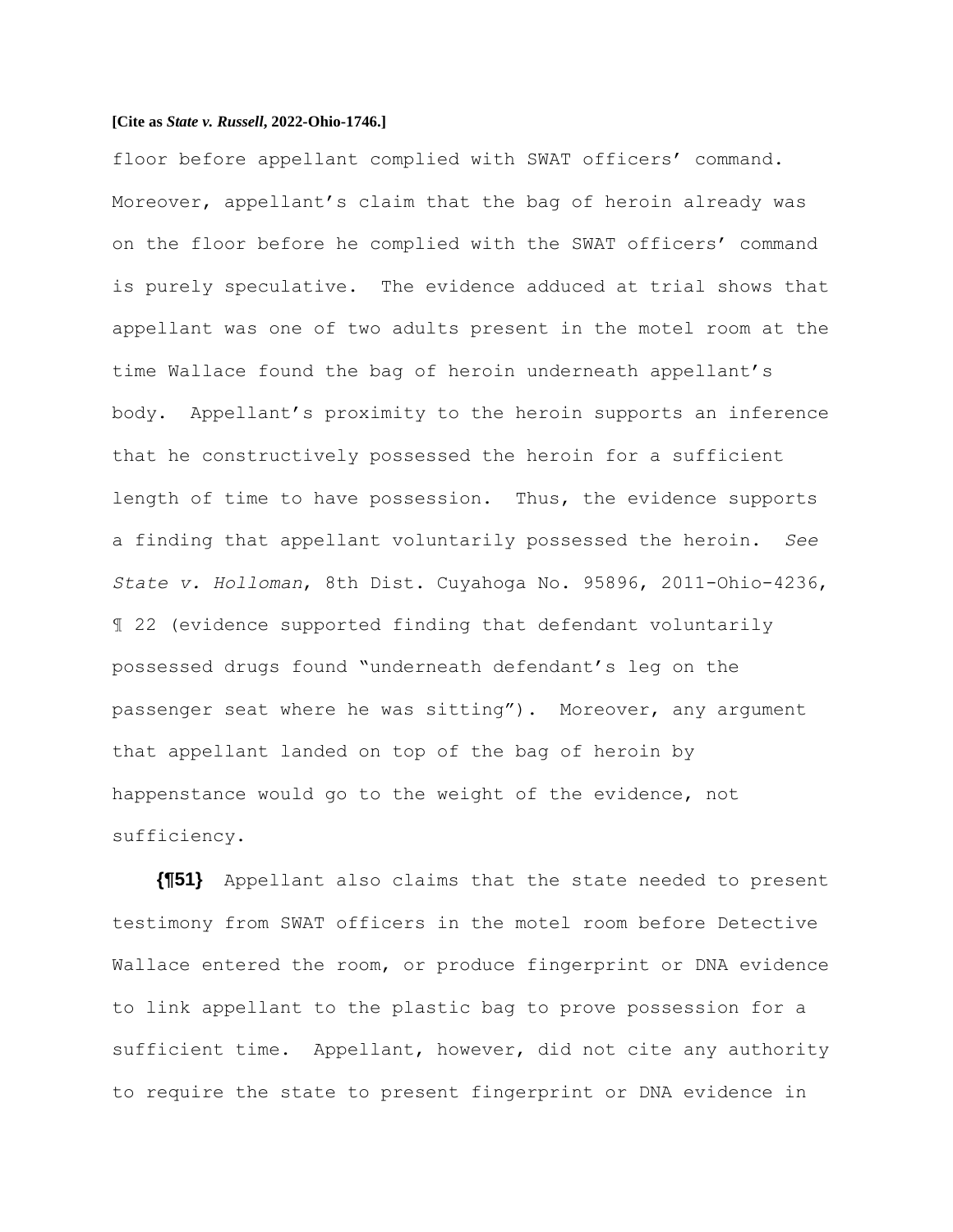order to prove voluntary possession. Furthermore, the lack of such evidence goes to evidence weight rather than evidence sufficiency.

**{¶52}** Appellant also did not cite any authority to require the state to present testimony from a specific witness at the scene, like a SWAT officer, in order to prove voluntary possession. We therefore reject this argument.

**{¶53}** Consequently, based upon the foregoing reasons, we believe that the state presented sufficient evidence to show that appellant voluntarily possessed the heroin.<sup>2</sup>

Voluntariness is not an essential element of the offense such that it must be charged in the indictment or addressed in the trial court's jury instructions, even if the need for the act to be voluntarily committed is stated in the statutory scheme; rather, a challenge to voluntariness is a defense.

## *Id.* at ¶ 33.

The court further explained:

[T]he state must prove that the defendant acted voluntarily when committing a criminal act, but proof of the actus reus and mens rea is necessarily also evidence that the defendant acted voluntarily. Thus, the requirement that the state prove that the defendant acted voluntarily is not an additional element or burden on the state.

*Id.*

<sup>2</sup> In *State v. Ireland*, 155 Ohio St.3d 287, 2018-Ohio-4494, 121 N.E.3d 285, ¶ 31, the Ohio Supreme Court stated: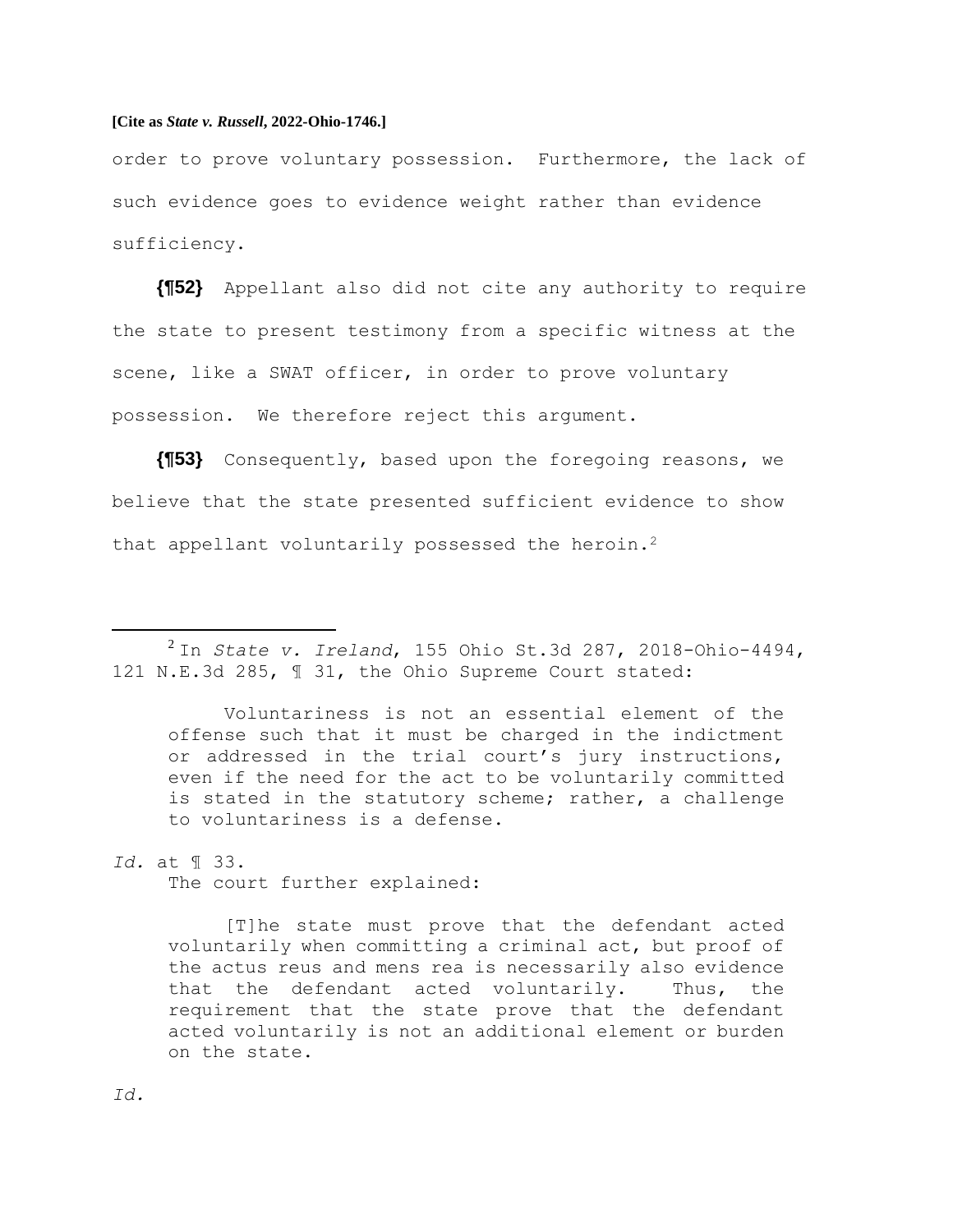D

**{¶54}** Appellant also argues that the state failed to present sufficient evidence to show that he possessed at least ten, but less than 50, grams of heroin. Appellant contends that the lab analyst's conclusion that the plastic bag contained 20.81 grams of heroin is faulty because she did not test multiple samples from the plastic bag, but instead, tested only one sample from the bag. Appellant thus asserts that the lab analyst's testimony supports, at most, a fifth-degree-felony heroin possession offense.

**{¶55}** R.C. 2925.11(C)(6) sets forth the penalties for heroin possession. The severity of the offense depends upon the amount of heroin possessed. The relevant parts of the statute provide:

(a) Except as otherwise provided in division (C)(6)(b), (c), (d), (e), or (f) of this section, possession of heroin is a felony of the fifth degree, and division (B) of section 2929.13 of the Revised Code applies in determining whether to impose a prison term on the offender. \* \* \* \*

(d) If the amount of the drug involved equals or exceeds one hundred unit doses but is less than five hundred unit doses or equals or exceeds ten grams but is less than fifty grams, possession of heroin is a felony of the second degree, and the court shall impose as a

We recognize, however, that a majority of the court did not concur in the principal opinion. One justice concurred, three justices concurred in judgment only, and two justices dissented. The precedential value of these statements, therefore, appears to be questionable.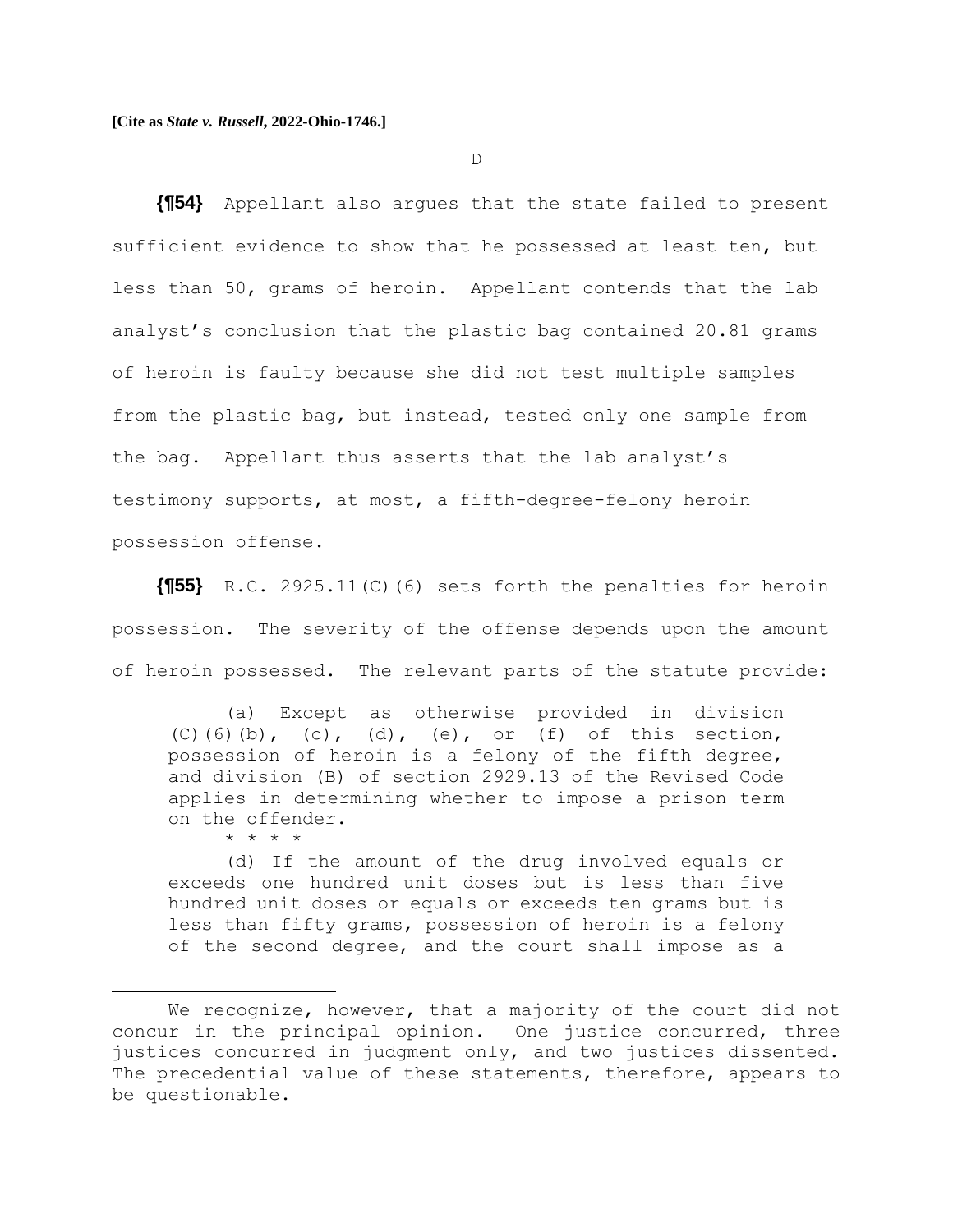mandatory prison term a second degree felony mandatory prison term. \* \* \* \*

**{¶56}** To support his argument about the lab analyst's faulty testing method, appellant cites *State v. Carroll*, 2016-Ohio-374, 47 N.E.3d 198 (4th Dist.). In *Carroll*, we noted that other state courts have concluded that "'"random testing is permissible when the seized samples are sufficiently homogenous so that one may infer beyond a reasonable doubt that the untested samples contain the same substance as those that are conclusively tested."'" *Id.*, quoting *State v. Garnett*, 9th Dist. Medina No. 12CA0088–M, 2013-Ohio-4971, ¶ 13 (Belfance, J. concurring), quoting *People v. Jones*, 174 Ill.2d 427, 429, 221 Ill.Dec. 192, 675 N.E.2d 99 (1996); *see also* Annotation, Sufficiency of Random Sampling of Drug or Contraband to Establish Jurisdictional Amount Required for Conviction, 45 A.L.R.5th 1, Section 2[a] (1997) ("As a general rule, courts agree that random sampling of a homogenous substance is sufficient to establish the jurisdictional amount required by conviction").

**{¶57}** Appellant, however, contends that our statement in *Carroll* means that more than one sample must be tested when a single plastic bag contains a homogenous substance. We do not agree. In *Carroll*, officers discovered a pill bottle that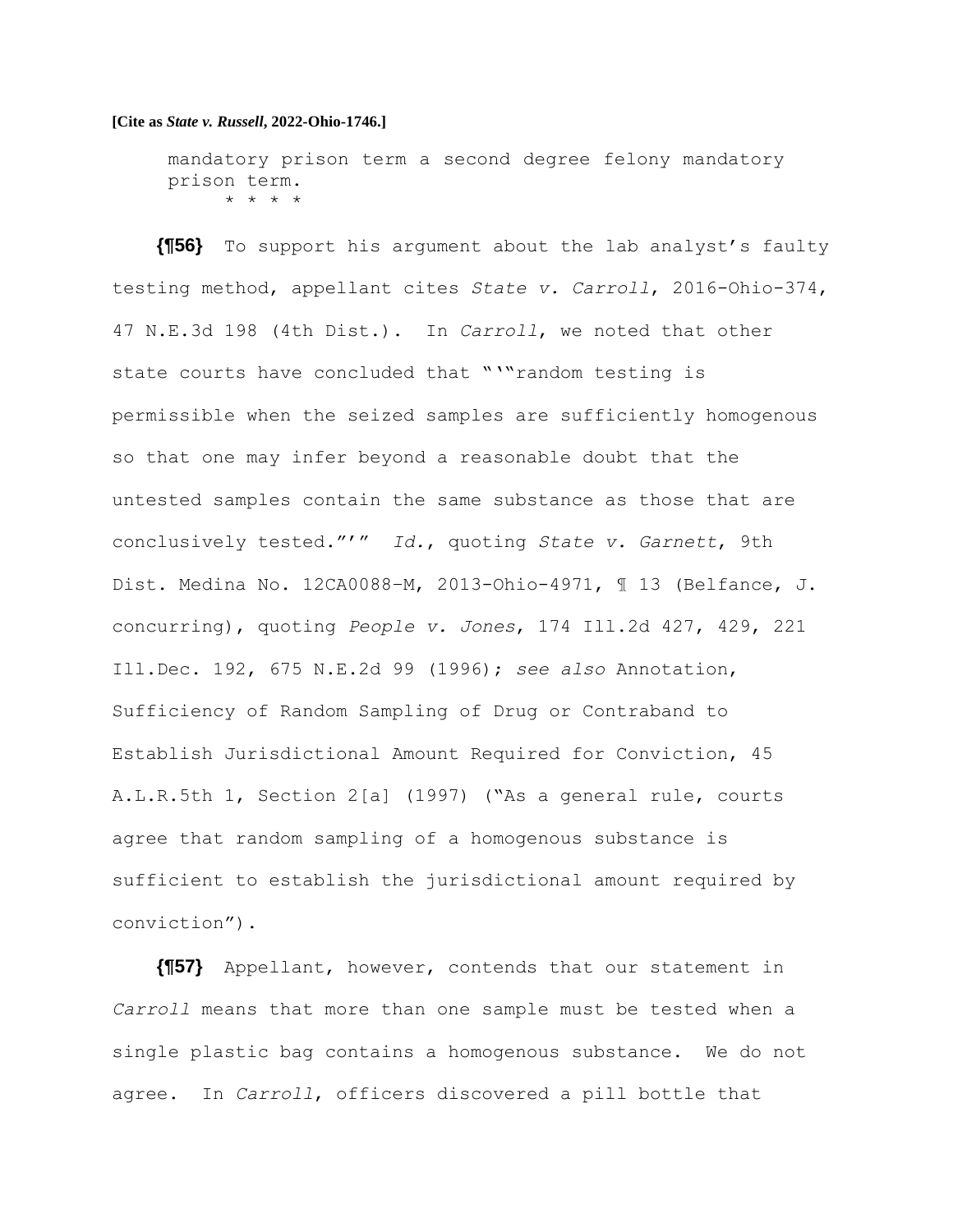contained 56 plastic bags of cocaine that weighed approximately 21 grams. The state's expert testified that he used "the statistical method of hypergeometric sampling to determine how many units to test from the multi-unit sample." *Id.* at ¶ 12. The expert explained that based on this method, he tested the substance contained in 21 of the 56 plastic bags and all tested positive for cocaine. The expert stated that, based upon the hypergeometric sampling method, "he had a 95% confidence level that at least 90% of the units in the 56–unit sample were cocaine was sufficient to establish that the 21.31 grams of offwhite substance in the baggies was cocaine." *Id.* at ¶ 34. After his conviction, the defendant appealed.

**{¶58}** On appeal, the defendant asserted, in part, that the state failed to present sufficient evidence that he possessed an amount of cocaine needed to support a second-degree-felony conviction. The defendant claimed that the expert's hypergeometric sampling method did not adequately demonstrate that he possessed approximately 21 grams of cocaine and argued that "the state must test every unit in every drug case to render an appropriate conclusion regarding the weight of the controlled substance." *Id.* at ¶ 31.

**{¶59}** We did not agree with the defendant's argument: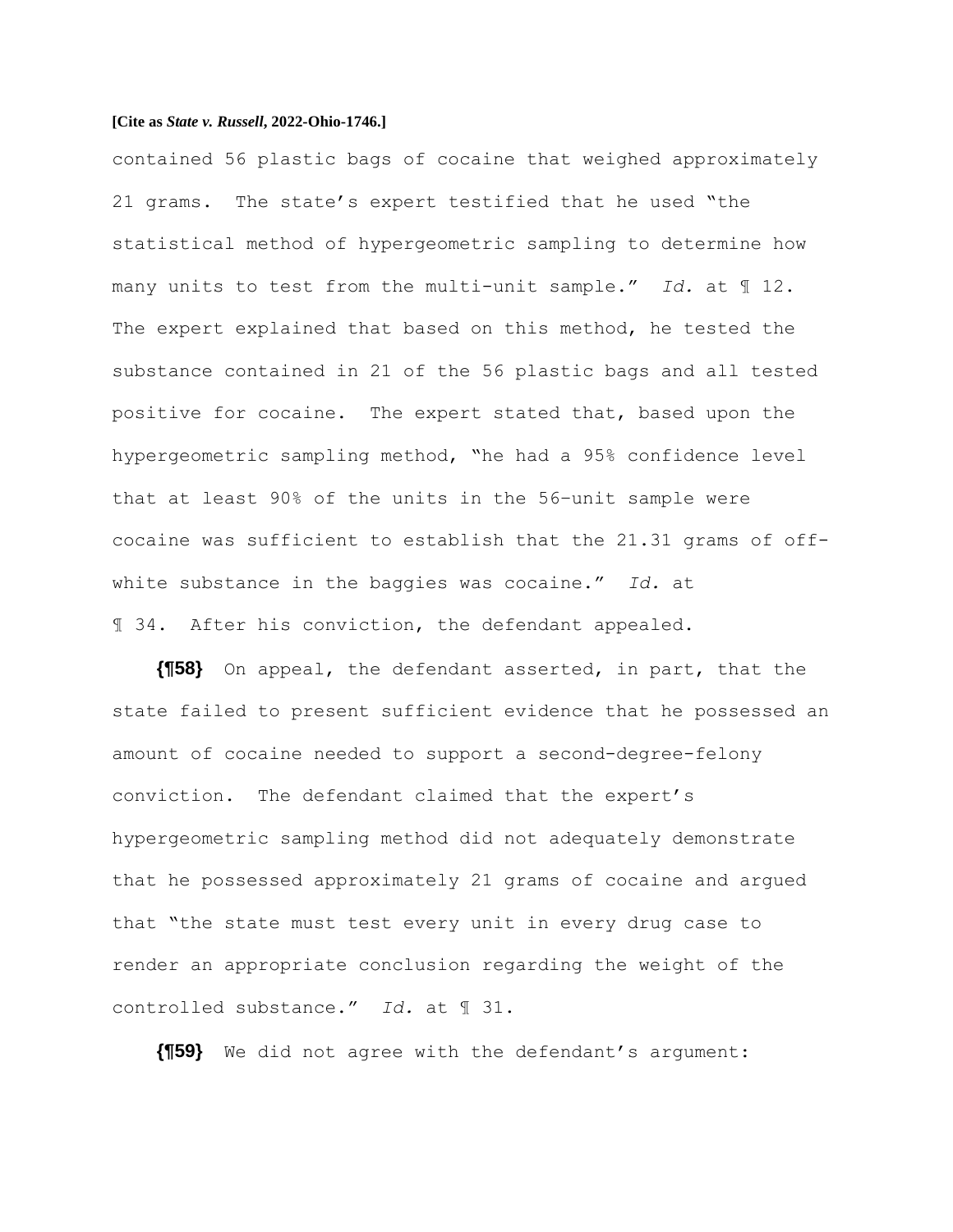Appellate courts that have addressed this issue have accepted the hypergeometric or random sampling method of testing and determined that evidence of this method is sufficient as a matter of law to support a determination that the entire substance recovered together and similarly packaged is the same controlled substance as that tested.

*Id.* at ¶ 32, citing *State v. Gartrell*, 2014-Ohio-5203, 24 N.E.3d 680, ¶ 96 (3rd Dist.); *State v. Edwards*, 10th Dist. Franklin No. 12AP–992, 2013-Ohio-4342, ¶ 40; *State v. Mitchell*, 8th Dist. Cuyahoga No. 93076, 2010-Ohio-520, ¶ 12.

**{¶60}** We further noted that the defendant "did not present the testimony of any expert witness to attack the testimony or methods used by the state's expert whose qualifications he had stipulated." *Id.* at ¶ 34. We therefore concluded that the expert's testimony constituted sufficient evidence to support a finding that the defendant possessed approximately 21 grams of heroin.

**{¶61}** In the case at bar, we do not believe that *Carroll* supports appellant's position that the lab analyst's testimony that she tested only one sample from the bag that contained a homogenous substance is insufficient to establish that appellant possessed an amount of heroin that equaled or exceeded ten grams and less than 50 grams. Instead, as other Ohio appellate courts have recognized, "the random-sampling method of testing creates a reasonable inference that all similar contraband contains the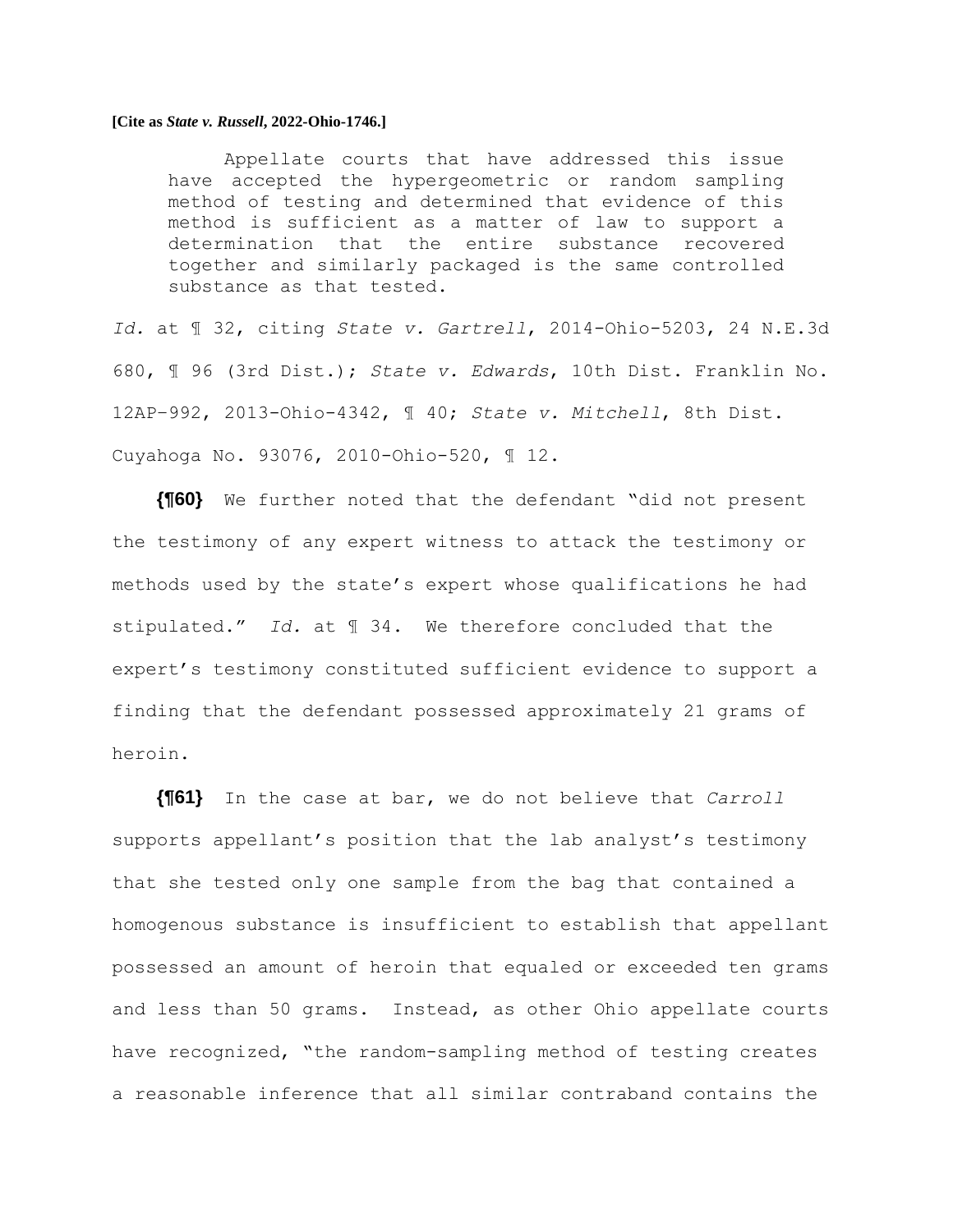same controlled substance as that tested, at least when the contraband is recovered together and similarly packaged." *State v. Samatar*, 152 Ohio App.3d 311, 2003-Ohio-1639, 787 N.E.2d 691, ¶ 81 (10th Dist.). "Accordingly, evidence of the randomsampling method is sufficient as a matter of law to support a determination that the entire substance recovered together and similarly packaged is the same controlled substance as that tested." *Id.* (citations omitted); *accord State v. Mitchell*, 8th Dist. Cuyahoga No. 93076, 2010-Ohio-520, ¶ 11-12 (testing one rock sufficient to establish entire substance is crack cocaine when similar in appearance and packaged together in one bag); *State v. Smith*, 10th Dist. Franklin No. 97APA05-660, \*2 (Dec. 23, 1997) (rejecting defendant's argument that testing small portion of substance in bag insufficient to establish that entire contents of bag contained cocaine).

**{¶62}** Moreover, courts have refused to "set requirements on the percentage of a substance that must be analyzed to support such an inference, as it depends on the facts and circumstances of each case." *State v. Garnett*, 9th Dist. Medina No. 12CA0088- M, 2013-Ohio-4971, ¶ 7. Furthermore, judges are generally "'woefully ignorant of sampling techniques.'" *Id.*, quoting *State v. Reynolds*, 4th Dist. Ross No. 1185, 1985 WL 8354, \*2 (Sept. 26, 1985) (Grey, J., concurring). Thus, "if  $[an]$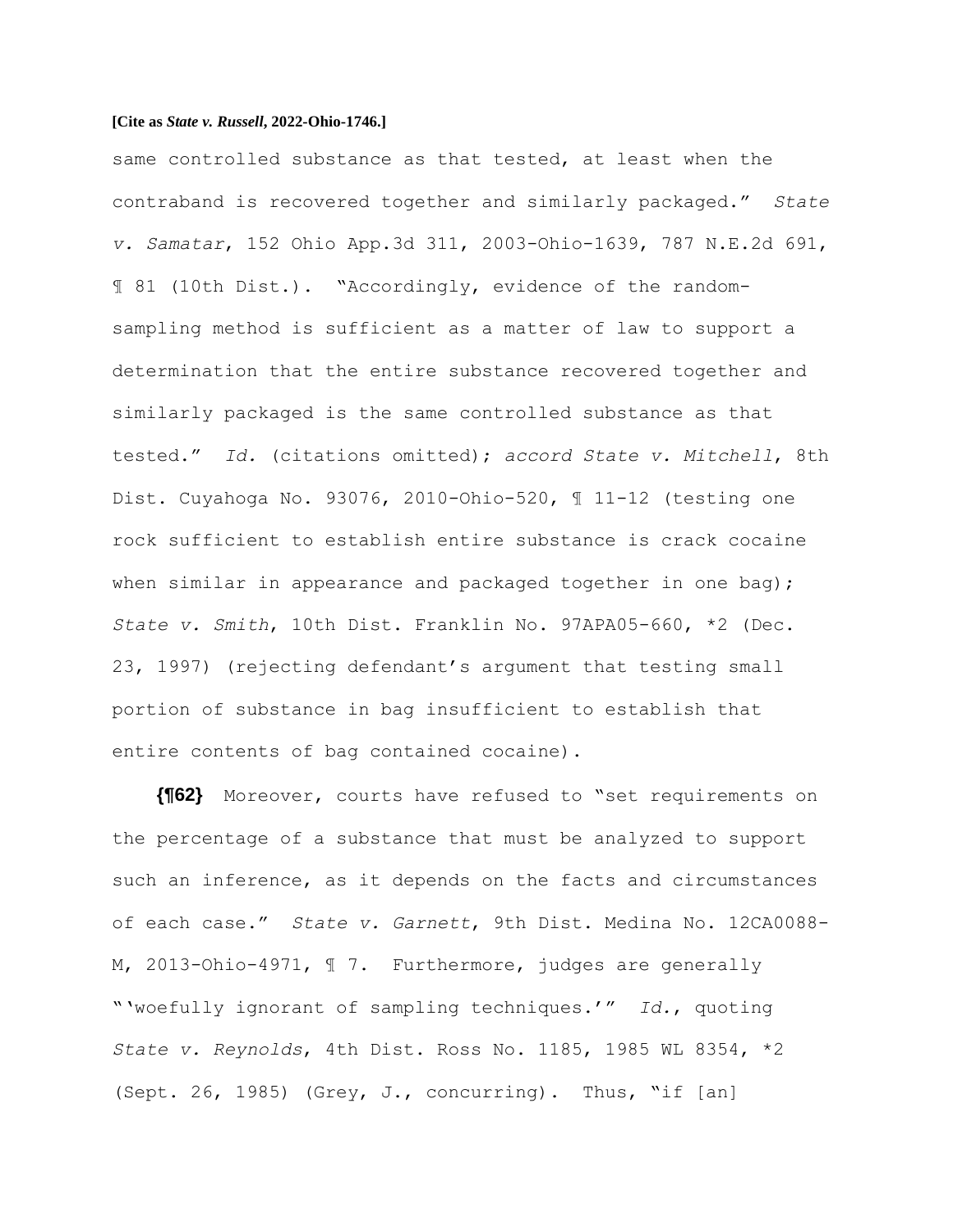appellant wishes to object to the evidence on the grounds that it is not random or representative, it is incumbent upon him to introduce by expert witness or otherwise sufficient evidence to show the unreliability of the testing." *Reynolds* at \*2 (Grey, J., concurring).

**{¶63}** For similar reasons, we reject appellant's contention that the lab analyst's testimony in the case sub judice is not sufficient to establish that he possessed at least 10, and not more than 50, grams of heroin. The analyst stated that she tested one sample from a single plastic bag that contained a homogenous substance and this sample tested positive for heroin. Her testimony thus constitutes sufficient evidence that the entire substance, recovered together in the same plastic bag, is the same controlled substance as that tested. We additionally note that appellant did not present any evidence to attempt to show that the lab analyst's testing methodology was unreliable.

**{¶64}** Accordingly, based upon the foregoing reasons, we overrule appellant's first assignment of error.

### II

**{¶65}** In his second assignment of error, appellant asserts that the trial court violated his due process rights by failing to ensure that the verdict form specified the degree of the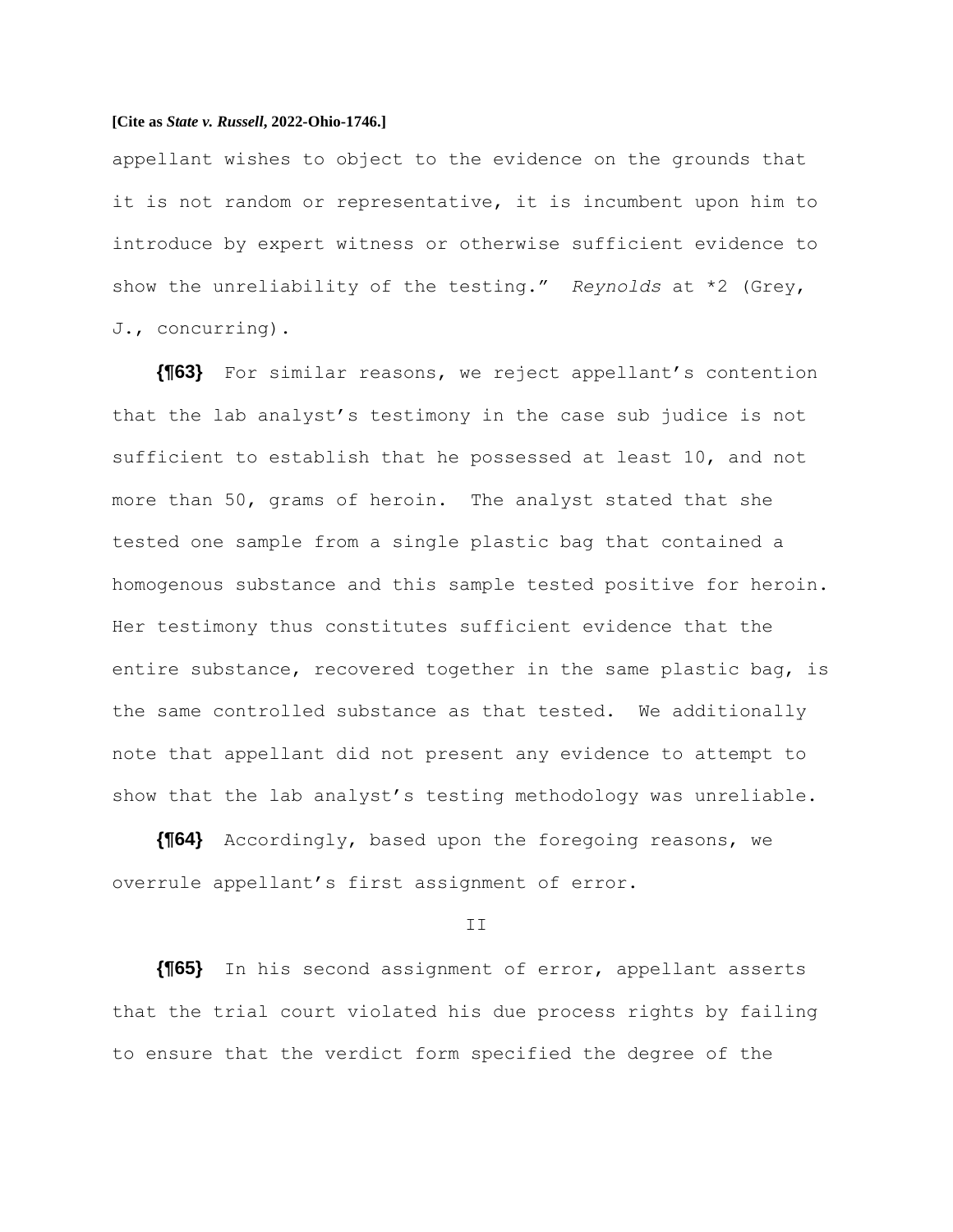offense, or the amount of heroin necessary, to elevate the offense to a second-degree felony. Appellant thus alleges that the guilty verdict constitutes a finding of guilty of the least degree of the offense, i.e., a fifth-degree felony.

**{¶66}** We first note that appellant did not argue during the trial court proceedings that the verdict form failed to comply with R.C. 2945.75(A)(2). This court previously has indicated, however, that reviewing courts may recognize "'error, even in the absence of an objection at trial, when a verdict form fails to comply with R.C. 2945.72(A)(2).'" *State v. Robinson*, 2019- Ohio-2155, 137 N.E.3d 501, ¶ 18 (4th Dist.), quoting *Portsmouth v. Wrage*, 4th Dist. Scioto No. 08CA3237, 2009-Ohio-3390, ¶ 42, citing *State v. Pelfrey*, 112 Ohio St.3d 422, 2007-Ohio-256, 860 N.E.2d 735; *accord State v. McDonald*, 137 Ohio St.3d 517, 2013- Ohio-5042, 1 N.E.3d 374, ¶ 17 ("[t]he express requirement of [R.C. 2945.75(A)(2)] cannot be fulfilled  $* * *$  by showing that the defendant failed to raise the issue of the inadequacy of the verdict form").

## **{¶67}** R.C. 2945.75(A)(2) provides:

When the presence of one or more additional elements makes an offense one of more serious degree: \* \* \* \*

A guilty verdict shall state either the degree of the offense of which the offender is found guilty, or that such additional element or elements are present.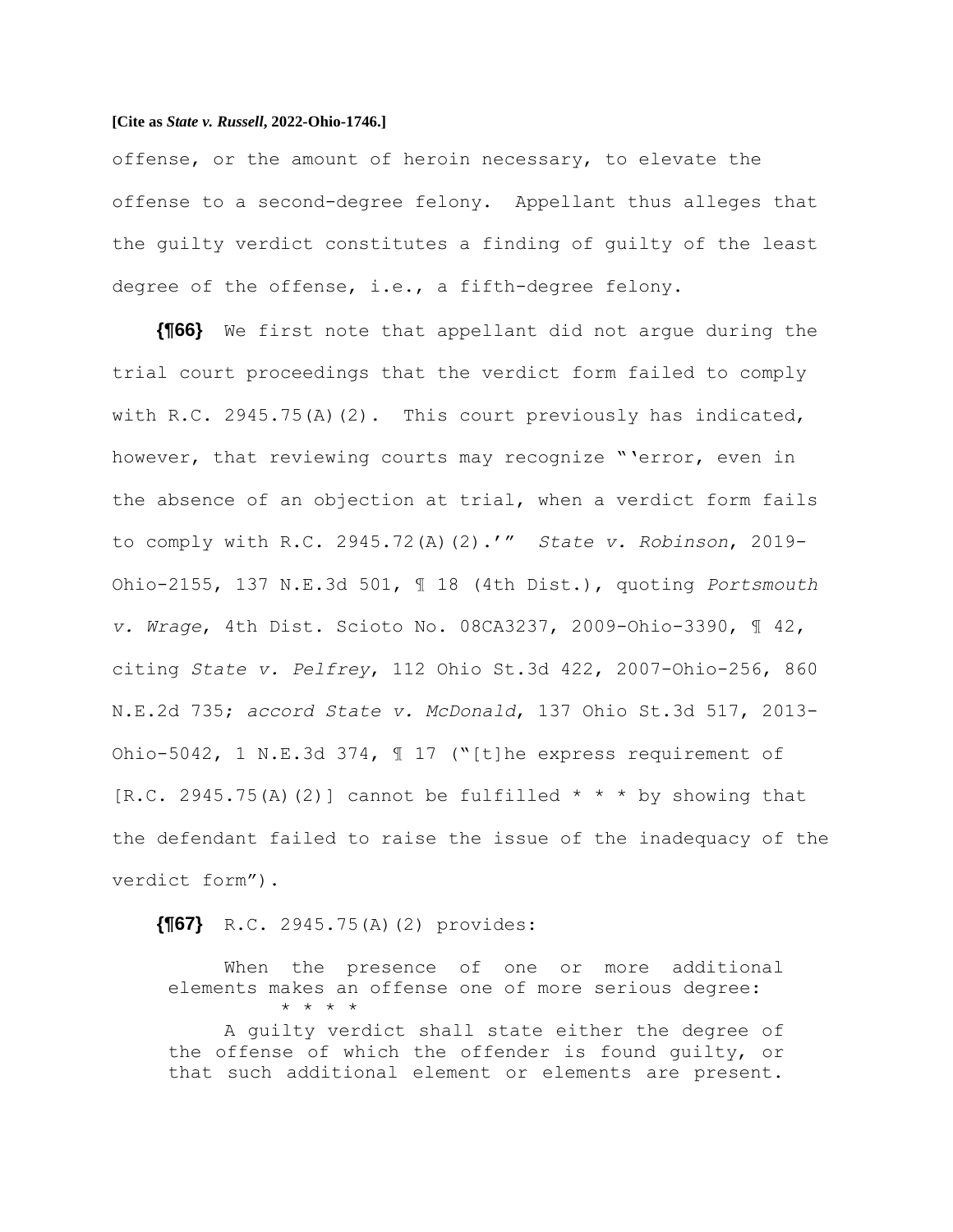Otherwise, a guilty verdict constitutes a finding of guilty of the least degree of the offense charged.

**{¶68}** Accordingly, "[p]ursuant to the clear language of R.C. 2945.75, a verdict form signed by a jury must include either the degree of the offense of which the defendant is convicted or a statement that an aggravating element has been found to justify convicting a defendant of a greater degree of a criminal offense." *Pelfrey* at syllabus; *accord McDonald* at ¶ 13. "*Pelfrey* makes clear that in cases involving offenses for which the addition of an element or elements can elevate the offense to a more serious degree, the verdict form itself is the only relevant thing to consider in determining whether the dictates of R.C. 2945.75 have been followed." *McDonald* at ¶ 17.

**{¶69}** In the case before us, appellant asserts the verdict form fails to include either the degree of the offense or the elements necessary to elevate heroin possession to a seconddegree felony. Although appellant recognizes the caption of the verdict form lists the degree of the offense as a second-degree felony, he argues that listing the degree of the offense in the verdict-form caption does not satisfy the R.C. 2945.75(A)(2) requirement that a guilty verdict state "the degree of the offense of which the offender is found guilty." Appellant suggests that because the caption of a verdict form is not the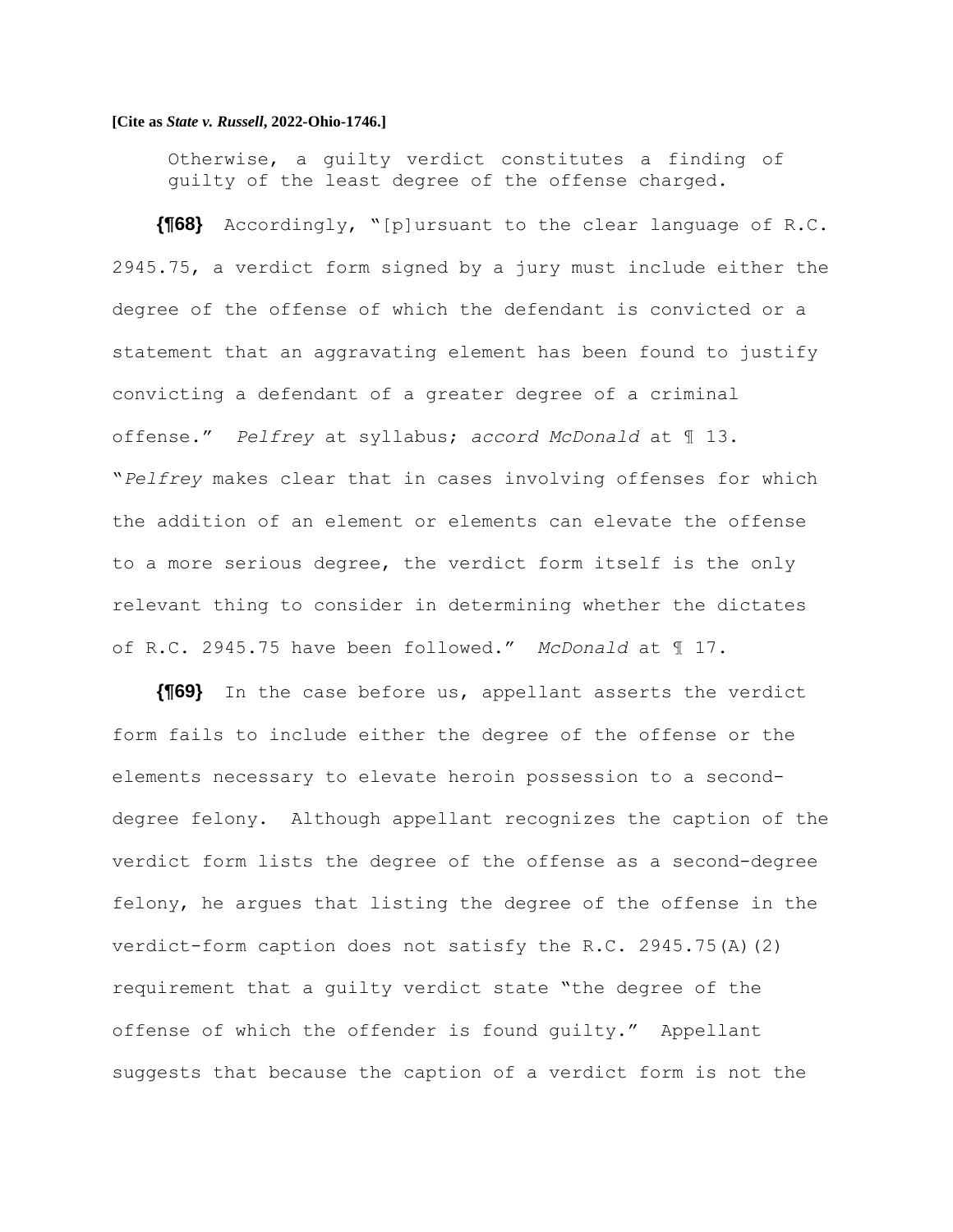same as "[a] quilty verdict," he contends that the verdict form supports only a conviction for a fifth-degree-felony heroin possession.

**{¶70}** To support his argument, appellant relies upon *State v. Breaston*, 83 Ohio App.3d 410, 413, 614 N.E.2d 1156 (10th Dist.1993). In *Breaston*, "the verdict portion of the verdict form signed by the jury" did not include either "the degree of the offense" or any elements necessary to elevate the offense to a greater degree. *Id.* The caption of the verdict form, however, contained an abbreviation that read "(F-3)." *Id.* The *Breaston* court concluded, without explanation, that this abbreviation did not comply with the requirement in R.C.  $2945.75(A)$  (2) that the quilty verdict state the degree of the offense.

**{¶71}** The state counters that listing the degree of the offense in the caption of the verdict form complies with R.C. 2945.75(A)(2) as construed in *McDonald* and *Pelfrey*. The state points out that in both cases, the Ohio Supreme Court indicated that courts are to consider the "verdict form" and did not limit a court's review to the language used in the jury's recitation of the verdict. The state further asserts that *Breaston* is distinguishable from the case at bar because the *Breaston*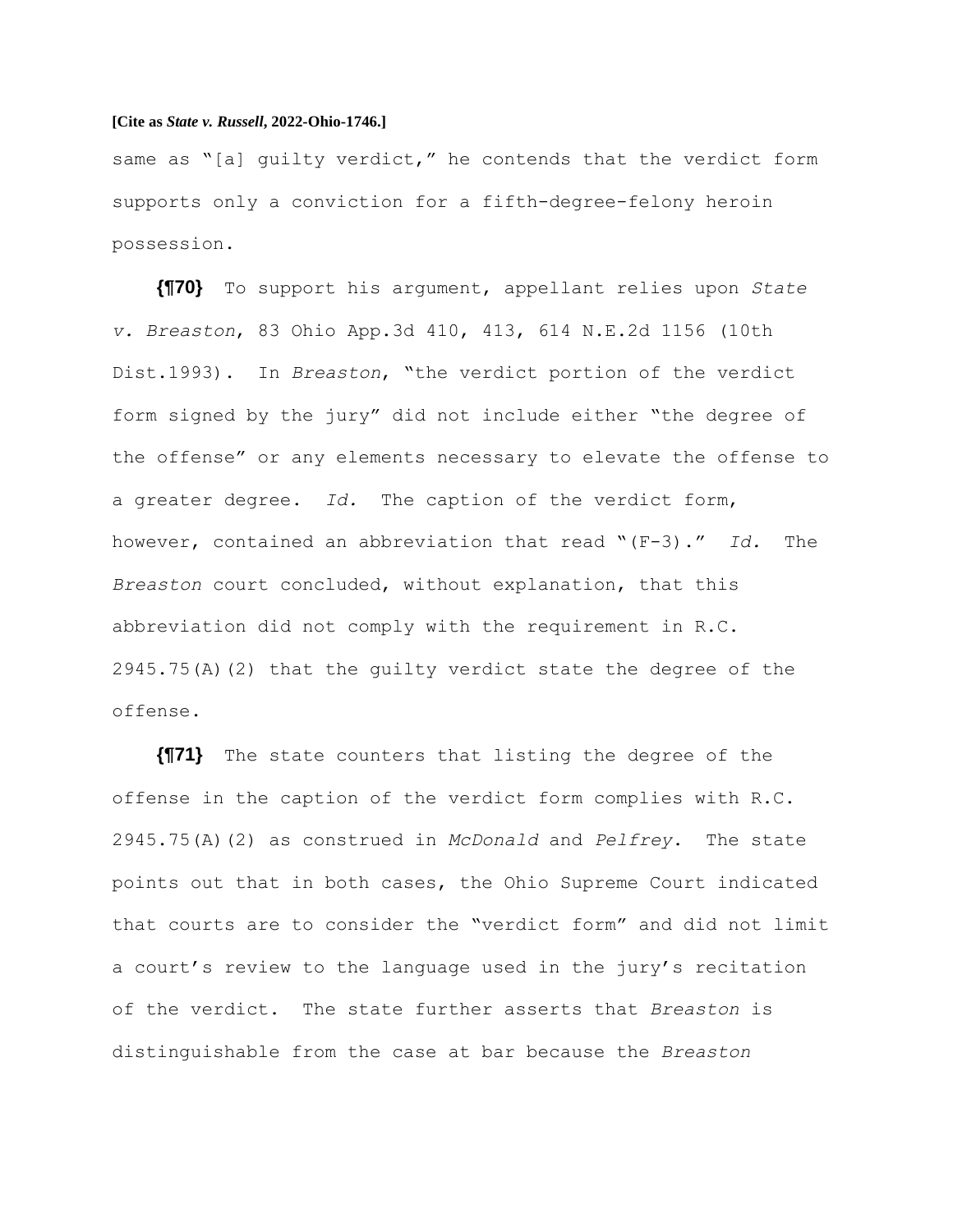verdict form did not contain any explanation to indicate to the jury that "(F-3)" was the degree of the offense at issue.

**{¶72}** After our review, we agree with the state's position. *McDonald* and *Pelfrey* provide that courts must consider the "verdict form," not simply the "guilty verdict," when reviewing whether a quilty verdict complies with R.C. 2945.75(A)(2).<sup>3</sup> Here, the verdict form lists the degree of the offense within the caption. Therefore, in accordance with *McDonald* and *Pelfrey*, we believe that the verdict form complies with R.C. 2945.75(A)(2).

**{¶73}** Accordingly, based upon the foregoing reasons, we overrule appellant's second assignment of error.

#### III

**{¶74}** In his third assignment of error, appellant asserts that the trial court erred by allowing the state to introduce certain evidence. Appellant first contends that the trial court erred by allowing the state to introduce evidence that officers discovered a large amount of cash on appellant's person and that

<sup>3</sup> It is unclear whether *McDonald* and *Pelfrey* intended to deviate from the precise language used in R.C. 2945.75(A)(2), i.e., "guilty verdict." Nevertheless, both cases clearly state that courts are to review the "verdict form" and not merely the "guilty verdict."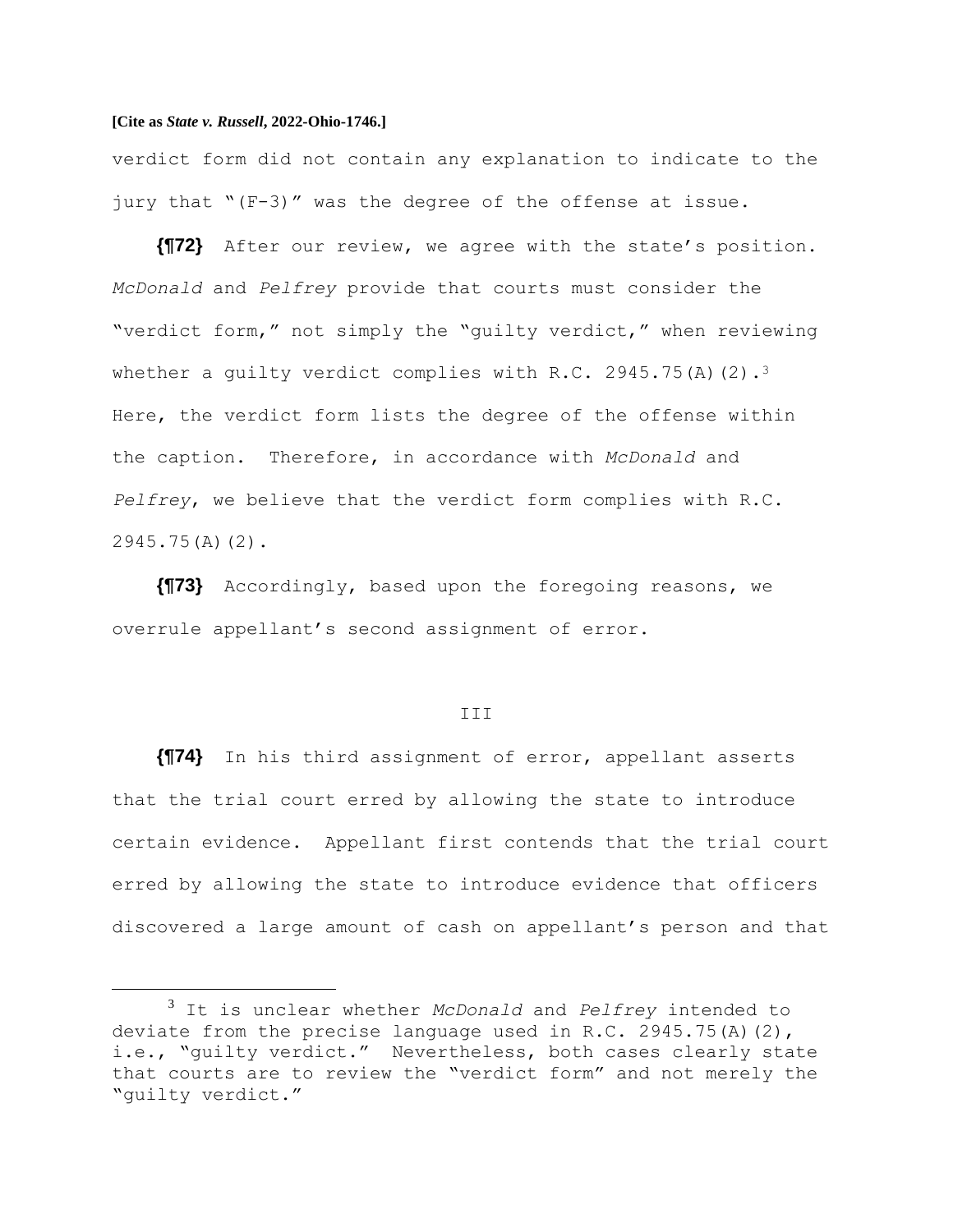they found scales in the motel room. Appellant asserts that this evidence violated Evid.R. 403(A) by permitting the state to paint appellant as drug dealer.

**{¶75}** Next, appellant claims that the trial court erred by allowing the state to question Detective Wallace about the basis for obtaining a warrant to search the motel room. Appellant alleges that this evidence violated the Confrontation Clause and the hearsay rule.

A

**{¶76}** In general, "'[t]he admission or exclusion of relevant evidence rests within the sound discretion of the trial court.'" *State v. Dean*, 146 Ohio St.3d 106, 2015-Ohio-4347, 54 N.E.3d 80, ¶ 91, quoting *State v. Sage*, 31 Ohio St.3d 173, 510 N.E.2d 343 (1987), paragraph two of the syllabus. Consequently, "a reviewing court should not disturb evidentiary decisions in the absence of an abuse of discretion that created material prejudice." *State v. Morris*, 132 Ohio St.3d 337, 2012-Ohio-2407, 972 N.E.2d 528, ¶ 14, quoting *State v. Diar*, 120 Ohio St.3d 460, 2008-Ohio-6266, 900 N.E.2d 565, ¶ 66; *accord State v. Adams*, 144 Ohio St.3d 429, 2015-Ohio-3954, 45 N.E.3d 127, ¶ 198, citing *State v. Sage*, 31 Ohio St.3d 173, 182, 510 N.E.2d 343 (1987). "An abuse of discretion is more than a mere error of law or judgment." *State v. Thompson*, 141 Ohio St.3d 254, 2014-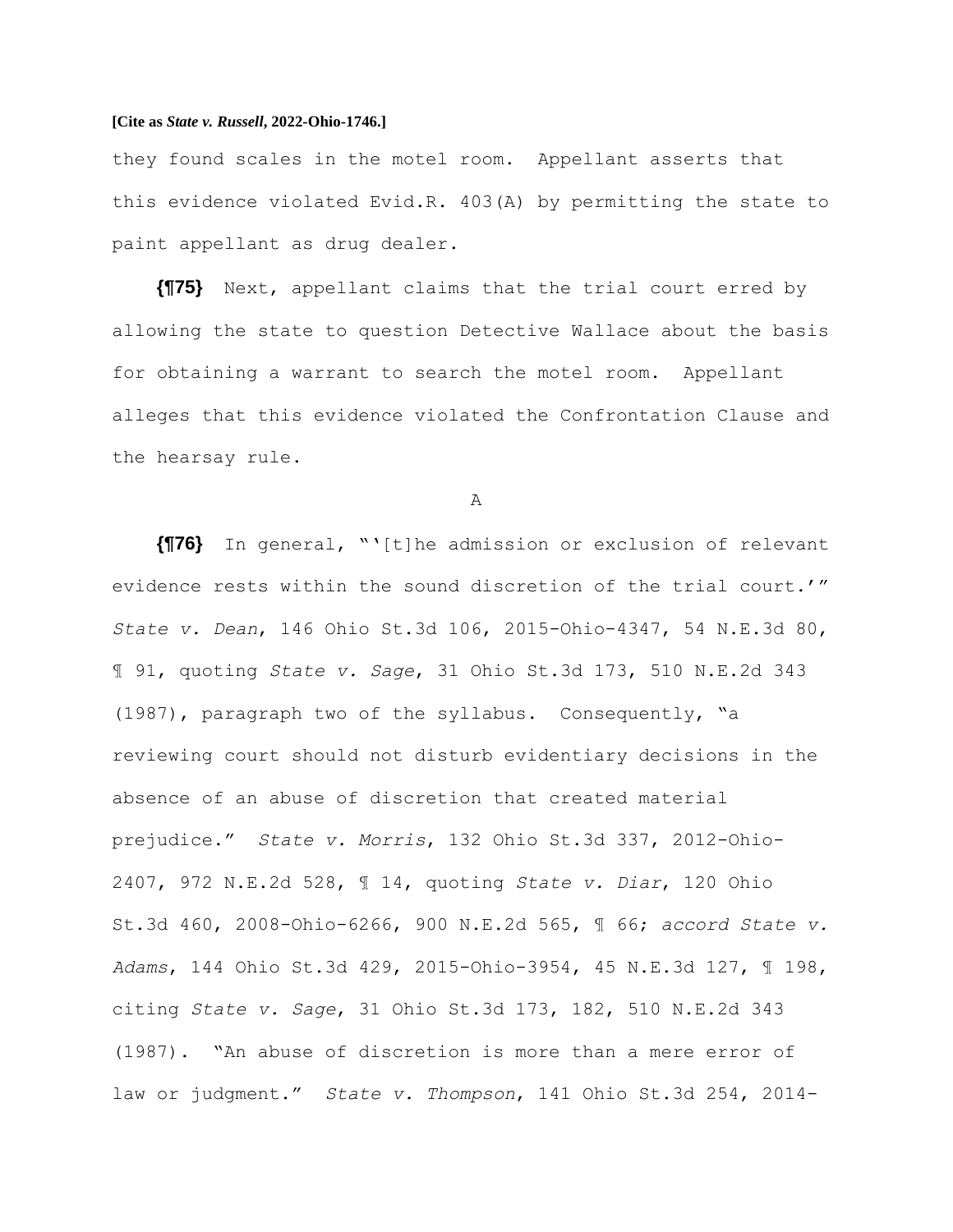Ohio-4751, 23 N.E.3d 1096, ¶ 91; *accord State v. Johnson*, 144 Ohio St.3d 518, 2015-Ohio-4903, 45 N.E.3d 208, ¶ 75. Instead, "'[a] trial court abuses its discretion when it makes a decision that is unreasonable, unconscionable, or arbitrary.'" *State v. Keenan*, 143 Ohio St.3d 397, 2015-Ohio-2484, 38 N.E.3d 870, ¶ 7, quoting *State v. Darmond*, 135 Ohio St.3d 343, 2013-Ohio-966, 986 N.E.2d 971, ¶ 34. An abuse of discretion includes a situation in which a trial court did not engage in a "'sound reasoning process.'" *State v. Morris*, 132 Ohio St.3d 337, 2012-Ohio-2407, 972 N.E.2d 528, ¶ 14, quoting *AAAA Ents., Inc. v. River Place Community Urban Redevelopment Corp.*, 50 Ohio St.3d 157, 161, 553 N.E.2d 597 (1990). Moreover, "[a]buse of discretion review is deferential and does not permit an appellate court to simply substitute its judgment for that of the trial court." *Darmond* at ¶ 34.

#### B

**{¶77}** As a general rule, all relevant evidence is admissible. Evid.R. 402. Evid.R. 401 defines relevant evidence as "evidence having any tendency to make the existence of any fact that is of consequence to the determination of the action more probable or less probable than it would be without the evidence." Evid.R. 401 and Evid.R. 402. A trial court must, however, exclude relevant evidence "if its probative value is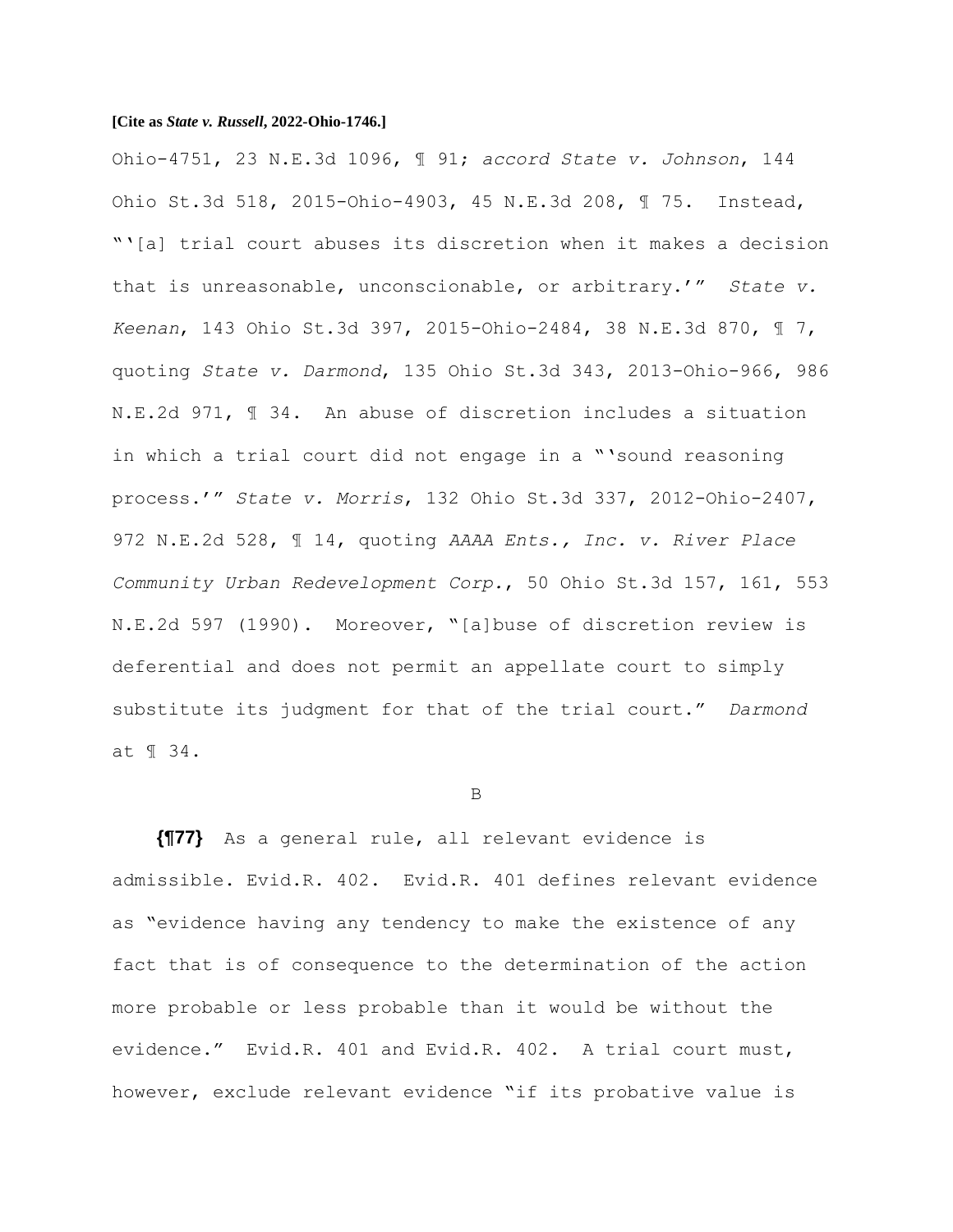substantially outweighed by the danger of unfair prejudice, of confusion of the issues, or of misleading the jury." Evid.R. 403. A trial court has broad discretion to determine whether to exclude evidence under Evid.R. 403(A), and "'an appellate court should not interfere absent a clear abuse of that discretion.'" *State v. Yarbrough*, 95 Ohio St.3d 227, 2002-Ohio-2126, 767 N.E.2d 216, ¶ 40.

**{¶78}** Evid.R. 403(A) "manifests a definite bias in favor of the admission of relevant evidence, as the dangers associated with the potentially inflammatory nature of the evidence must substantially outweigh its probative value before the court should reject its admission." *State v. White*, 4th Dist. Scioto No. 03CA2926, 2004-Ohio-6005, ¶ 50. Thus, "[w]hen determining whether the relevance of evidence is outweighed by its prejudicial effects, the evidence is viewed in a light most favorable to the proponent, maximizing its probative value and minimizing any prejudicial effect to the party opposing admission." *State v. Lakes*, 2nd Dist. Montgomery No. 21490, 2007-Ohio-325, ¶ 22.

**{¶79}** We also recognize that, to some degree, all relevant evidence may be prejudicial in the sense that it "tends to disprove a party's rendition of the facts" and, thus, "necessarily harms that party's case." *State v. Crotts*, 104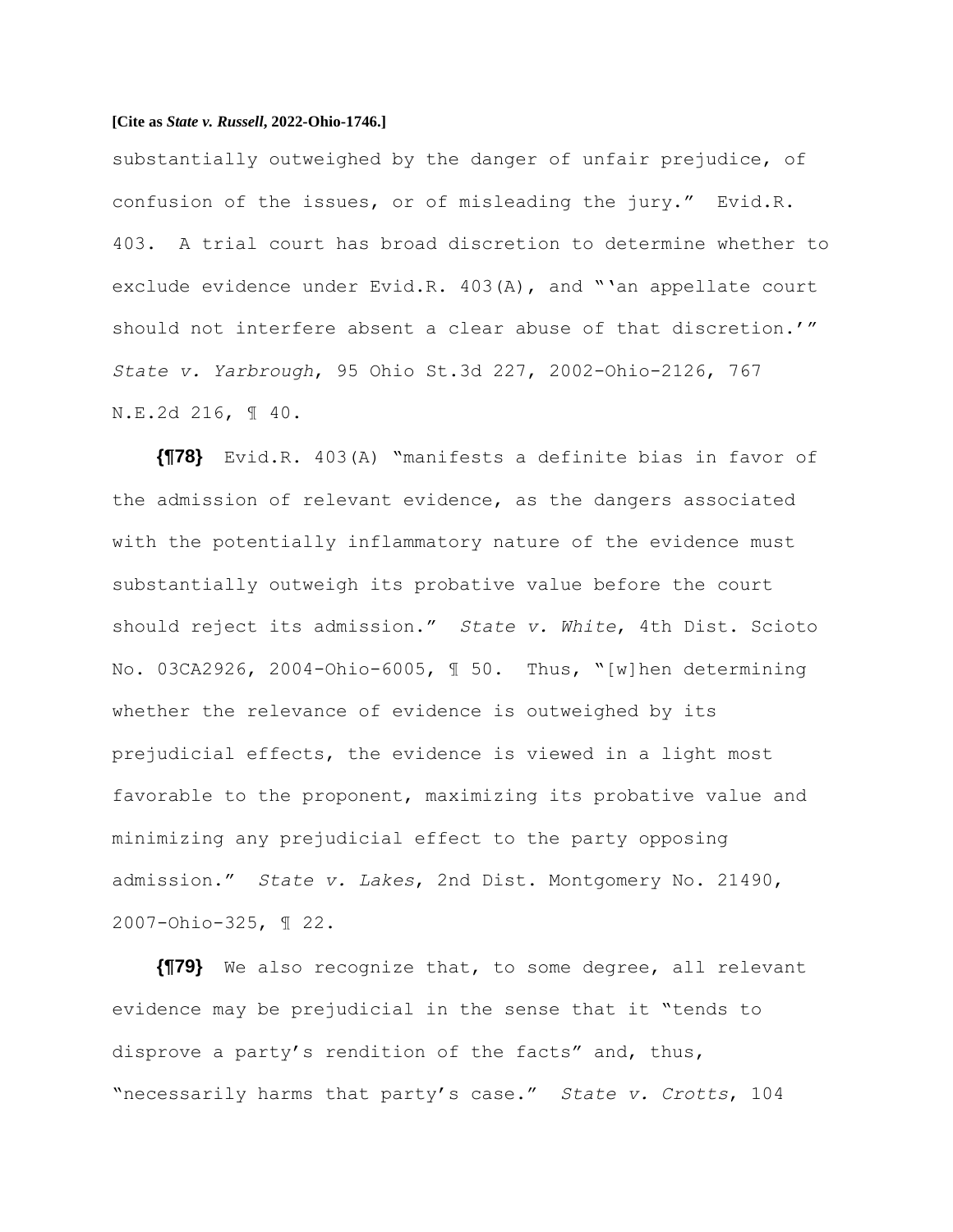Ohio St.3d 432, 2004-Ohio-6550, 820 N.E.2d 302, ¶ 23. Evid.R. 403(A) does not, however, "attempt to bar all prejudicial evidence." *Id.* Instead, the rules provide that only unfairly prejudicial evidence is excludable. *Id.* "'Evid.R. 403(A) speaks in terms of unfair prejudice. Logically, all evidence presented by a prosecutor is prejudicial, but not all evidence unfairly prejudices a defendant. It is only the latter that Evid.R. 403 prohibits.'" *State v. Skatzes*, 104 Ohio St.3d 195, 2004-Ohio-6391, 819 N.E.2d 215, ¶ 107, quoting *State v. Wright*, 48 Ohio St.3d 5, 8, 548 N.E.2d 923 (1990).

**{¶80}** "'Unfair prejudice' does "not mean the damage to a defendant's case that results from the legitimate probative force of the evidence; rather it refers to evidence which tends to suggest decision on an improper basis."'" *State v. Lang*, 129 Ohio St.3d 512, 2011-Ohio-4215, 954 N.E.2d 596, ¶ 89, quoting *United States v. Bonds*, 12 F.3d 540 (6th Cir. 1993). Unfairly prejudicial evidence is evidence that "might result in an improper basis for a jury decision." *Oberlin v. Akron Gen. Med. Ctr.*, 91 Ohio St.3d 169, 172, 743 N.E.2d 890 (2001), quoting Weissenberger's Ohio Evidence (2000) 85–87, Section 403.3. It is evidence that arouses the jury's emotions, that "'evokes a sense of horror,'" or that "'appeals to an instinct to punish.'" *Id.* "'Usually, although not always, unfairly prejudicial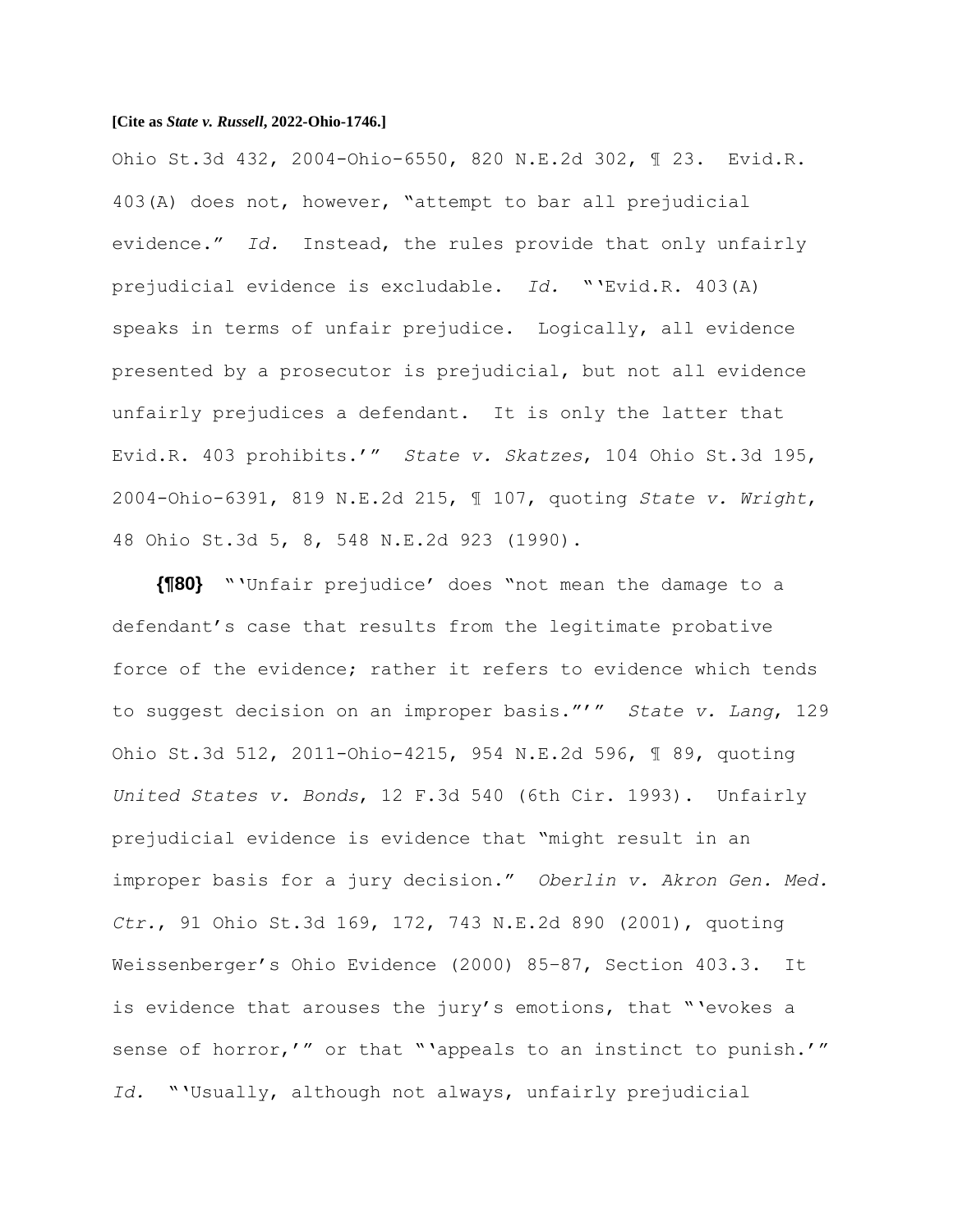evidence appeals to the jury's emotions rather than intellect.'" *Id.* Thus, "[u]nfavorable evidence is not equivalent to unfairly prejudicial evidence." *State v. Bowman*, 144 Ohio App.3d 179, 185, 759 N.E.2d 856 (12th Dist.2001).

**{¶81}** In the case sub judice, appellant argues that the state's testimony that officers found a large sum of money on appellant's person unfairly prejudiced appellant. He also contends that the admission of the digital scales into evidence was unfairly prejudicial. Appellant claims that this evidence allowed the state to create an improper impression that appellant is a drug dealer.

**{¶82}** To support his argument, appellant cites *State v. Pollard*, 11th Dist. Ashtabula No. 99-A-0072, 2001 WL 369684 (Apr. 13, 2001). In *Pollard*, a jury convicted the defendant of cocaine possession. The defendant appealed and asserted that the trial court erred by permitting the state to introduce into evidence \$66 in cash and a pager. The defendant argued that the state used the evidence in an "attempt[] to create an improper bias in the minds of the jurors that he was a drug dealer despite the fact that he was only charged with possession of a controlled substance." *Id.* at \*2. The defendant thus claimed that the evidence "was substantially and unfairly prejudicial,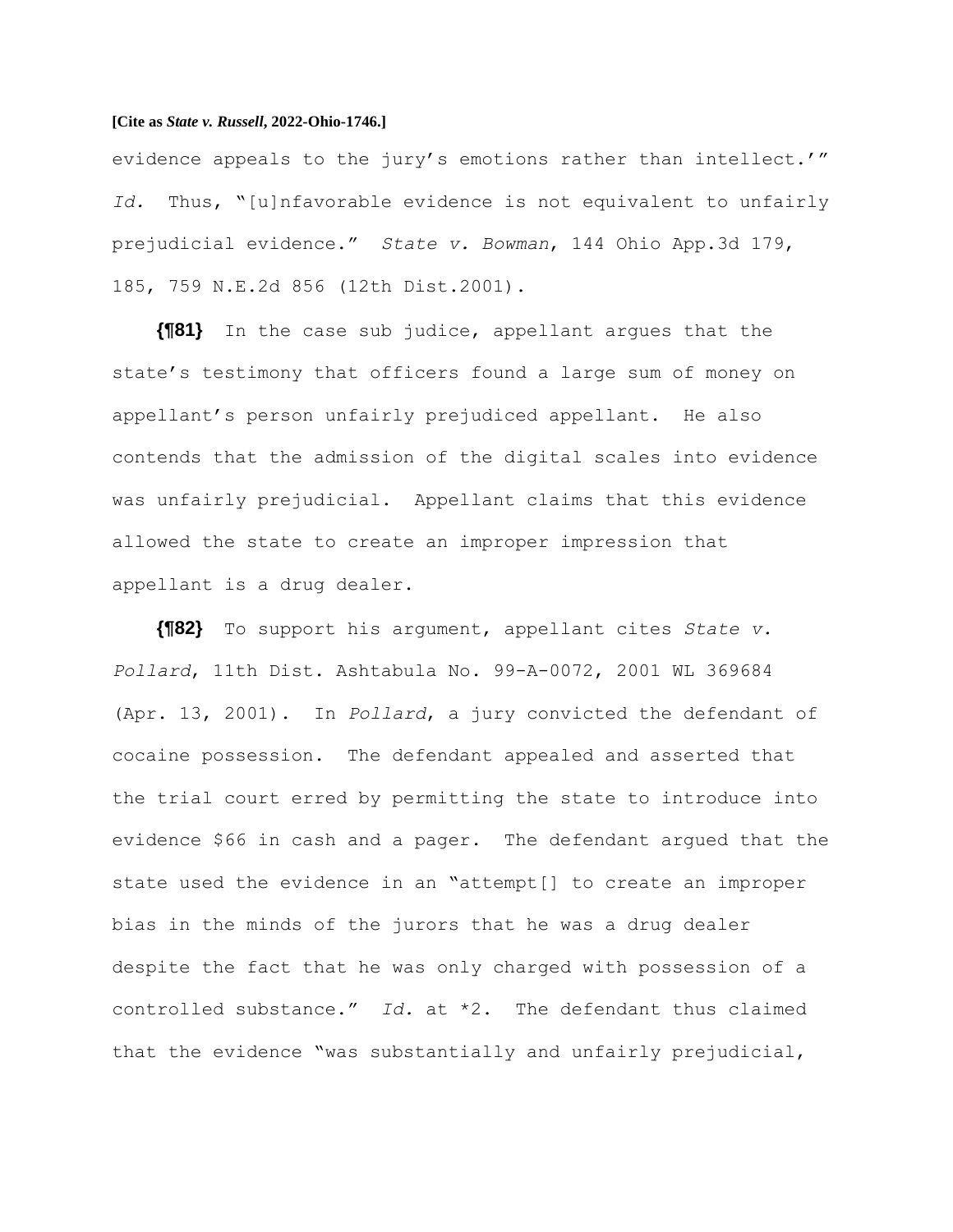confusing and misleading, such that it was subject to the mandatory exclusion pursuant to Evid.R. 403(A)." *Id.*

**{¶83}** The appellate court agreed with the defendant and explained:

[The defendant] was not charged with drug trafficking. If he had been, then the possession of currency in small denominations and a pager would be admissible to show that it was more probable than not that appellant was a drug trafficker. Here, the state attempted to use these items to create an obvious inference that if appellant was a drug dealer equipped to do business, then it was probable he had possession of the drugs.

*Id.* at \*3.

The court additionally noted that, during closing arguments, the state used the evidence "in a highly improper manner." *Id.* at \*5. Specifically, during closing arguments the state "implied that [the defendant] was really an uncharged drug dealer because he had a pager and currency; ergo, it was more likely than not that he was the one who dropped, tossed, or possessed the drugs." *Id.* The appellate court concluded that admitting the evidence and permitting the state to use the evidence in an improper manner during closing arguments constituted prejudicial error. Consequently, the court reversed the defendant's conviction.

**{¶84}** We, however, do not believe that the *Pollard* court's reasoning applies to the facts in the case at bar. In the case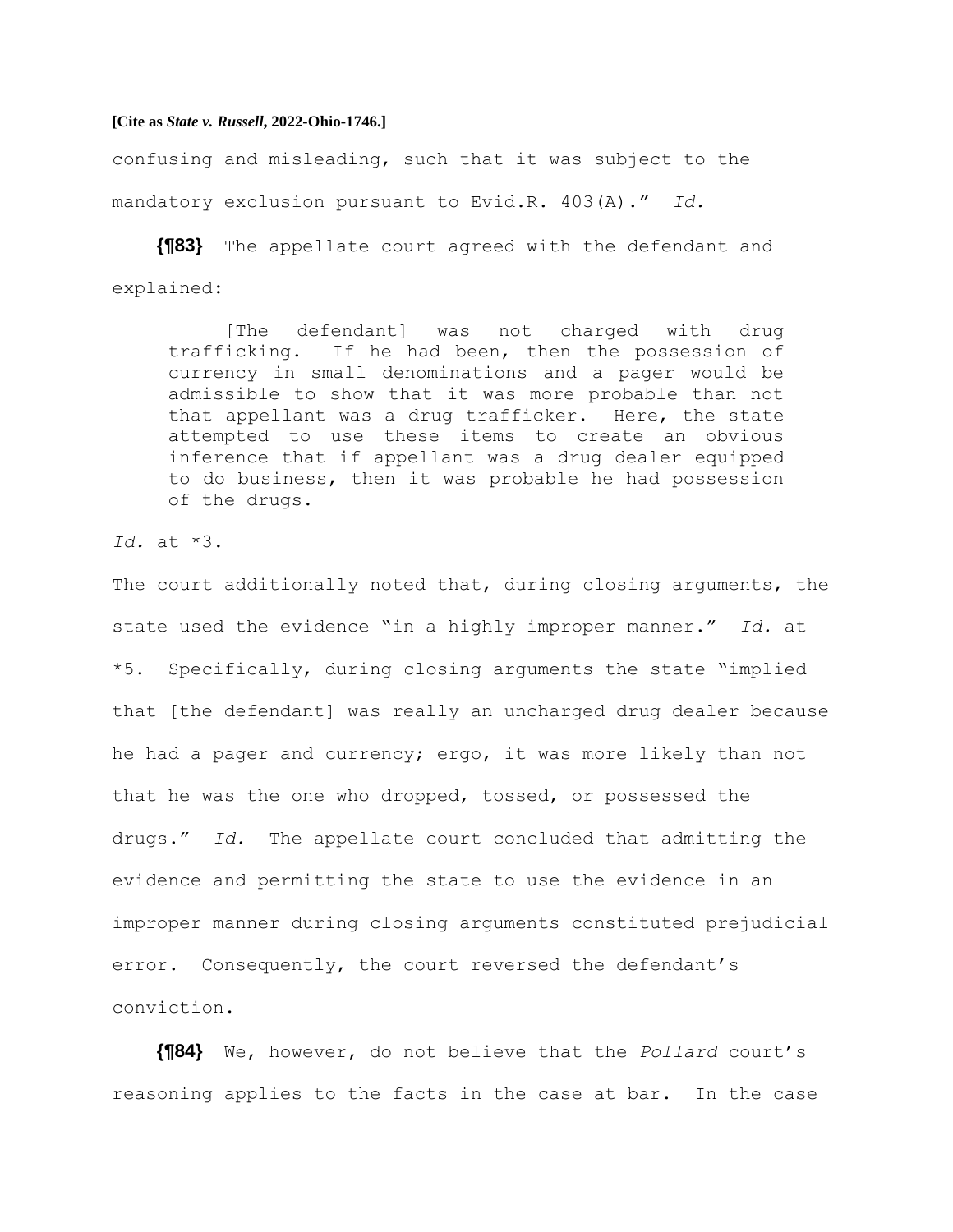before us, the state did not argue during closing arguments that appellant is an uncharged drug dealer because he possessed a large amount of money and digital scales. Furthermore, the state did not ask Officer King what he found on appellant's person in an attempt to create an improper inference that appellant is a drug trafficker and he was, therefore, more likely to possess drugs. Instead, the state asked Officer King what he found on appellant's person to show the only item found on appellant's person was a large amount of cash. As the state asserts in its brief, Officer King's testimony "was relevant and not prejudicial in the context of what was not found in the room or on the person – a motel key, wallet, or identification." The state contends that the lack of items found on appellant's person helped to show that appellant may have attempted to conceal his identity and implies guilty knowledge.

**{¶85}** We also note that several courts have indicated that "the presence of large amounts of cash on [a defendant's] person" helps to establish that a defendant knowingly possessed drugs. *State v. Jones*, 6th Dist. Erie No. E-19-065, 2021-Ohio-2621, ¶ 81; *State v. Watts*, 3rd Dist. Hancock No. 5-12-34, 2016- Ohio-257, ¶ 49 ("Another factor indicating constructive possession of drugs includes large amounts of cash found on a person."); *State v. Howard*, 5th Dist. Richland No. 13CA24, 2013-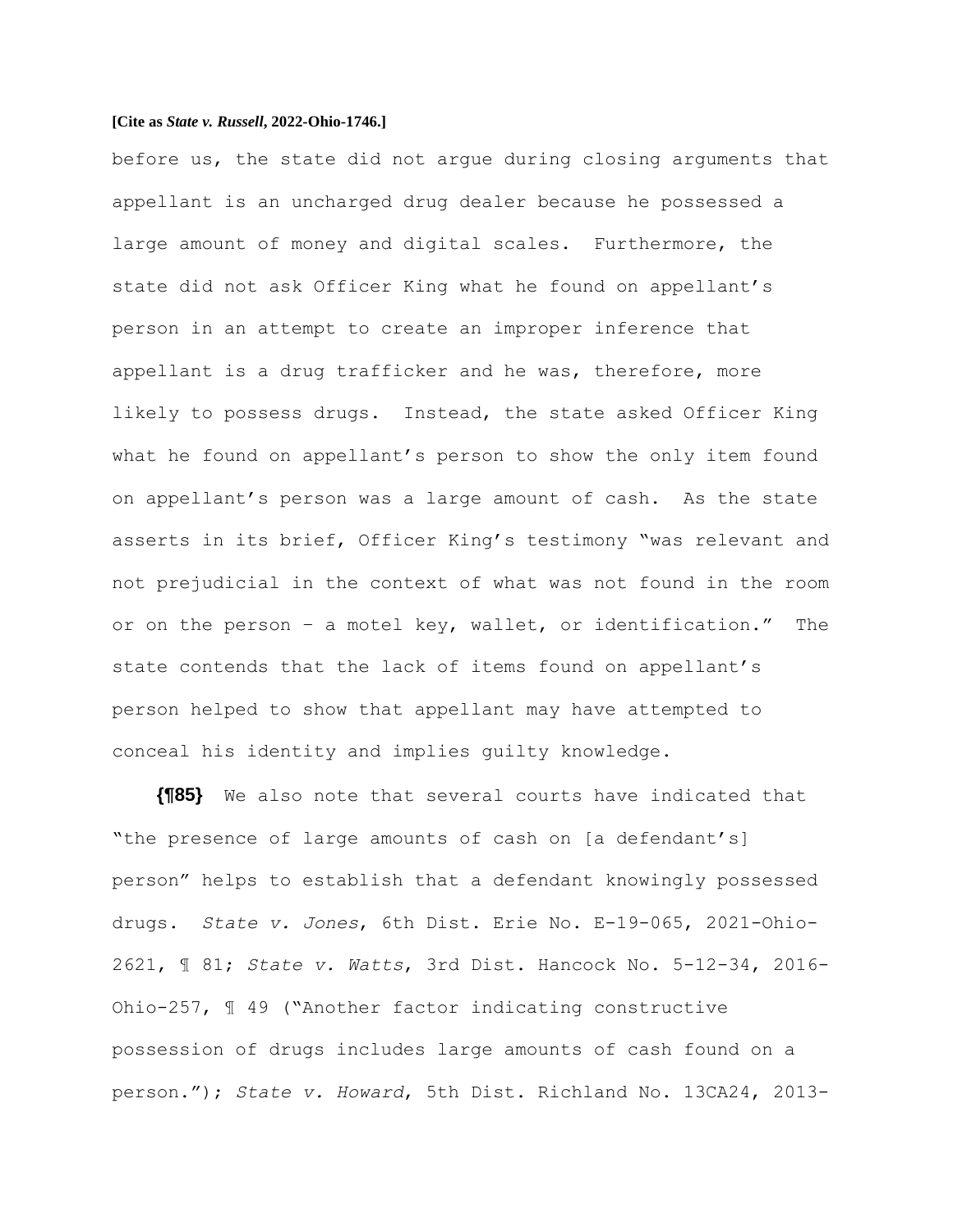Ohio-5691, ¶ 38 ("a large amount of cash" discovered on defendant's person relevant to establish constructive possession); *State v. Brooks*, 3rd Dist. Hancock No. 5-11-11, 2012-Ohio-5235, ¶ 50 ("pictures of [defendant] holding large amounts of cash" helped establish constructive possession); *State v. New*, 4th Dist. Gallia No. 08CA9, 2009-Ohio-2632, ¶ 19 (photographs of defendant and boyfriend holding large sums of cash relevant to establish constructive possession of drugs); *State v. Campbell*, 5th Dist. Stark No. 2004CA00176, 2005-Ohio-795, ¶ 29 (possession of a digital scale and large amount of cash relevant to establish constructive possession of a weapon); *State v. Riley*, 9th Dist. Summit No. 21852, 2004-Ohio-4880, ¶ 19 ("possession of a large amount of cash" circumstantial evidence of constructive possession); *State v. Gibson*, 8th Dist. Cuyahoga No. 82087, 2003-Ohio-5839, ¶ 13 (same).

**{¶86}** Moreover, we do not believe that the state introduced the digital scales into evidence in an attempt to paint appellant as a drug trafficker. We first observe that appellant did not object when the state's witnesses testified that officers discovered the digital scales in the motel room's night stand drawer. Instead, appellant objected when the state sought to introduce the scales into evidence at the close of the state's case. Therefore, we question whether appellant properly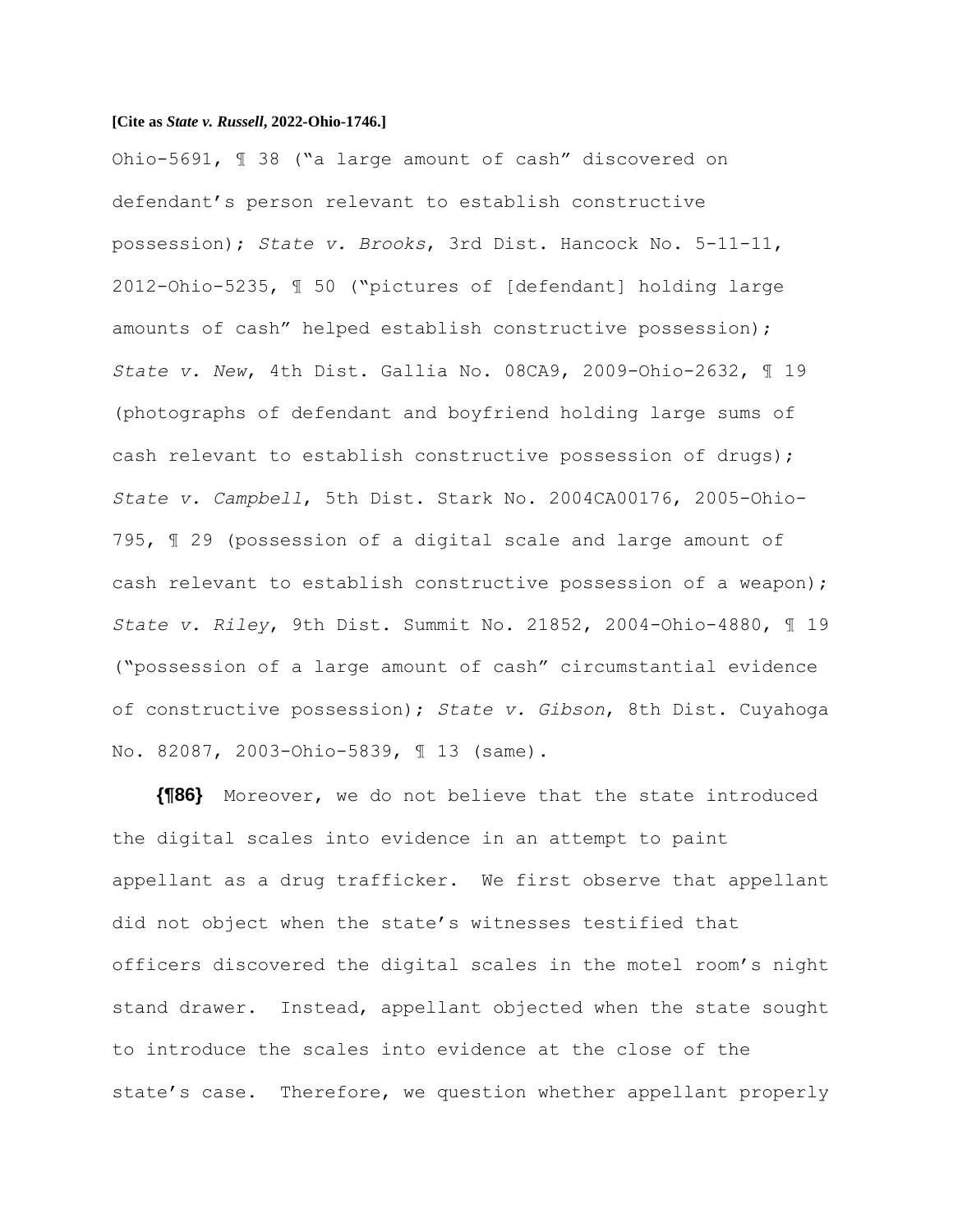preserved the issue for appellate review, or whether introducing the scales into evidence was cumulative to the testimony already given during the state's case-in-chief.

**{¶87}** Nevertheless, we do not believe that introducing the scales into evidence was unfairly prejudicial to appellant. The digital scales helped to establish that appellant constructively possessed the heroin discovered in the motel room. *See generally State v. Hall*, 8th Dist. Cuyahoga No. 91786, 2009- Ohio-3287, ¶ 22 (digital scales relevant to establish constructive possession of drugs located in residence). Thus, even if the evidence was prejudicial, we do not believe that it was unfairly prejudicial such that the trial court should have prevented the state from introducing it into evidence.

 $\overline{C}$ 

**{¶88}** Appellant next argues that Detective Wallace's testimony regarding the investigatory methods he used to procure the warrant to search the motel room violated his right to confront witnesses against him and the rule against hearsay. Appellant contends that the testimony implied that unidentified third parties had informed law enforcement officers that appellant had been selling drugs from the motel room.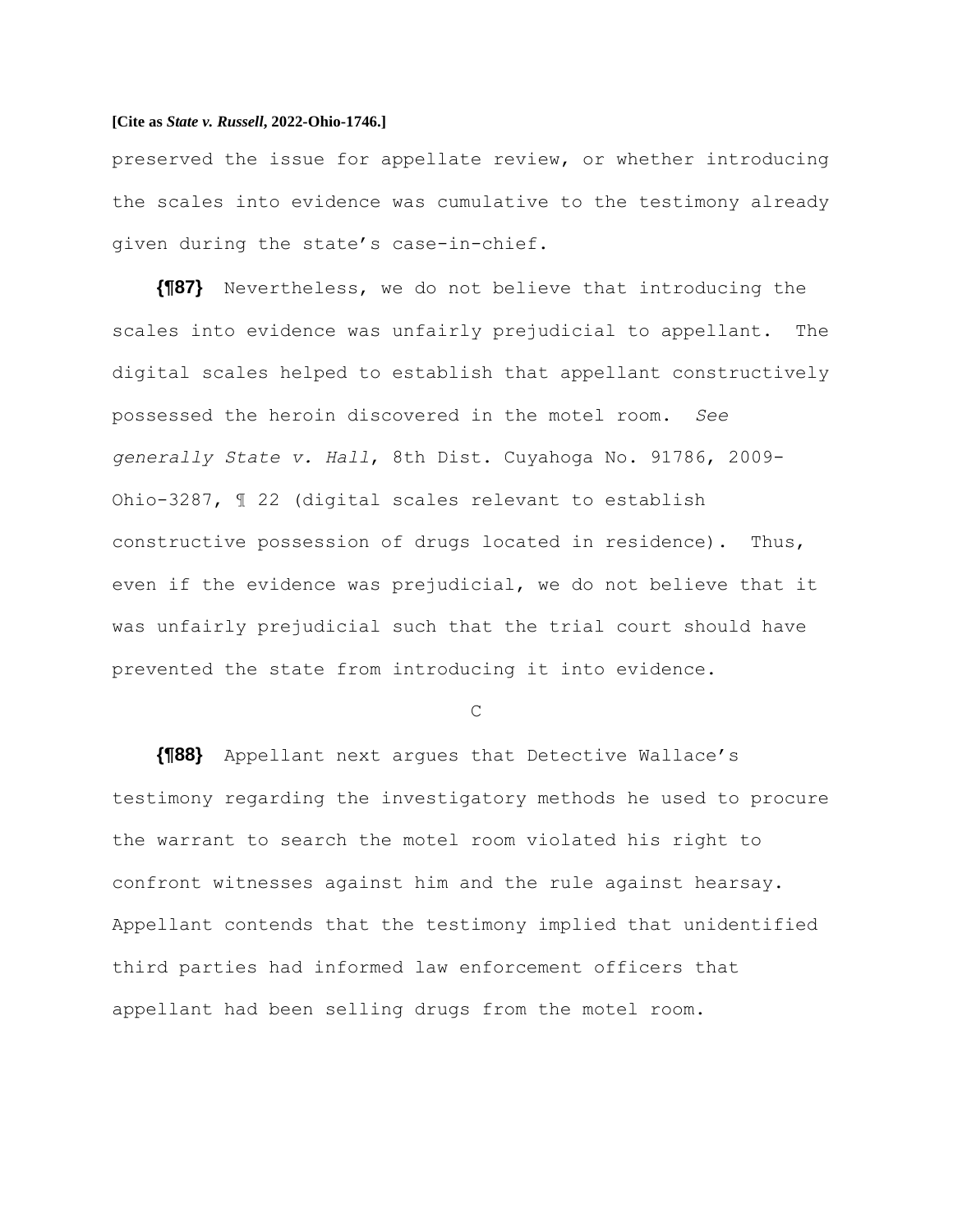**{¶89}** Appellate courts review alleged violations of a criminal defendant's confrontation rights under a de novo standard. *State v. Hedges*, 4th Dist. Hocking No. 15CA21, 2016- Ohio-5038, ¶ 12; *State v. Thompson*, 4th Dist. Washington No. 13CA41, 2014–Ohio–4665, ¶ 11, citing *State v. Smith*, 162 Ohio App.3d 208, 2005–Ohio–3579, 832 N.E.2d 1286 (8th Dist.), and *United States v. Robinson*, (C.A.6, 2004), 389 F.3d 582, 592. In the case at bar, however, appellant did not raise a Confrontation Clause objection during the trial court proceeding. Appellant thus raises the Confrontation Clause issue for the first time on appeal.

**{¶90}** Generally, a defendant who fails to raise a Confrontation Clause issue during the trial court proceedings forfeits the right to present it for the first time on appeal. *State v. Arnold*, 147 Ohio St.3d 138, 2016-Ohio-1595, 62 N.E.3d 153, ¶ 65; *State v. Louis*, 2016-Ohio-7596, 73 N.E.3d 917 (4th Dist.), ¶ 46; *State v. Smith*, 2016-Ohio-5062, 70 N.E.3d 150 (4th Dist.), ¶ 74; *see State v. Anderson*, 151 Ohio St.3d 212, 2017- Ohio-5656, 87 N.E.3d 1203, ¶ 44. Additionally, an "'[o]bjection on one ground does not preserve other, unmentioned grounds.'" *State v. Hairston*, 2016-Ohio-8495, 79 N.E.3d 1193, ¶ 34 (10th Dist.), quoting *State v. Wallace*, 10th Dist. Franklin No. 08AP– 2, 2008-Ohio-5260, ¶ 25. Thus, objecting to testimony on the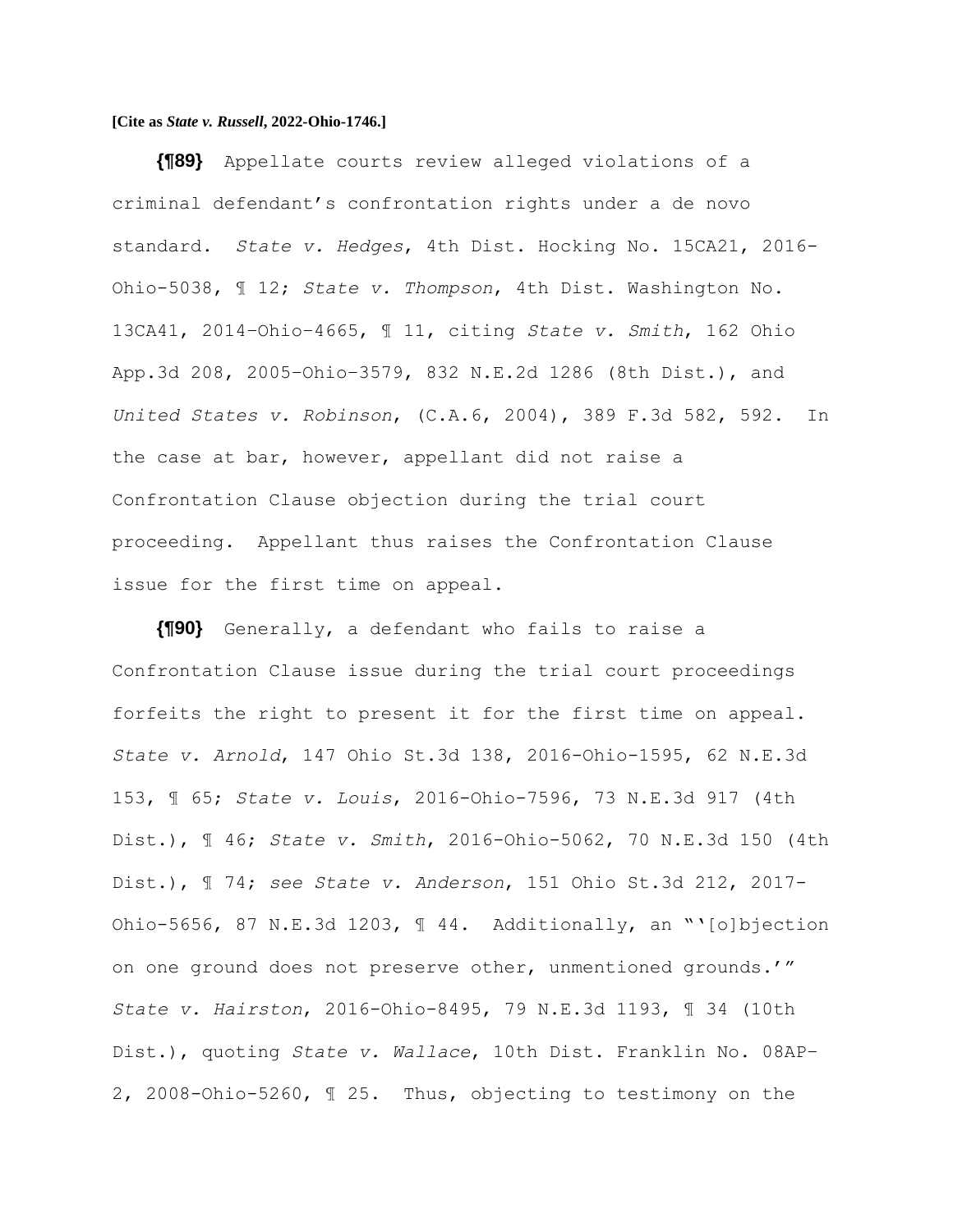basis of hearsay or relevancy generally does not preserve a Confrontation Clause issue. *State v. Sibole*, 2nd Dist. Clark No. 2017-CA-68, 2018-Ohio-3203, ¶ 9; *Hairston* at ¶ 34; *State v. Harris*, 1st Dist. Hamilton No. C-130442, 2014-Ohio-4237, ¶ 14. Consequently, because here appellant did not specifically object at trial to the alleged hearsay statements on the basis that they constituted hearsay and violated his rights under the Confrontation Clause, it can be argued that we may review the claimed violation only for plain error. *State v. Parsons*, 9th Dist. Lorain No. 18CA011328, 2019-Ohio-5021, ¶ 6 (defendant forfeited all but plain error with respect to Confrontation Clause issue when defendant "objected to a portion of [the] testimony on the basis that it called for a legal conclusion from the witness," but "he did not object to any of it on hearsay grounds").

**{¶91}** Crim.R. 52(B) provides that "[p]lain errors or defects affecting substantial rights may be noticed although they were not brought to the attention of the court." Crim.R. 52(B) thus permits a court to recognize plain error if the party claiming error establishes (1) that "'an error, i.e., a deviation from a legal rule'" occurred, (2) that the error is a plain or "'an "obvious" defect in the trial proceedings,'" and (3) that this obvious error affected substantial rights, i.e., the error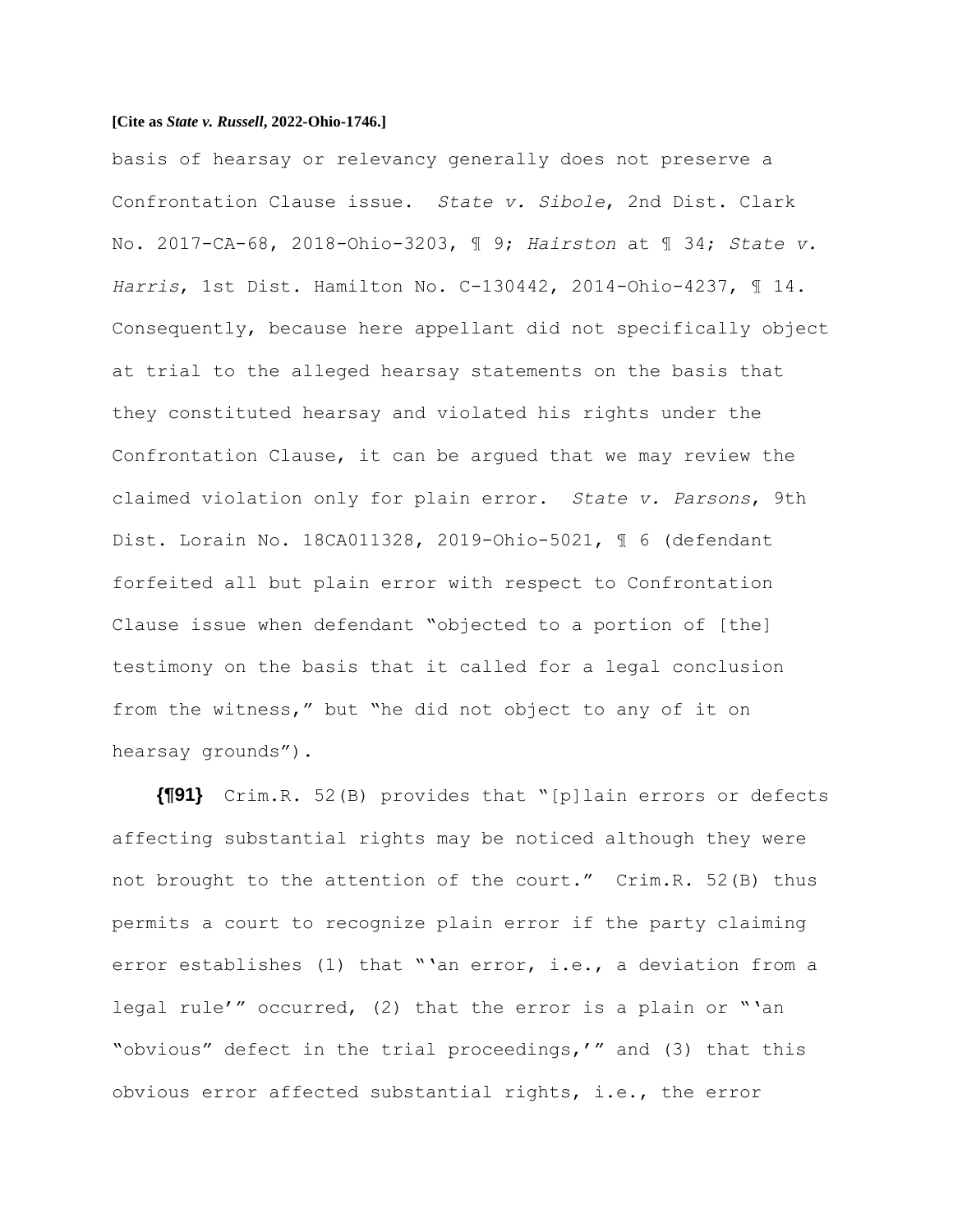"'must have affected the outcome of the trial.'" *State v. Rogers*, 143 Ohio St.3d 385, 2015-Ohio-2459, 38 N.E.3d 860, ¶ 22, quoting *State v. Barnes*, 94 Ohio St.3d 21, 27, 759 N.E.2d 1240 (2002); *accord United States v. Dominguez Benitez*, 542 U.S. 74, 76, 82, 124 S.Ct. 2333, 159 L.Ed.2d 157 (2004) (under plainerror review, defendant typically must establish "'reasonable probability that, but for the error,' the outcome of the proceeding would have been different"). For an error to be "plain" or "obvious," the error must be plain "under current law" "at the time of appellate consideration." *Johnson v. United States*, 520 U.S. 461, 467, 468, 117 S.Ct. 1544, 137 L.Ed.2d 718 (1997); *accord Henderson v. United States*, 568 U.S. 266, 279, 133 S.Ct. 1121, 185 L.Ed.2d 85 (2013); *Barnes*, 94 Ohio St.3d at 27, citing *United States v. Olano*, 507 U.S. 725, 734, 113 S.Ct. 1770, 123 L.Ed.2d 508 (1993) (for error to be plain, it must be obvious error under current law); *State v. G.C.*, 10th Dist. Franklin No. 15AP-536, 2016-Ohio-717, ¶ 14. However, even when a defendant demonstrates that a plain error or defect affected his substantial rights, the Ohio Supreme Court has "'admonish[ed] courts to notice plain error "with the utmost caution, under exceptional circumstances and only to prevent a manifest miscarriage of justice."'" *Rogers* at ¶ 23, quoting *Barnes*, 94 Ohio St.3d at 27, quoting *State v. Long*, 53 Ohio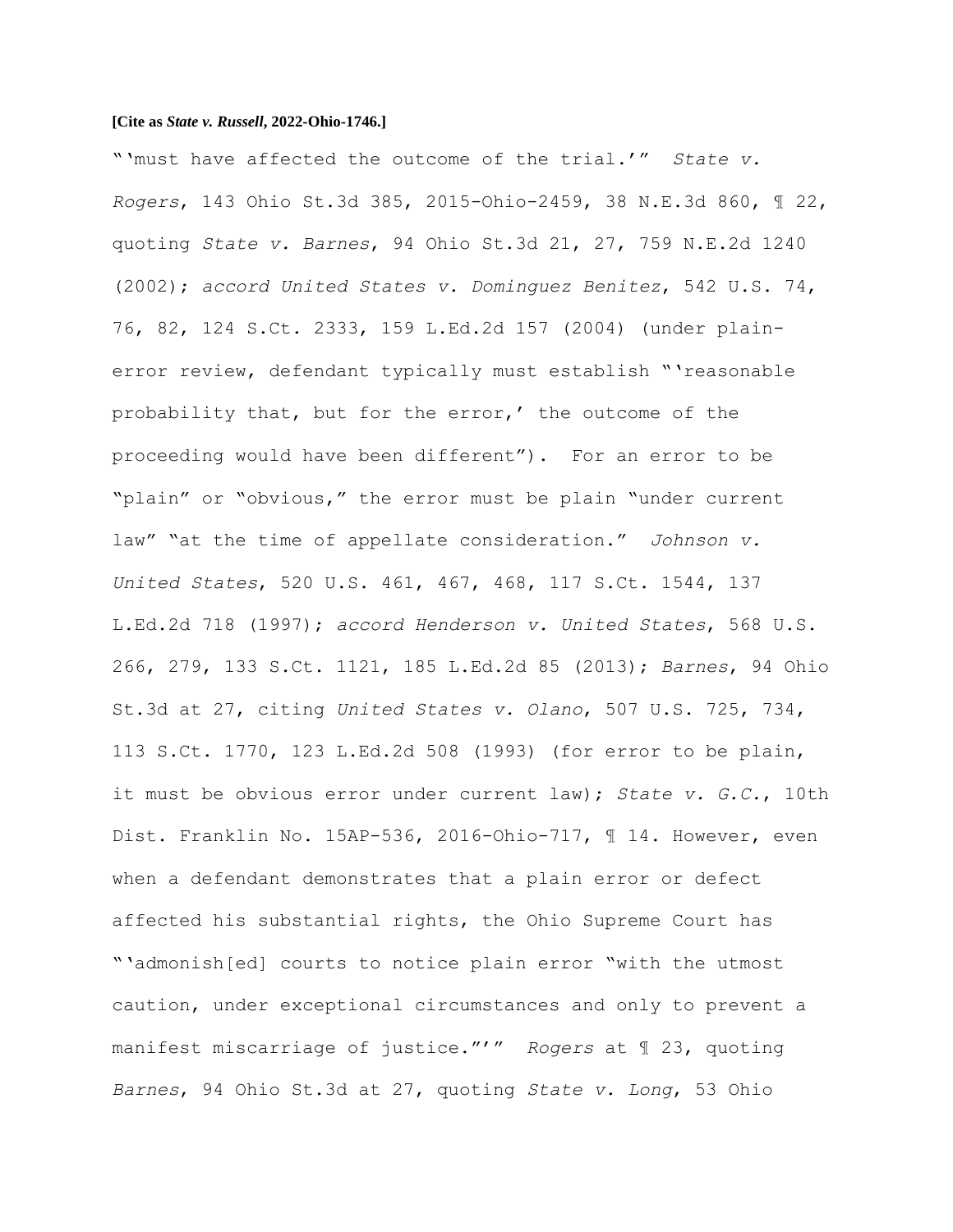St.2d 91, 372 N.E.2d 804 (1978), paragraph three of the syllabus.

**{¶92}** In the case sub judice, as we explain below, we do not believe that the trial court erred by allowing the detective to explain his investigatory methods. The plain error doctrine, therefore, does not apply.

1

**{¶93}** The Sixth Amendment to the United States Constitution provides that "[i]n all criminal prosecutions, the accused shall enjoy the right  $* * *$  to be confronted with the witnesses against him." In *Crawford v. Washington*, 541 U.S. 36, 124 S.Ct. 1354, 158 L.Ed.2d 177 (2004), the United States Supreme Court held that the Confrontation Clause guarantees a defendant's right to confront those "who 'bear testimony'" against him. *Id.* at 51. A testimonial out-of-court statement of a witness who does not appear at trial thus is inadmissible unless the witness is unavailable and the defendant had a prior opportunity for cross-examination. *Melendez–Diaz v. Massachusetts*, 557 U.S. 305, 309, 129 S.Ct. 2527, 174 L.Ed.2d 314 (2009), citing *Crawford*, 541 U.S. at 54. However, "[t]he Clause \* \* \* does not bar the use of testimonial statements for purposes other than establishing the truth of the matter asserted." *Crawford*, 541 U.S. at 59, fn.9, citing *Tennessee v. Street*, 471 U.S. 409, 414,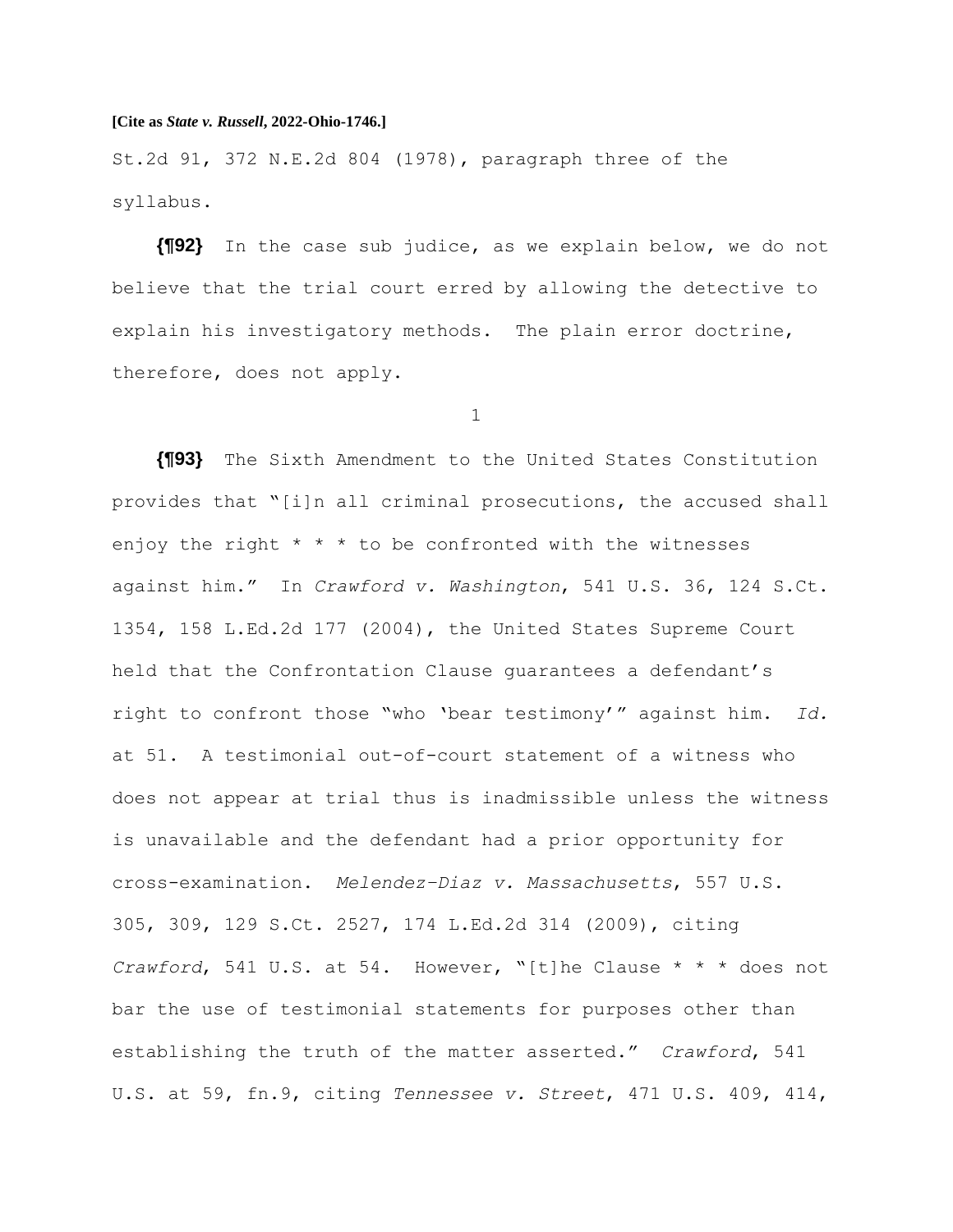105 S.Ct. 2078, 85 L.Ed.2d 425 (1985). Therefore, "[i]f testimony qualifies as nonhearsay, it does not implicate the Confrontation Clause." *State v. McKelton*, 148 Ohio St.3d 261, 2016-Ohio-5735, 70 N.E.3d 508, ¶ 186. Consequently, a necessary question when evaluating an alleged Confrontation Clause violation is whether the out-of-court statement constitutes hearsay or nonhearsay.

**{¶94}** In the case sub judice, we must initially determine whether the challenged testimony contains any out-of-court statements that are hearsay. If the challenged testimony contains nonhearsay, then we need not consider whether they also are testimonial and, thus, barred under the Confrontation Clause.

 $\mathcal{P}$ 

**{¶95}** Under Evid.R. 801(C), hearsay is "a statement, other than one made by the declarant while testifying at the trial or hearing, offered in evidence to prove the truth of the matter asserted." "A 'statement' is (1) an oral or written assertion or (2) nonverbal conduct of a person, if it is intended by the person as an assertion." Evid.R. 801(A). If a statement is offered for a purpose other than proving the truth of the matter asserted, it is not hearsay and is admissible. *State v. Osie*, 140 Ohio St.3d 131, 2014-Ohio-2966, 16 N.E.3d 588, ¶ 118.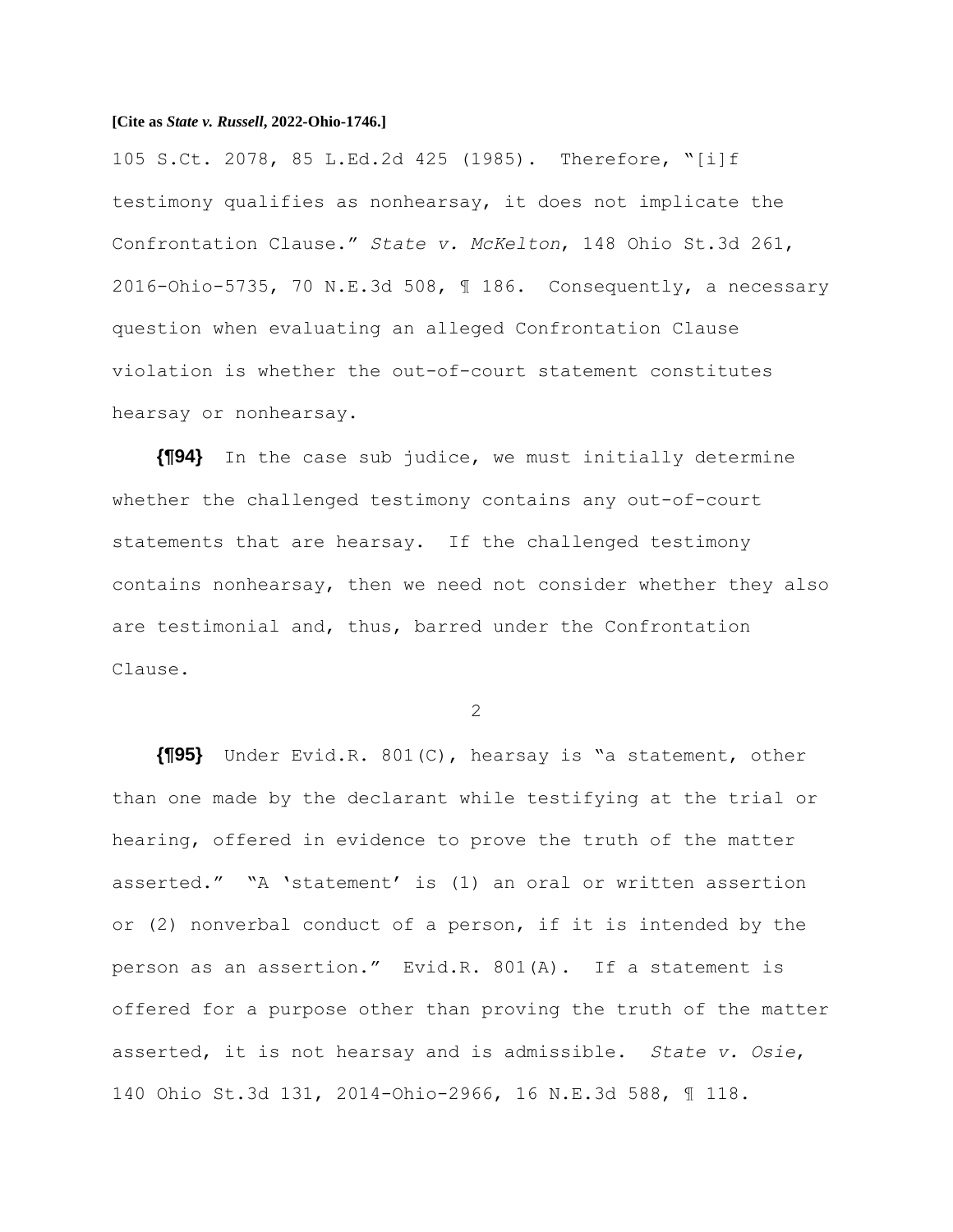**{¶96}** Out-of-court statements that explain law enforcement officers' next investigatory steps are not generally hearsay. *State v. Beasley*, 153 Ohio St.3d 497, 2018-Ohio-493, 108 N.E.3d 493, ¶ 172. Thus, "[l]aw-enforcement officers may testify to out-of-court statements for the nonhearsay purpose of explaining the next investigatory step." *Id.*, citing *McKelton* at ¶ 186. Admissibility of investigatory-step statements is limited, however, due to "'the great potential for abuse and potential confusion to the trial of fact.'" *State v. Ricks*, 136 Ohio St.3d 356, 2013-Ohio-3712, 995 N.E.2d 1181, ¶ 24, quoting *State v. Humphrey*, 10th Dist. Franklin No. 07AP-837, 2008-Ohio-6302, ¶ 11. In order to prevent abuse and limit potential confusion, "[t]estimony offered to explain police conduct is admissible as nonhearsay only if it satisfies three criteria: (1) 'the conduct to be explained [is] relevant, equivocal, and contemporaneous with the statements,' (2) the probative value of the statements is not substantially outweighed by the danger of unfair prejudice, and (3) 'the statements do not connect the accused with the crime charged.'" *McKelton* at ¶ 186, quoting *Ricks* at ¶ 27. Consequently, an investigatory-step statement "is not permitted if the statement in question 'connect[s] the accused with the crime charged.'" *State v. Clinton*, 153 Ohio St.3d 422, 2017-Ohio-9423, 108 N.E.3d 1, ¶ 136, quoting *Ricks* at ¶ 27.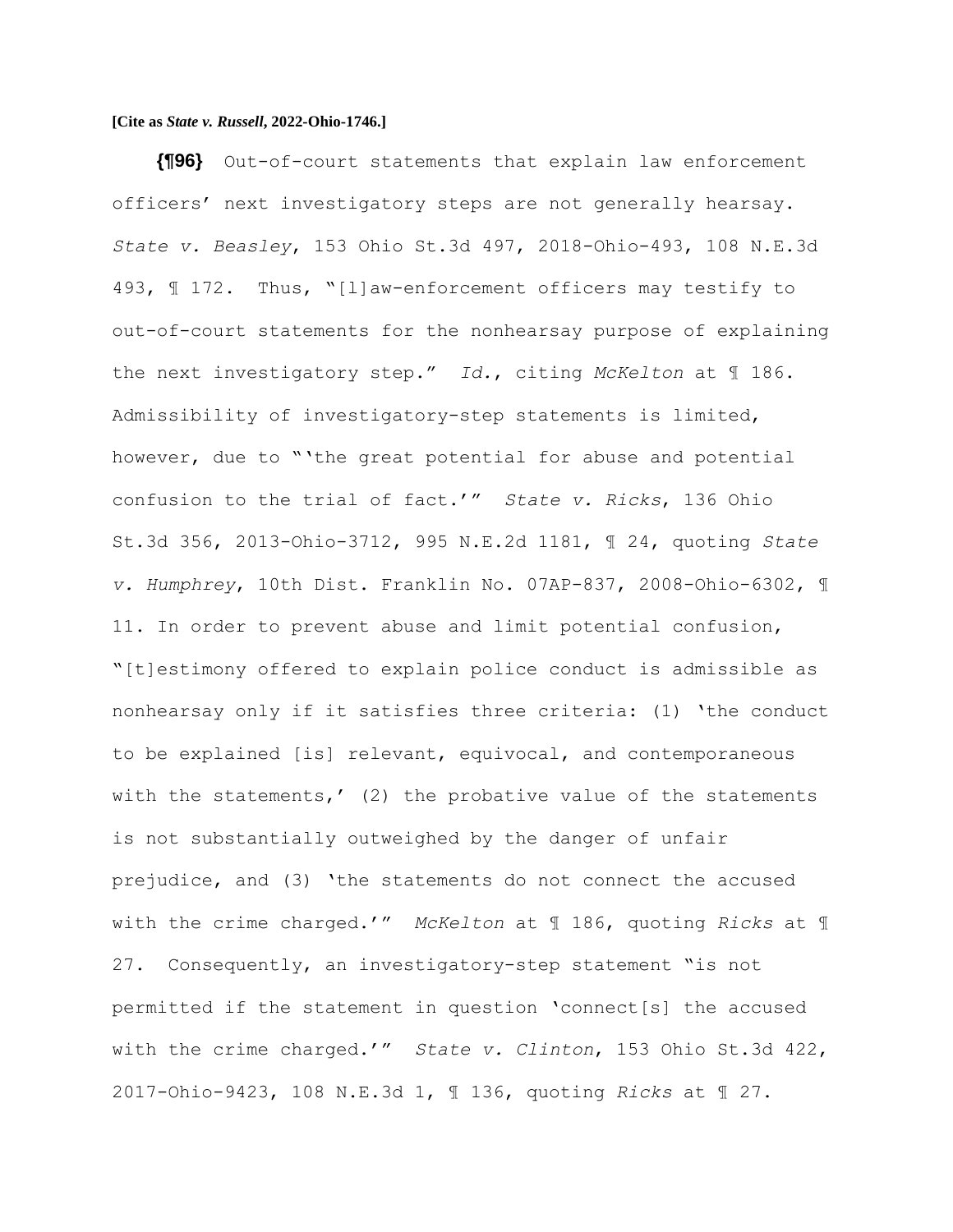**{¶97}** In the case at bar, we do not agree with appellant that Detective Wallace's testimony explaining his investigatory methods contained inadmissible hearsay. None of the detective's testimony contained out-of-court statements that related what another individual had stated. Moreover, none of the statements were offered in evidence to prove the truth of the matter asserted. Instead, Wallace described his investigatory methods to explain what led officers to search the motel room. Thus, the trial court did not err by allowing the testimony.

**{¶98}** Accordingly, based upon the foregoing reasons, we overrule appellant's third assignment of error.

#### IV

**{¶99}** In his fourth assignment of error, appellant contends that trial counsel rendered ineffective assistance of counsel by failing to request a jury instruction regarding "the temporal requirement to prove voluntary possession" or to object to its omission.

**{¶100}** The Sixth Amendment to the United States Constitution, and Article I, Section 10 of the Ohio Constitution, provide that defendants in all criminal proceedings shall have the assistance of counsel for their defense. The United States Supreme Court has generally interpreted this provision to mean a criminal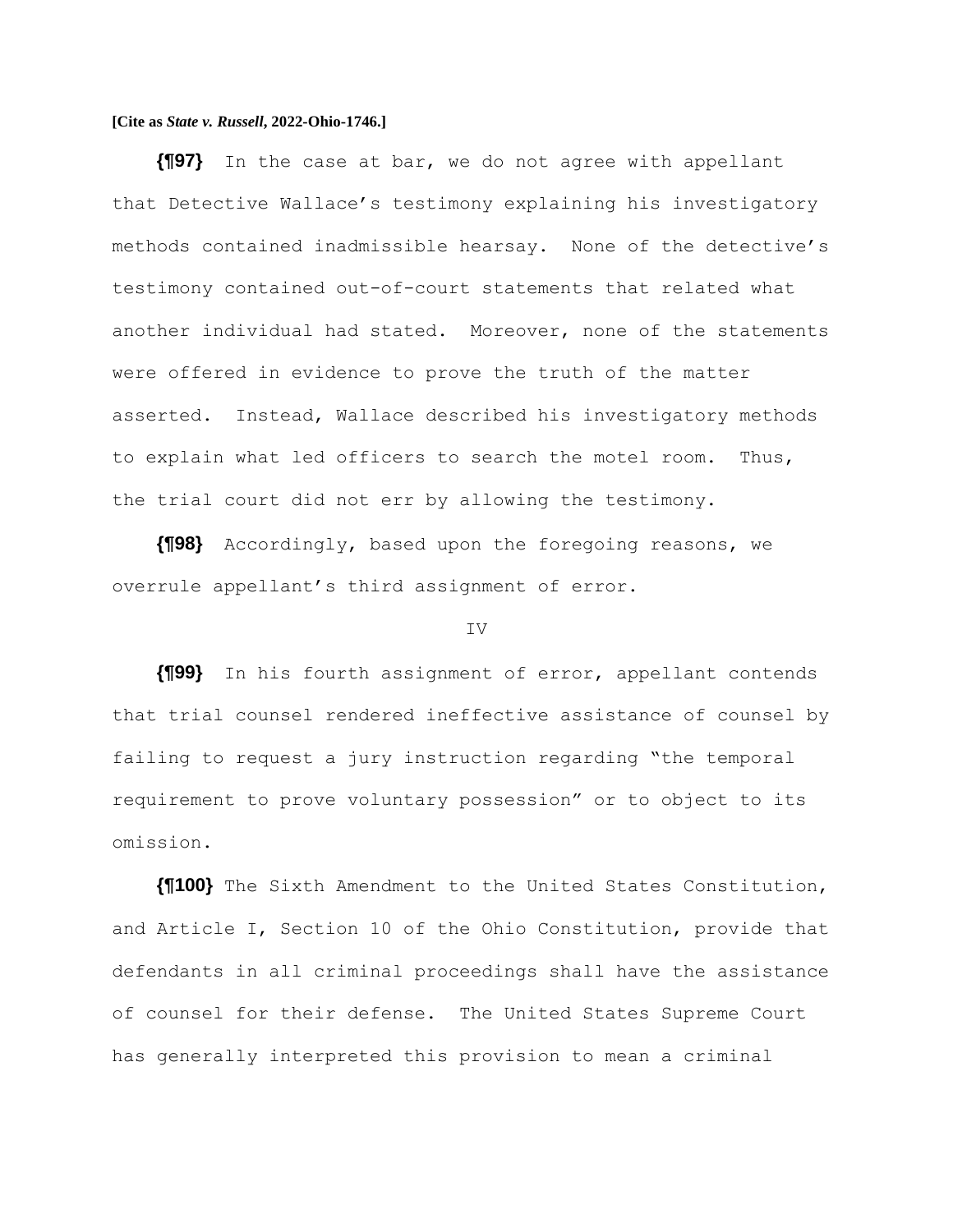defendant is entitled to the "reasonably effective assistance" of counsel. *Strickland v. Washington*, 466 U.S. 668, 104 S.Ct. 2052, 80 L.Ed.2d 674 (1984); *accord Hinton v. Alabama*, 571 U.S. 263, 272, 134 S.Ct. 1081, 188 L.Ed.2d 1 (2014) (Sixth Amendment right to counsel means "that defendants are entitled to be represented by an attorney who meets at least a minimal standard of competence").

**{¶101}** To establish constitutionally ineffective assistance of counsel, a defendant must show that (1) his counsel's performance was deficient, and (2) the deficient performance prejudiced the defense and deprived the defendant of a fair trial. *E.g., Strickland*, 466 U.S. at 687; *State v. Myers*, 154 Ohio St.3d 405, 2018-Ohio-1903, 114 N.E.3d 1138, ¶ 183; *State v. Powell*, 132 Ohio St.3d 233, 2012-Ohio-2577, 971 N.E.2d 865, ¶ 85. "Failure to establish either element is fatal to the claim." *State v. Jones*, 4th Dist. Scioto No. 06CA3116, 2008-Ohio-968, ¶ 14. Therefore, if one element is dispositive, a court need not analyze both. *State v. Madrigal*, 87 Ohio St.3d 378, 389, 721 N.E.2d 52 (2000) (a defendant's failure to satisfy one of the ineffective assistance of counsel elements "negates a court's need to consider the other").

**{¶102}** The deficient performance part of an ineffectiveness claim "is necessarily linked to the practice and expectations of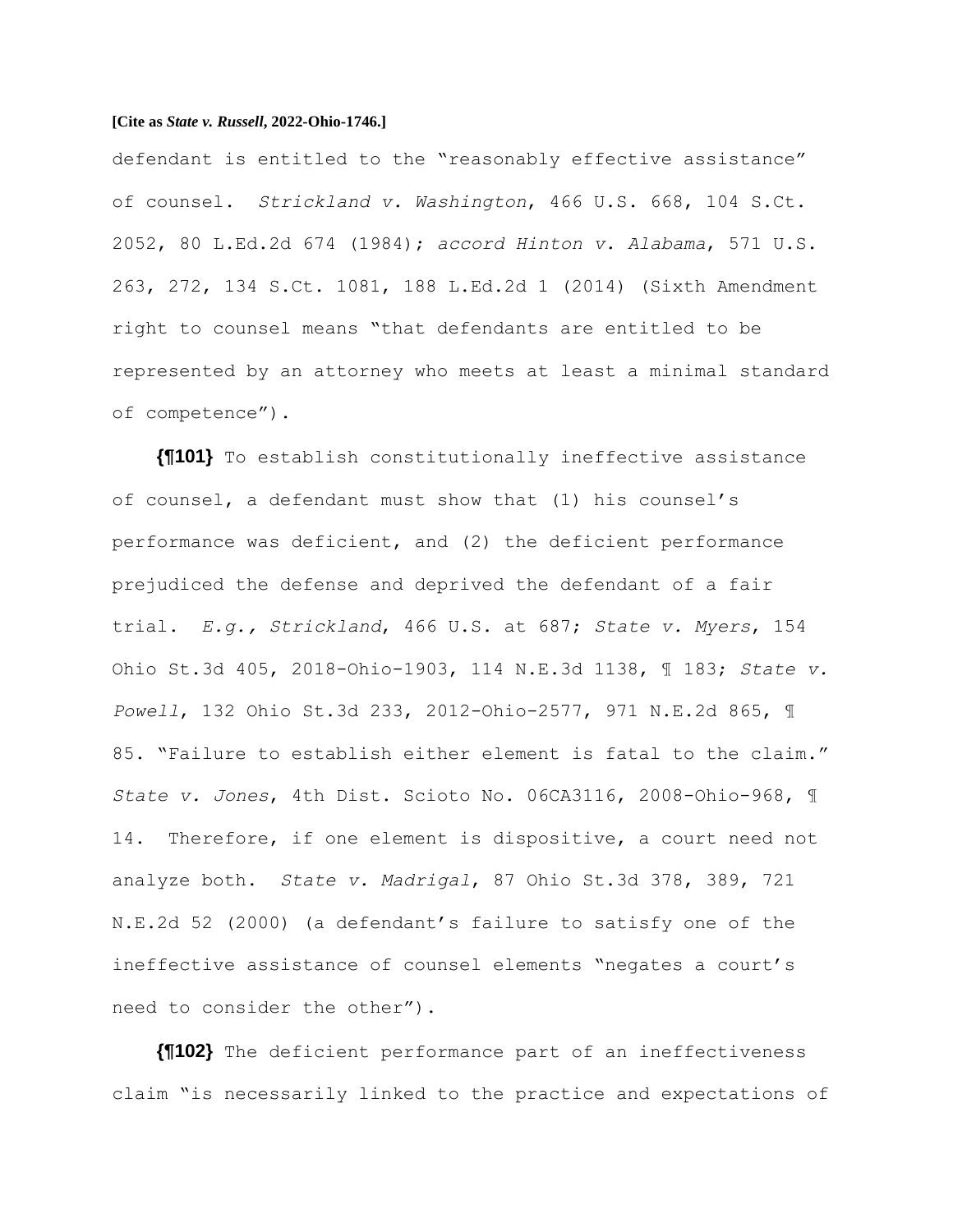the legal community: 'The proper measure of attorney performance remains simply reasonableness under prevailing professional norms.'" *Padilla v. Kentucky*, 559 U.S. 356, 366, 130 S.Ct. 1473, 176 L.Ed.2d 284 (2010), quoting *Strickland*, 466 U.S. at 688; *accord Hinton*, 571 U.S. at 273. Prevailing professional norms dictate that "a lawyer must have 'full authority to manage the conduct of the trial.'" *State v. Pasqualone*, 121 Ohio St.3d 186, 2009-Ohio-315, 903 N.E.2d 270, ¶ 24, quoting *Taylor v. Illinois*, 484 U.S. 400, 418, 108 S.Ct. 646, 98 L.Ed.2d 798 (1988).

**{¶103}** Furthermore, "'[i]n any case presenting an ineffectiveness claim, "the performance inquiry must be whether counsel's assistance was reasonable considering all the circumstances."'" *Hinton*, 571 U.S. at 273, quoting *Strickland*, 466 U.S. at 688. Accordingly, "[i]n order to show deficient performance, the defendant must prove that counsel's performance fell below an objective level of reasonable representation." *State v. Conway*, 109 Ohio St.3d 412, 2006-Ohio-2815, 848 N.E.2d 810,  $\text{\texttt{I}}$  95 (citations omitted).

**{¶104}** Moreover, when considering whether trial counsel's representation amounts to deficient performance, "a court must indulge a strong presumption that counsel's conduct falls within the wide range of reasonable professional assistance."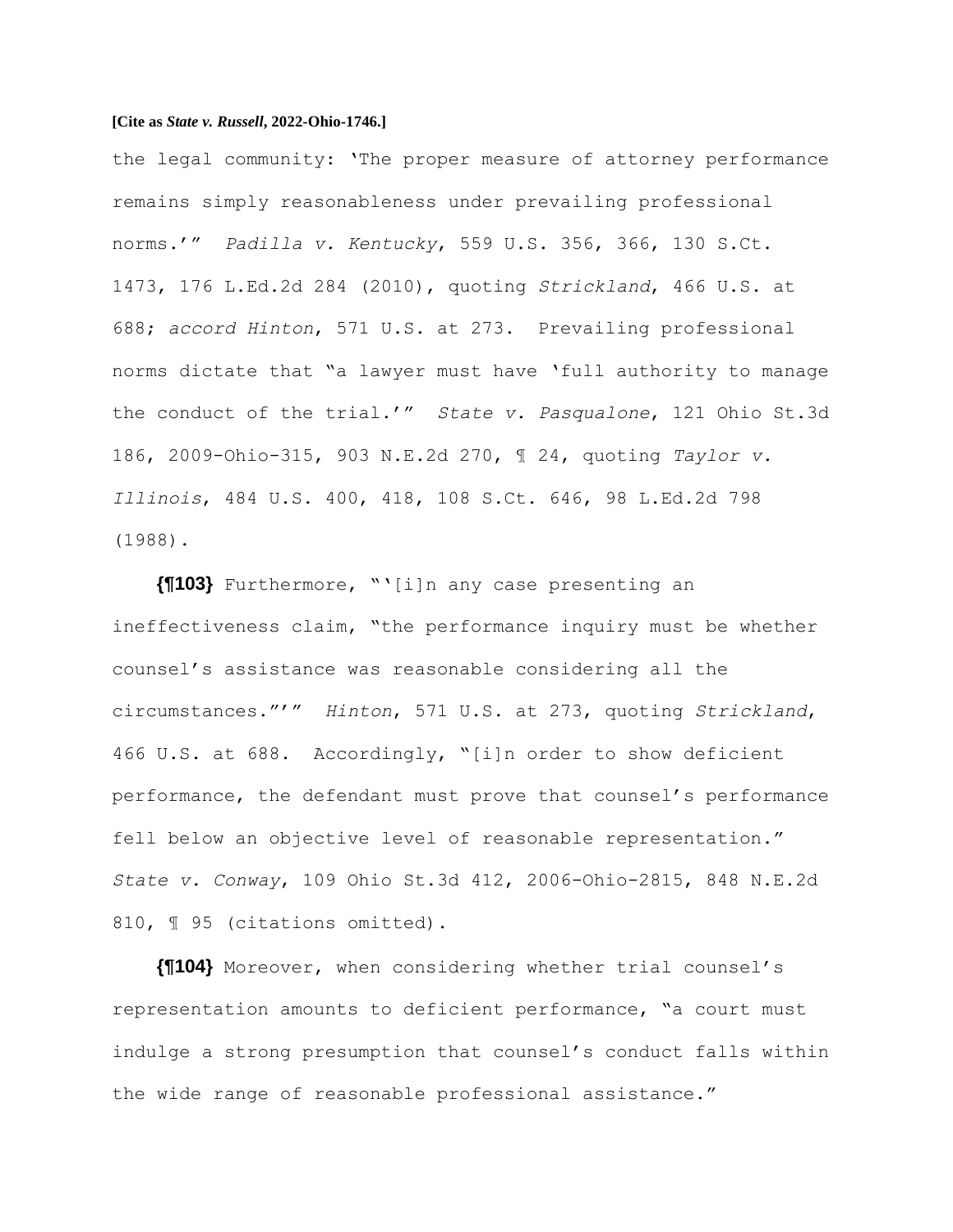*Strickland*, 466 U.S. at 689. Thus, "the defendant must overcome the presumption that, under the circumstances, the challenged action might be considered sound trial strategy." *Id.* Additionally, "[a] properly licensed attorney is presumed to execute his duties in an ethical and competent manner." *State v. Taylor*, 4th Dist. Washington No. 07CA11, 2008-Ohio-482, ¶ 10, citing *State v. Smith*, 17 Ohio St.3d 98, 100, 477 N.E.2d 1128 (1985). Therefore, a defendant bears the burden to show ineffectiveness by demonstrating that counsel's errors were "so serious" that counsel failed to function "as the 'counsel' guaranteed \* \* \* by the Sixth Amendment." *Strickland*, 466 U.S. at 687; *e.g., State v. Gondor*, 112 Ohio St.3d 377, 2006-Ohio-6679, 860 N.E.2d 77, ¶ 62; *State v. Hamblin*, 37 Ohio St.3d 153, 156, 524 N.E.2d 476 (1988).

**{¶105}** To establish prejudice, a defendant must demonstrate that a reasonable probability exists that "'but for counsel's errors, the result of the proceeding would have been different. A reasonable probability is a probability sufficient to undermine the outcome.'" *Hinton*, 571 U.S. at 275, quoting *Strickland*, 466 U.S. at 694; *e.g., State v. Short*, 129 Ohio St.3d 360, 2011-Ohio-3641, 952 N.E.2d 1121, ¶ 113; *State v. Bradley*, 42 Ohio St.3d 136, 538 N.E.2d 373 (1989), paragraph three of the syllabus; *accord State v. Spaulding*, 151 Ohio St.3d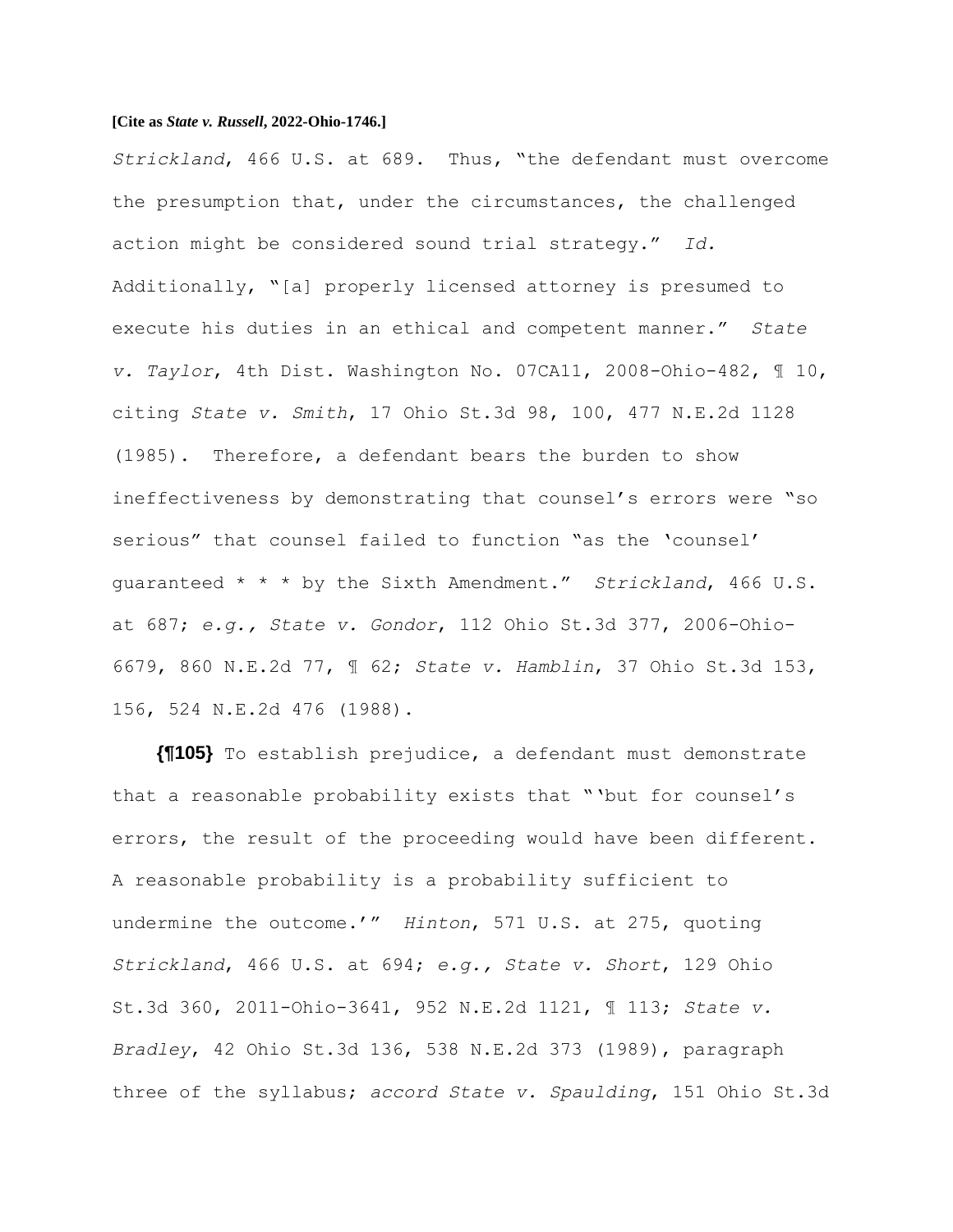378, 2016-Ohio-8126, 89 N.E.3d 554, ¶ 91 (prejudice component requires a "but for" analysis). "'[T]he question is whether there is a reasonable probability that, absent the errors, the factfinder would have had a reasonable doubt respecting guilt.'" *Hinton*, 571 U.S. at 275, quoting *Strickland*, 466 U.S. at 695.

**{¶106}** Furthermore, courts ordinarily may not simply presume the existence of prejudice but, instead, must require the defendant to affirmatively establish prejudice. *State v. Clark*, 4th Dist. Pike No. 02CA684, 2003-Ohio-1707, ¶ 22; *State v. Tucker*, 4th Dist. Ross No. 01CA2592 (Apr. 2, 2002. As we have repeatedly recognized, speculation is insufficient to establish the prejudice component of an ineffective assistance of counsel claim. *E.g., State v. Tabor*, 4th Dist. Jackson No. 16CA9, 2017- Ohio-8656, ¶ 34; *State v. Jenkins*, 4th Dist. Ross No. 13CA3413, 2014-Ohio-3123, ¶ 22; *State v. Simmons*, 4th Dist. Highland No. 13CA4, 2013-Ohio-2890, ¶ 25; *State v. Halley*, 4th Dist. Gallia No. 10CA13, 2012-Ohio-1625, ¶ 25; *State v. Leonard*, 4th Dist. Athens No. 08CA24, 2009-Ohio-6191, ¶ 68; *accord State v. Powell*, 132 Ohio St.3d 233, 2012-Ohio-2577, 971 N.E.2d 865, ¶ 86 (a purely speculative argument cannot serve as the basis for an ineffectiveness claim).

**{¶107}** Courts have held that "'[a]n attorney's decision not to request a particular jury instruction is a matter of trial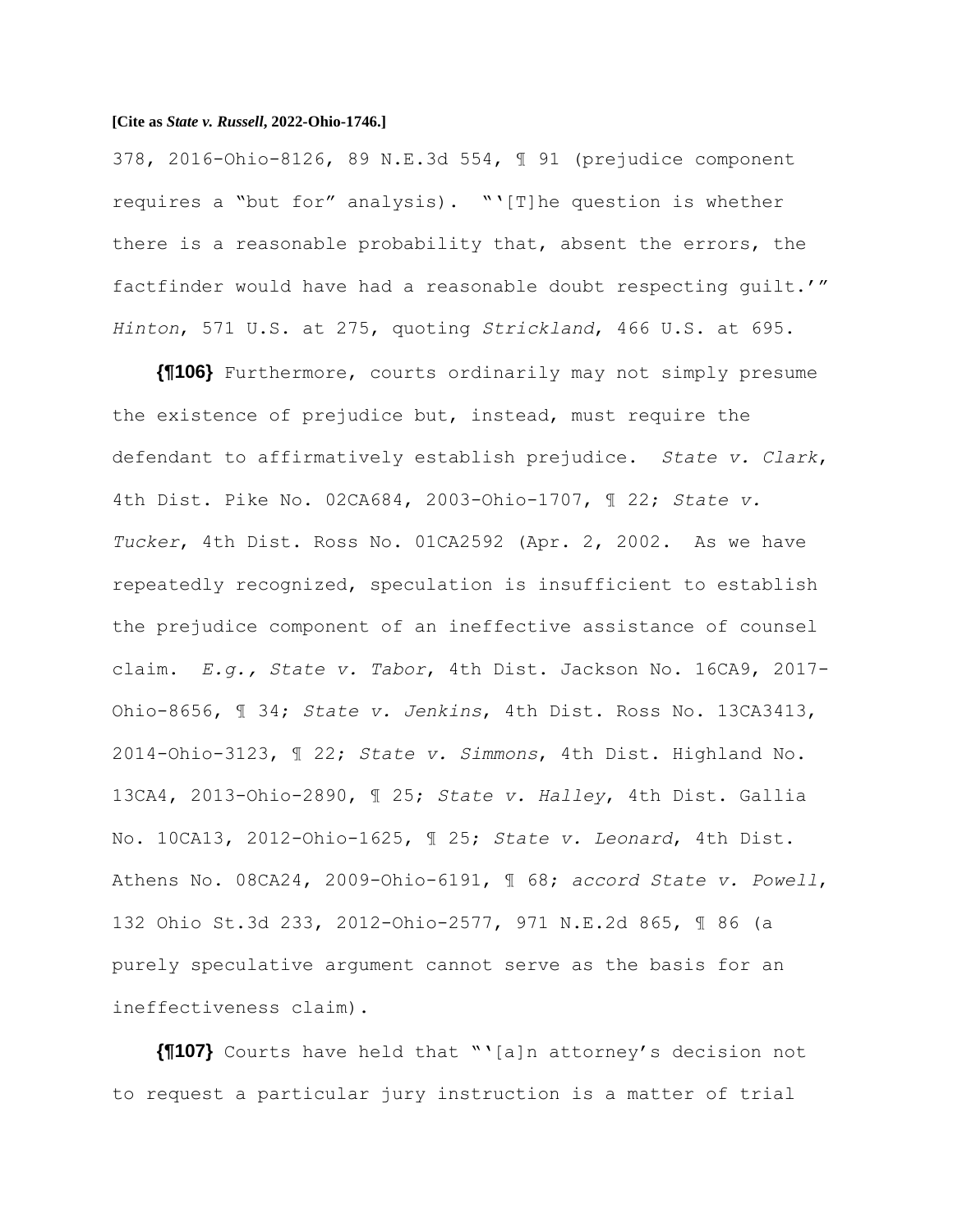strategy and does not establish ineffective assistance of counsel.'" *State v. Harrison*, 3d Dist. Logan No. 8-14-16, 2015- Ohio-1419, ¶ 89, quoting *State v. Morris*, 9th Dist. Summit No. 22089, 2005-Ohio-1136, ¶ 100, citing *State v. Fisk*, 9th Dist. Summit No. 21196, 2003-Ohio-3149, ¶ 9, citing *State v. Hill*, 73 Ohio St.3d 433, 443 (1995), and citing *State v. Oates*, 3d Dist. Hardin No. 6-12-19, 2013-Ohio-2609, ¶ 9. Nevertheless, "[a] trial court's instructions to a jury must correctly, clearly, and completely state the law applicable to the case." *State v. Orians*, 179 Ohio App.3d 701, 2008-Ohio-6185, ¶ 10 (3d Dist.). Further, "a defendant is entitled to have the jury instructed on all elements that must be proved to establish the crime with which he is charged." *State v. Gardner*, 118 Ohio St.3d 420, 2008-Ohio-2787, ¶ 37, quoting *State v. Adams*, 62 Ohio St.2d 151, 153 (1980).

**{¶108}** In the case at bar, even if we assume for purposes of argument that appellant's trial counsel performed deficiently by failing to ask the trial court to give the jury a voluntarypossession instruction, we do not believe that appellant has demonstrated that a reasonable probability exists that the jury would have had reasonable doubt regarding appellant's guilt if the court had given the voluntary-possession instruction. As we noted earlier in this decision, the evidence shows that officers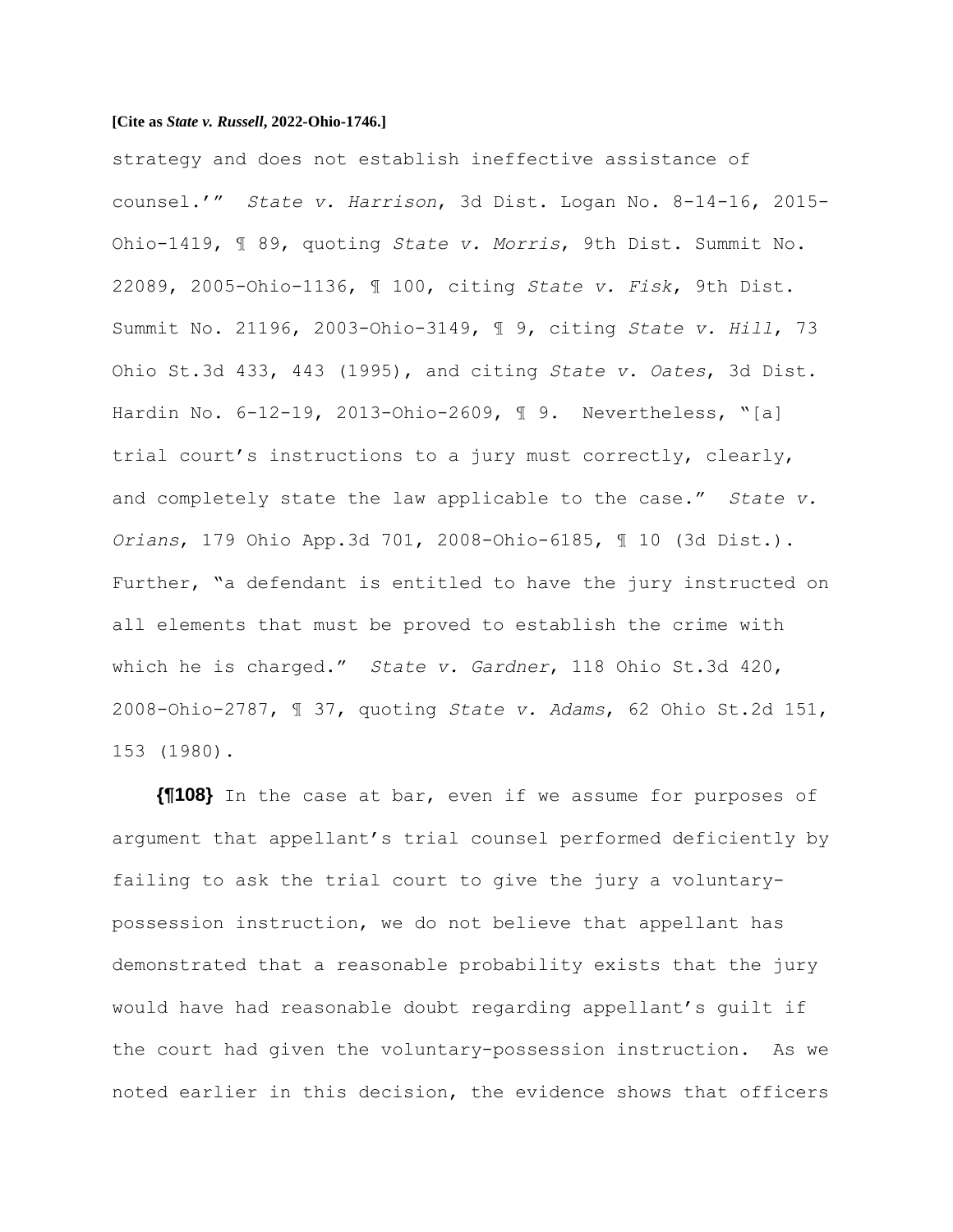found appellant in a small motel room laying on top of a bag of heroin. None of the evidence shows that appellant momentarily possessed the heroin. The evidence adduced at trial allowed the jury to reasonably infer that, if appellant was found laying on top of the bag when Detective Wallace lifted appellant from the floor, then appellant was in proximity to the heroin for a sufficient length of time to have possession. Thus, trial counsel did not render ineffective assistance of counsel by failing to ask the court to give the jury a voluntary-possession instruction.

**{¶109}** We reiterate that in *Ireland*, supra, the Ohio Supreme Court stated: "Voluntariness is not an essential element of the offense such that it must be charged in the indictment or addressed in the trial court's jury instructions, even if the need for the act to be voluntarily committed is stated in the statutory scheme; rather, a challenge to voluntariness is a defense." *Id.* at ¶ 33. We recognize, however, that a majority of the court did not concur in the principal opinion. We nevertheless find the court's analysis instructive as it relates to trial counsel's decision in the case at bar not to request a voluntary-possession jury instruction.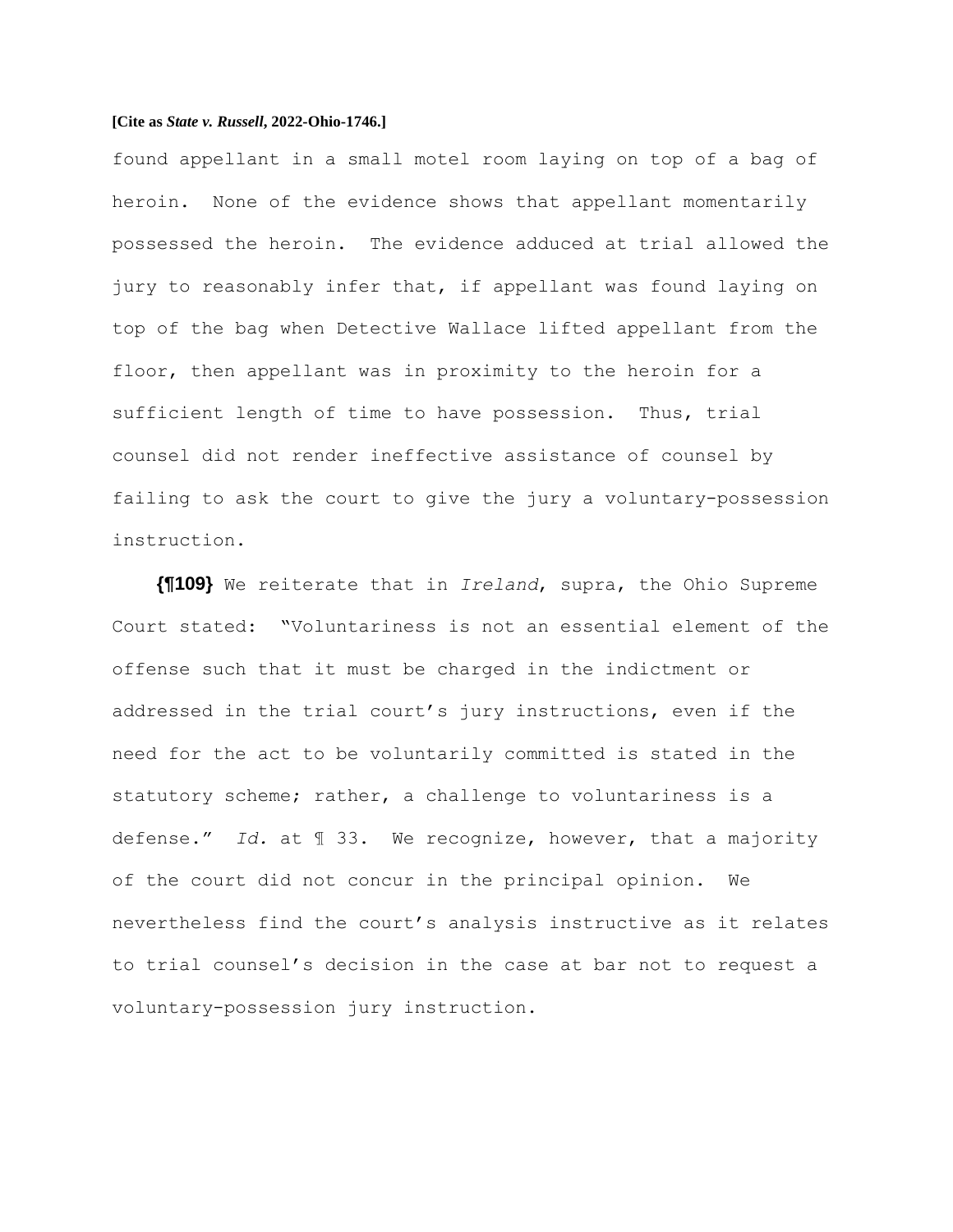**{¶110}** Consequently, we do not agree with appellant that trial counsel provided ineffective assistance of counsel by failing to request a voluntary-possession jury instruction.

**{¶111}** Accordingly, based upon the foregoing reasons, we overrule appellant's fourth assignment of error and affirm the trial court's judgment.

JUDGMENT AFFIRMED.